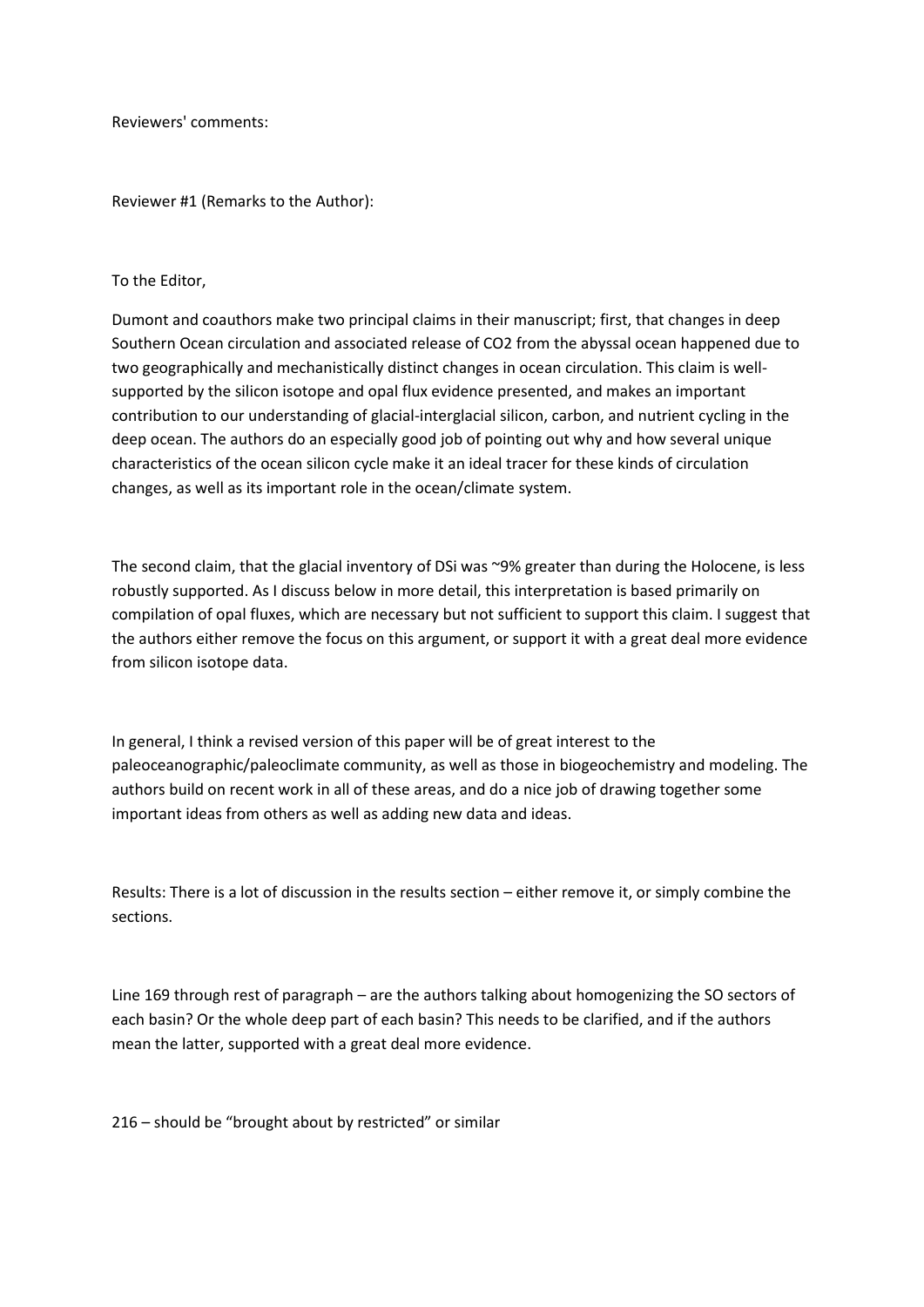241 – should be vertical mixing was stifled" or similar

244 – the authors cite this unpublished work a few times in this way. It should probably be (Pichevin et al., submitted) or something until it is actually known in which journals/issues these papers will appear.

245-253 It would be helpful to differentiate more between the two periods of AMOC weakness here. During HS1 weak Atlantic overturning is cited as a cause of partial ventilation, while during the YD (also weak AMOC) there is no mention of this effect. Why does weak AMOC inhibit ventilation during one event but not the other?

319-330 A silica-rich reservoir in the abyssal LGM ocean is a plausible explanation for opal and silicon isotope data presented here and elsewhere, but the existence of such a reservoir doesn't require an increase in the ocean inventory of DSi, especially not to explain the isotope data presented here. It simply requires a change in partitioning, as explained earlier by the authors.

337-356 Again, opal data is necessary but not sufficient to make this claim. You can't argue a change in DSi inventory based on burial alone – this needs to be supported by a global compilation of silicon isotope data that (sadly) probably doesn't exist at this point. Opal fluxes tell us about what is produced (and preserved), but to make this claim you'd need information about what was supplied (sponge silicon isotopes) and used (diatom silicon isotopes) on a global scale. Furthermore, if the authors want to make a compelling claim along these lines, they should present a plausible mechanism to explain how such a change in inventory came about. What caused DSi to build up in the ocean during the glacial, to be used up in the interglacial? In the introduction they allude to "changes in opal recycling and burial" as the control on DSi inventory, but here they don't specify what processes could have led to a glacial increase in inventory. To summarize, this claim should be supported by 1) additional (global) data about the ocean silicon cycle and 2) a testable hypothesis about how these conditions arose.

358 – I'm not sure what is meant by "to the full". Please rephrase.

Reviewer #2 (Remarks to the Author):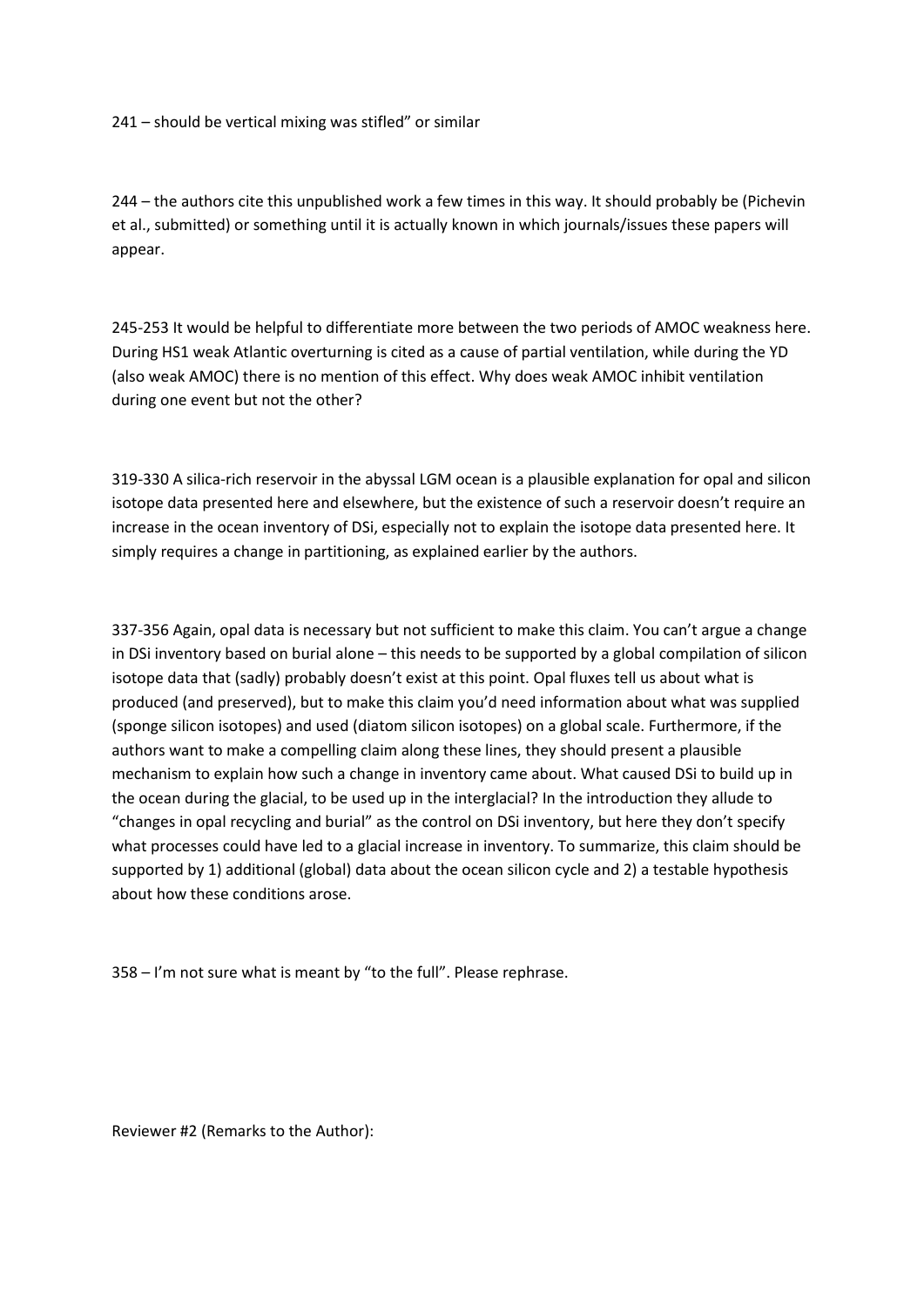Comments to the authors:

The data in this manuscript reafirms much of our understanding of the evolution of the deep water masses in the Southern Ocean since the last glaciation. It presents some interesting new silicon isotope data from the Indian Ocean sector of the Southern Ocean and places it in context with existing data from the Atlantic and Pacific sectors. The core interpretations here build on the interpretations and results of several other published studies, using other proxies My strongest reservation with the interpretations is they do not reconcile their finding that the deep ocean ventilated later in the deglaciation with recent published findings that suggest early invigoration and ventilation of the deep ocean in the Pacific sector [Basak et al., 2018; Sikes et al., 2017][Du et al., 2018].

Overall, the paper needs major revisions and improvement in writing with regards to continuity, the proper interpretation of published papers and citation of the literature. Throughout the ideas and concepts are frequently presented without sufficient grounding, with speculative interpretations presented as fact (or accepted as generally true) and without citation; these need more context and proper attribution to the published work from which these ideas are derived. Additionally, the paper suffers from minor grammatical errors throughout (which I have not specifically pointed out). Overall, the paper is overly long for a short format journal. Importantly, the paper requires more rigorous and concrete contextualization of their rather novel proxy data with other proxies and data sets. It needs to refrain from offering speculation as accepted and to ground the interpretations in the paper with broader information to be acceptable for publication.

Specific comments on writing and science context below:

### Abstract:

The abstract lack specific data that supports the interpretations that are presented. It should be rewritten to have some quantitative and concrete information.

Main text:

Introduction:

Overall, this section is very long and repetitive with two statements of objective "here we explore" on line 87 and on line 103 "reconstructions … presented here…".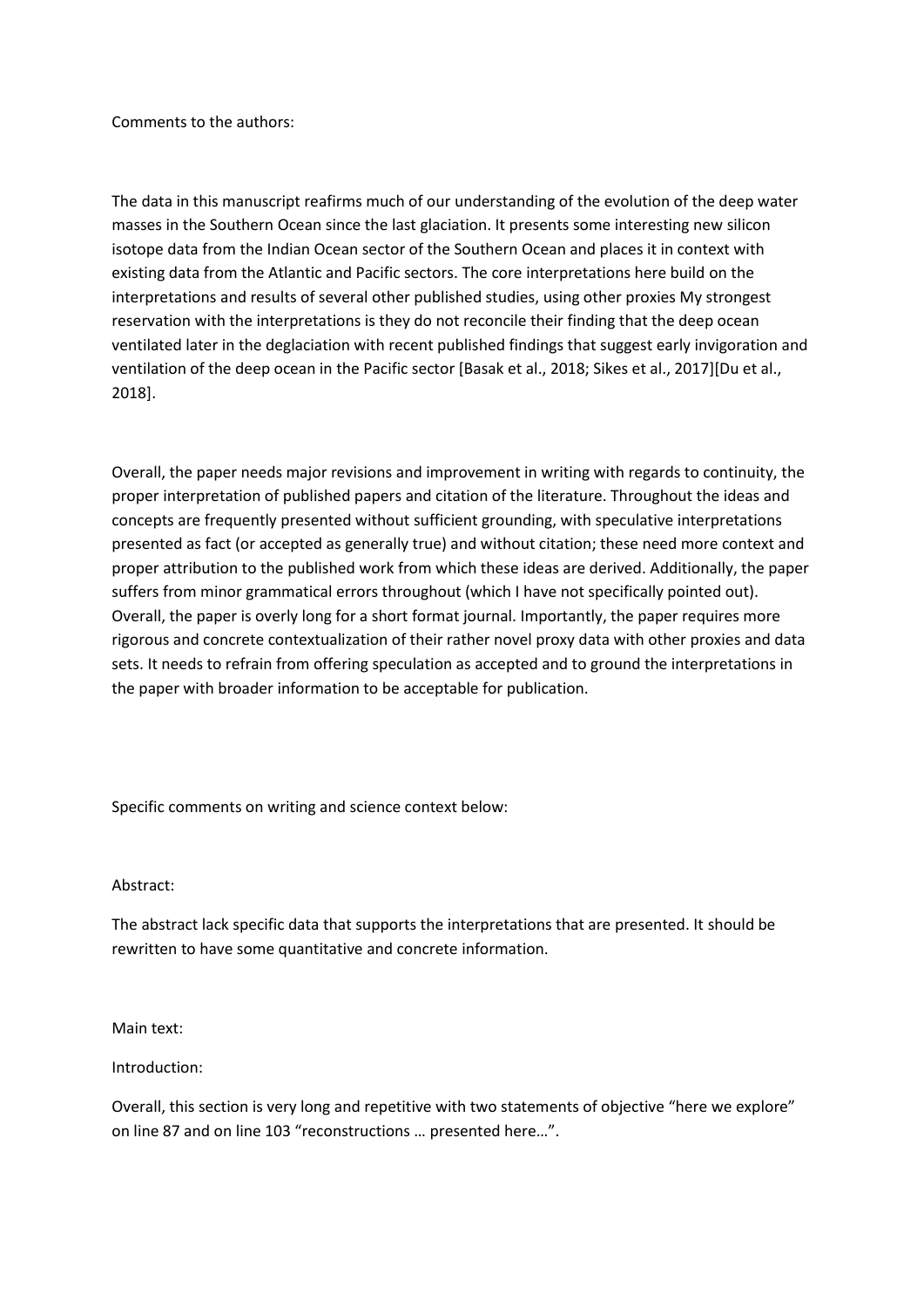Line 46—Moore et al 2018– is not in the reference list.

Line 93: The core principles of the proxy and the quantitative constrains are not well defined especially for a "Nature" style general audience. A single line is given to the isotopic proxy "The isotopic composition of diatom biogenic silica (230Sidiat) is used as an indicator of the relative uptake of the available DSi pool (De La Rocha et al., 1997; 1998)." This then is only clarified by "Changes in DSi supply to the surface ocean can be inferred from the changes in relative uptake (230 Sidiat) compared to those of the absolute uptake indicated by the opal burial flux." This needs some clarification as to accuracy, errors (what level of signal is noise versus signal) etc.

# Results:

"Results" here are actually results and discussion together. Should be renamed. This section is overly long for a Nature group paper and the different sections are not well integrated. The authors should strive in their rewrite for greater brevity, clarity and continuity. The manuscript needs a focused summary/conclusions.

Line 106 – how should the reader understand the difference between this data and the diatom isotope data? This should be clarified.

Line 118-119: This is a good example of one of the numerous places where interpretation is presented as fact "These processes would have counter-balanced the glacial reduction in DSi supply through stratification (Francois et al., 1997)". It is not known if these process would have counterbalanced…. It was interpreted by those authors that it might have… This statement and many others like this should be re-written to reflect this e.g. "These processes are thought to have counter-balanced the glacial reduction in DSi supply through stratification …."

Line 113: a better reference here is Anderson et al 2009.

Line 126- why is this time interval not clarified as including the late glacial and H1? The significance that H1 and the late LGM appear the same should be noted.

Line 133 – clarify here that due to the lack of data, this interpretation is highly speculative.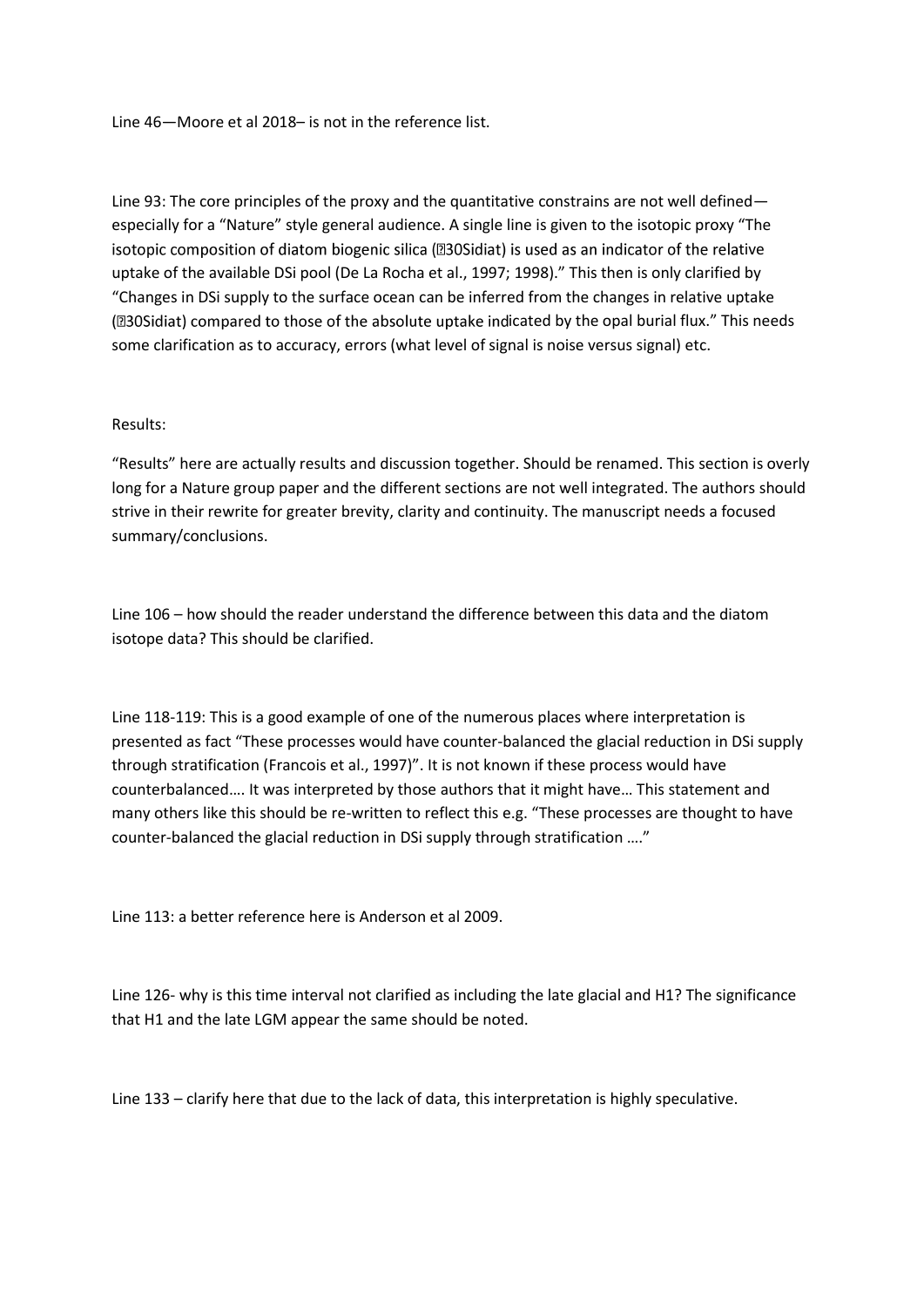Paragraph beginning on line 141. The pulse of Si to the deep waters in the YD could just as well be attributed to the re-entry of NADW to the deep Indian Ocean following the deepening of GNAIW to NADW as evidenced by [Gherardi et al., 2009] and suggested by [Sikes et al., 2017]. The flushing of older Si-rich water from the deep Atlantic at depths below Drake Passage as this water flushed through would have affected the Indian Ocean. The authors need to address the interpretations in these published works in light of the lack of dust input.

How does the global uniformity of the signal (line 151) with the variable inter-basin DSi gradients (Line 164-165). This seems contradictory.

Line 174-176. The decoupling of the deep Pacific and Indian in the LGM should not be surprising. The authors are correct, today they are both fundamentally supplied by NADW [Talley, 2013] but in the LGM, GNAIW could not enter the Southern Ocean [Sikes et al., 2017] and the several basins of the Southern Ocean had fundamentally different deep water sources and circulation [Clementi and Sikes, 2019]. Both [Basak et al., 2018]and [Du et al., 2018] suggest early flushing in the Pacific which is not observed in the Atlantic [Sikes et al., 2017]. The authors need to reconcile their data with the interpretations from these other proxies and incorporate these findings from the recent literature in their interpretations.

Line 181 the statement "supports the late deglacial deep mixing hypothesis outlined above" Should cite [Sikes et al., 2017] here.

Line 188. The authors are correct that the Sikes et al 2016 paper documented the apparently later ventilation of the deep Pacific, but the analysis of Sikes et al 2017 and the reanalysis in Clementi and Sikes 2019 show that the deep Pacific did show signs of early ventilation before the shallower water depths. As stated above, these are supported by the Du et al 2018 and the Basak et al 2018 papers. There is no suggestion that "vertical mixing" reached abyssal depths – nor does it need to, to have dense water formed at the surface, sink and partially ventilate deep water. These waters could have remained Si rich nonetheless, if there was no supply of low-Si water flushing out from the Atlantic until the YD, as suggested by the inter-basin comparision of Sikes et al 2017. The authors should revise this section to reflect a fuller incorporation of previous findings.

Line 208-212. The Atlantic did not seem to ventilate in HS1, the bulk of the evidence is that it became less ventilated [Gherardi et al., 2009; Lund et al., 2015; McManus et al., 2004].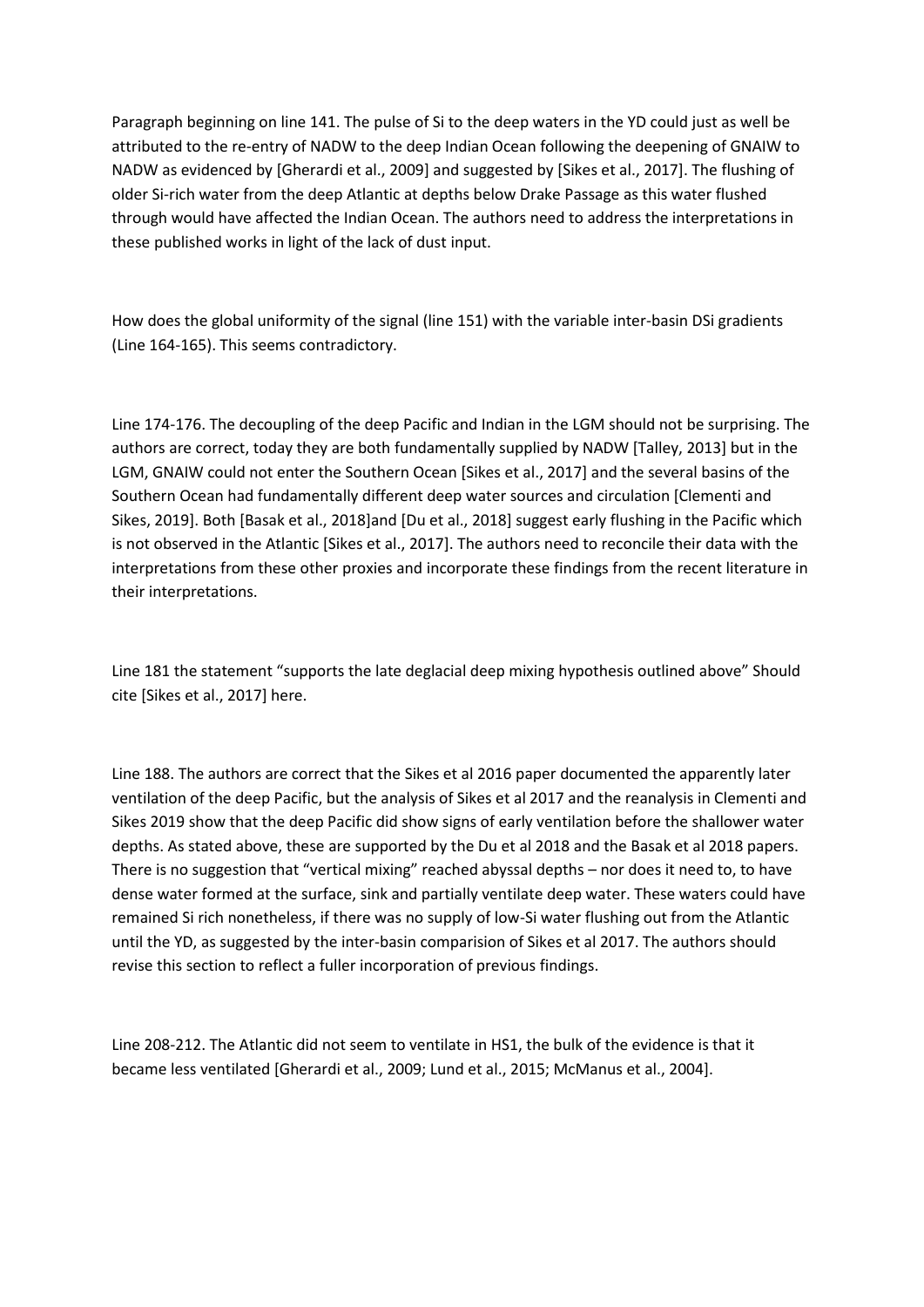Line 218—Sikes et al., 2017 should be cited here. The Drake Passage as a barrier to shallowed Atlantic water (GAAIW) entering the Southern Ocean during the glaciation and as the causes of changed LGM circulation was articulated in this paper.

Line 212. Sikes et al., 2017 should also be cited here.

Discussion: The detail presented in the discussion here is overly long for a "Nature group" short format paper. Although the discussion would be appropriate for a longer format paper, it needs to be greatly condensed for this journal. The speculative interpretations need to be acknowledged as such.

Line 230-232 – the circulation between the basins was separated by more than vertical barriers as discussed on lines 216-218 – how do the authors reconcile this with a composite figure that has shallow Atlantic circulation and deep Pacific?

Line 242—The authors need to address here how the lack of an Atlantic influence, due to the Drake Passage "deep gateway" influence LGM circulation. There cannot have been a figure 8 circulation in the LGM—there must have been separate deep cells in each ocean and this was not just influenced by sea ice cover, but must have involved the lack of influence from the Atlantic at depth.

Line 246 – should cite the papers that provided the evidence for the deepening of the boundary between cells: [Ronge et al., 2015; Sikes et al., 2016]

Line250-251 Here is another example where the writing should reflect the speculative nature of the statement: …"gradients, however stratification of the Antarctic surface limited the redistribution of DSi between the two circulatory cells via the Southern Ocean." The idea that there was stratification is speculation – and it must be based on some data that should be cited. I suggest the authors revise accordingly.

Beginning on line 337—the discussion of Si inventory would be useful at the very start of the results/discussion as a baseline. These values should be in the abstract and it could then be woven into other aspects of the paper.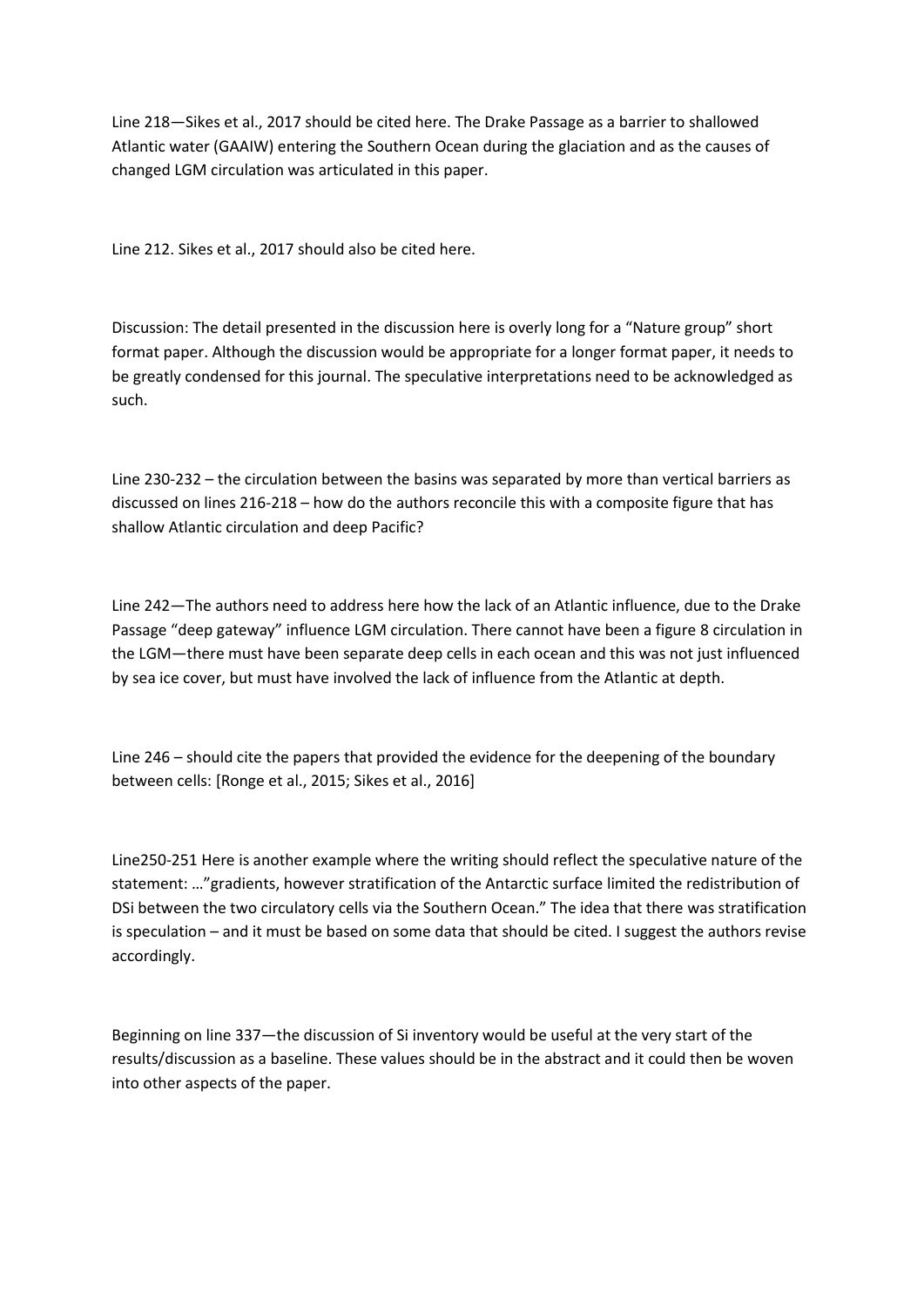Line 359- It is not fully accepted that the ocean circulation was more sluggish in the LGM, there is evidence for some depths having similar circulation "speed" as today [Gherardi et al., 2009; Lund et al., 2015; McManus et al., 2004]. Thus, increased Si may have been due to changed circulation patterns.

Line 362—the discussion of rain ratio needs better context and explanation – especially in a concluding paragraph for the paper.

Figure 1: needs an inset map with a larger perspective for context (include Australia and Africa for perspective… the present map provides little context.

--------------------

References:

Basak, C., H. Fröllje, F. Lamy, R. Gersonde, V. Benz, R. F. Anderson, M. Molina-Kescher, and K. Pahnke (2018), Breakup of last glacial deep stratification in the South Pacific, Science, 359, 900–904.

Clementi, V. J., and E. L. Sikes (2019), Southwest Pacific Vertical Structure Influences on Oceanic Carbon Storage since the Last Glacial Maximum, Paleoceanogr. Paleoclimatology, 34, doi: https://doi.org/ 10.1029/2018PA003501.

, doi: https://doi.org/ 10.1029/2018PA003501.

Gherardi, J.-M., L. Labeyrie, S. Nave, R. Francois, J. F. McManus, and E. Cortijo (2009), Glacialinterglacial circulation changes inferred from 231Pa/230Th sedimentary record in the North Atlantic region, Paleoceanography, 24, PA2204, doi:2210.1029/2008PA001696.

Lund, D. C., A. C. Tessin, J. L. Hoffman, and A. Schmittner (2015), Southwest Atlantic watermass evolution during the last deglaciation, Paleoceanography, 30, 477–494, doi: doi:10.1002/ 2014PA002657.

McManus, J. F., R. Francois, J. M. Gherardi, L. D. Keigwin, and S. B. Leger (2004), Collapse and rapid resumption of Atlantic meridional circulation linked to deglacial climate changes, Nature, 428, 834- 837.

Ronge, T. A., S. Steph, R. Tiedemann, M. Prange, U. Merkel, D. Nürnberg, and G. Kuhn (2015), Pushing the boundaries: Glacial/interglacial variability of intermediate and deep waters in the southwest Pacific over the last 350,000 years, Paleoceanography, 30, 23–38, doi: doi:10.1002/2014PA002727.

Sikes, E. L., K. A. Allen, and D. Lund (2017), Enhanced δ13C and δ18O differences between the South Atlantic and South Pacific during the last glaciation: The deep gateway hypothesis, Paleoceanography, 32, https://doi.org/10.1002/2017PA003118.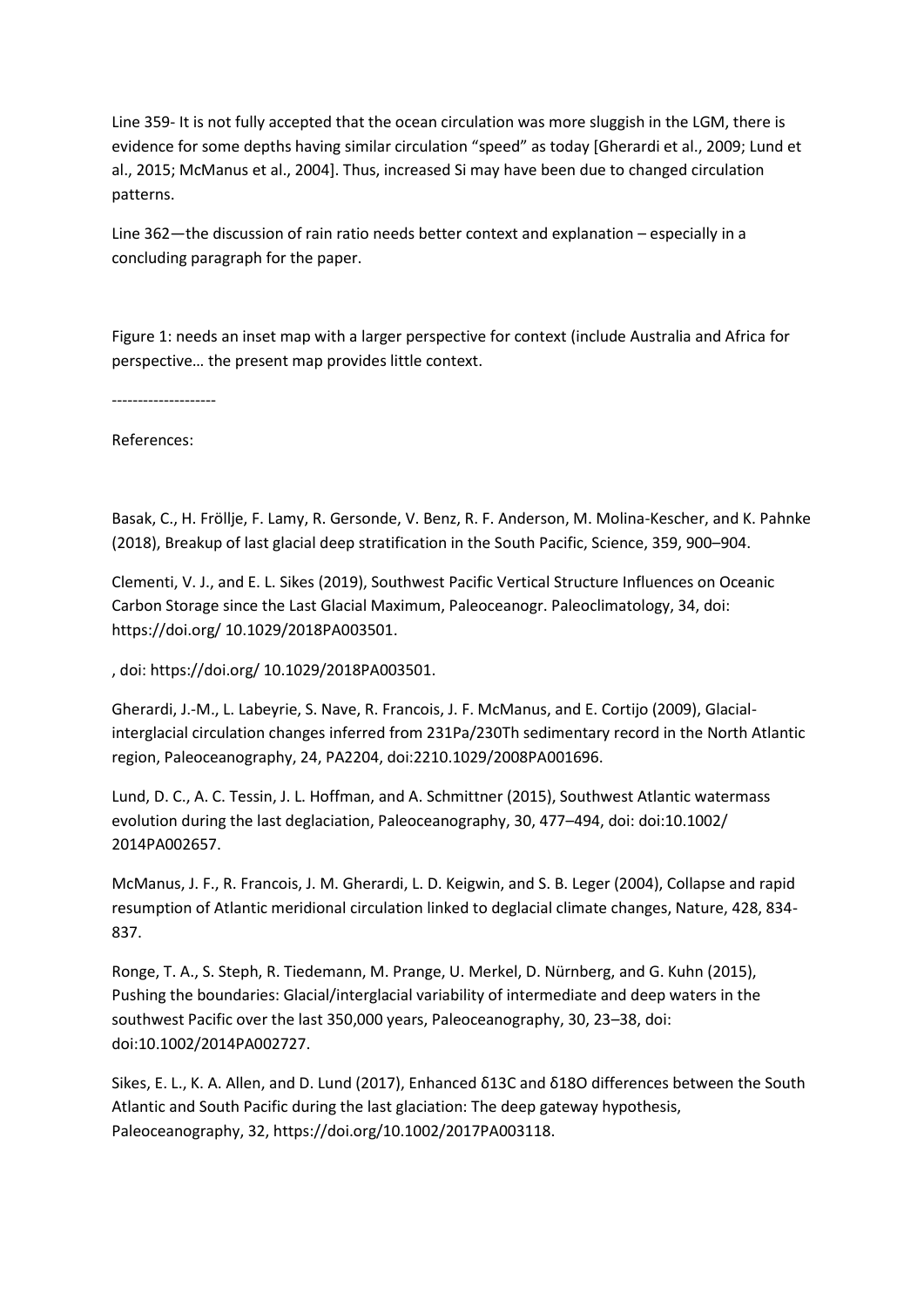Sikes, E. L., A. C. Elmore, M. S. Cook, K. A. Allen, and T. P. Guilderson (2016), Glacial water mass structure and rapid d18O and d13C changes during the last glacial termination in the Southwest Pacific, Earth and Planetary Science Letters, 456, 87-97.

Talley, L. (2013), Closure of the global overturning circulation through the Indian, Pacific, and Southern Oceans: Schematics and transports, Oceanography, 26(1), 80-97.

Reviewer #3 (Remarks to the Author):

Dumont et al. in the manuscript entitled 'The nature of deep overturning and reconfigurations of the silicon cycle across the last deglaciation' investigated three sediment cores from the Indian Ocean sector of the Southern Ocean. In this manuscript, the authors present silicon isotopes to understand deep ocean mixing in the context of silicon cycling, stratification and destratification during the last glacial and deglacial time. While we understand (to some extent) what had been the state of glacial deep ocean circulation and water column structure in the South Atlantic and South Pacific sector of the Southern Ocean, Indian Ocean sector is still highly understudied. So, in my opinion, this contribution is highly relevant to the broader discussion on the role of deep Southern Ocean during the last glacial and deglaciation. I am supportive of this study but major revision is needed before the manuscript can be accepted for publication.

# Detailed Comments:

One general comment would be that the manuscript could be edited to make it shorter and succinct. The introduction has a lot of information (very much needed, I do not disagree with that) but needs to be targeted towards the overarching goal of the manuscript. The way it is written it appears to be a bit jumpy. For example, every paragraph in the introduction ends with an objective statement. It would perhaps flow well if the overall objectives of the manuscript can be numerically summarized at the end of the introduction. While summarizing they can reference each objective to the component of their study that will fulfill that specific objective.

Somewhere early on in the manuscript, the authors might consider including a sentence or two (maybe around line 93-96) as to how diatom based silicon isotopes work. More importantly what light vs. heavy delta30Si mean and how that is going to be interpreted. Also how diatom vs. sponge spicule based delta30Si is different. This study is going to be of interest to a larger paleocenaography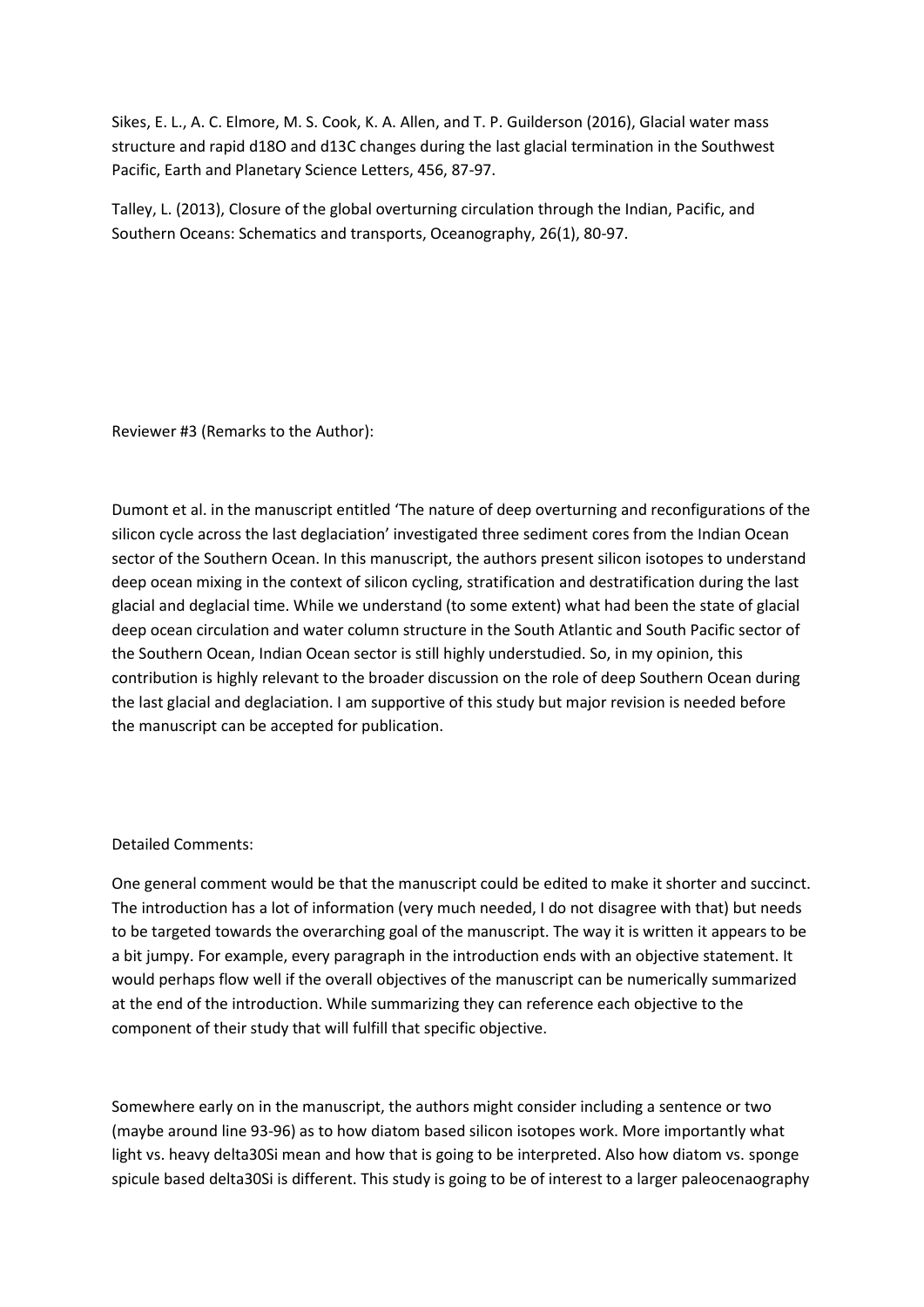community who are aware of the research question but might not be completely familiar with the silicon isotope systematics.

Line 106-110: This paragraph needs some context and can be worked into previous paragraphs.

Line 162-186: The authors claimed that invigorated overturning homogenized the Atlantic and portions of the Indian Ocean between 18-14.5 ka. There is no apparent explanation as to how that would happen. The authors do talk about HS1 later in the manuscript (line 245-258) where they discuss sea ice reduction leading to increase in vertical mixing. Bathymetric constraints inhibiting homogenization is an interesting idea but more details and a clear sequence of events are necessary to make the case. The mere mention of '…ones situated on the Pacific side of large bathymetric features may have remained poorly homogenized..." does not make a compelling argument. Towards the end of this section, the authors mentioned about vigorous vertical and lateral mixing when d30Si records of all cores converge. It might be worth discussing the role of westerlies in this regard and how it might affect ACC strength, upwelling, flow rate over rough topography (Ferrari, 2014 for details) to facilitate deep homogenization.

Line 244: "see Pichevin et al., this issue, for further discussion", not sure what is being referred to here.

Line 187-225: In this section, the authors compared d13C in the Pacific and how d13C can be interpreted to shallow/intermediate water depth destratification during the HS1. They also claim that d30Si data from the Atlantic and Indian Ocean support this Pacific observation. The d30Si records are coarse resolution (compared to d13C) and the deeper core has hardly any data point that covers the HS1. Moreover, both the Atlantic and Indian ocean cores for which the authors have produced d30Si data are considerably deeper than the Pacific cores. I am not sure that their data can be interpreted as presented. Also, are the authors claiming that the destratification depth in the Atlantic and Indian Ocean was much deeper than the Pacific during the HS1? If so then that should be clearly stated. Other published water mass tracers (such as Nd isotopes) should be evaluated carefully to substantiate this point. As written, this section is far from convincing and run the risk of over-interpretation.

Line 245-253: Explanation of changes observed during the HS1 in this section refers to sea ice fluctuations. The authors mentioned about incomplete ice loss and weak Atlantic overturning. Proper citations are necessary in support of incomplete loss of sea ice extent, weak Atlantic overturning during the HS1 etc.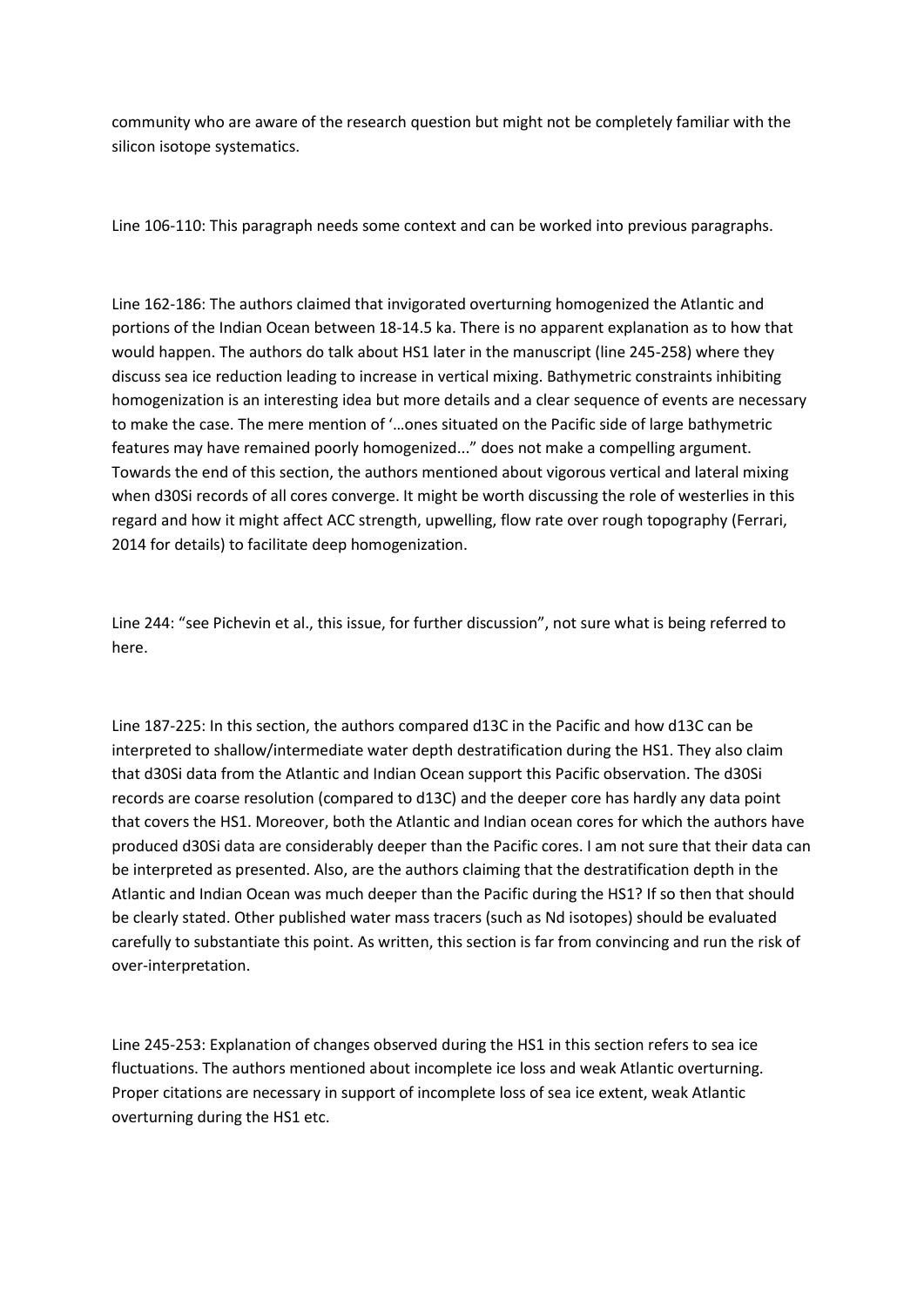Line 259-280: The authors in this manuscript are introducing a new hypothesis that they called "Abyssal Silicon Hypothesis". This new hypothesis emphasizes on the fact that 'ocean circulation' played a greater role in DSi leakage out of the Southern Ocean. In this regard, it is important that the authors describe what they mean by 'ocean circulation'. Ocean circulation generally refers to lateral circulation. Is it lateral circulation that they are referring to or is it vertical mixing (? upwelling, (Line 307)) or both?

Line 331-356: This section is well written.

Line 323: Is it Fig 1?

# Comments on Figures:

Fig.1: The idea behind this figure is good but the way it has been presented is hard to follow. The authors chose to use 10 m isoplot to show DSi for the Indian Ocean sector while they show depth profiles for the Pacific and Atlantic Ocean. It would be better to add another depth profile for the Indian Ocean. The domain of the Indian Ocean map can be expanded a little bit to include parts of Africa and/or Australia to allow (visual) perspective as to where are these sites situated. For the depth profile plots, it is necessary that the figures show the track along which the profiles have been created.

Fig.3: This figure is very important for the manuscript and needs improvement. All silicon isotopes are clumped together in one plot (3A) and almost impossible to follow. I would suggest that the authors consider rearranging this figure into two columns. The left column can represent multiple panels representing silicon isotopes from SAZ, PFZ, and AZ. The right column can represent other data that are currently plotted in 3B, C, D, and E.

Summary: The authors should seriously explore the possibility of evaluating other water mass tracers (e.g. Nd isotopes, Pa/Th, (maybe coral-based radiocarbon)) from published studies to support their claims. The data presented have a lot of potentials, however, some interpretation, discussion, figures and how it is presented need a bit more thought to make the paper compelling.

I am supportive of this manuscript with a major revision.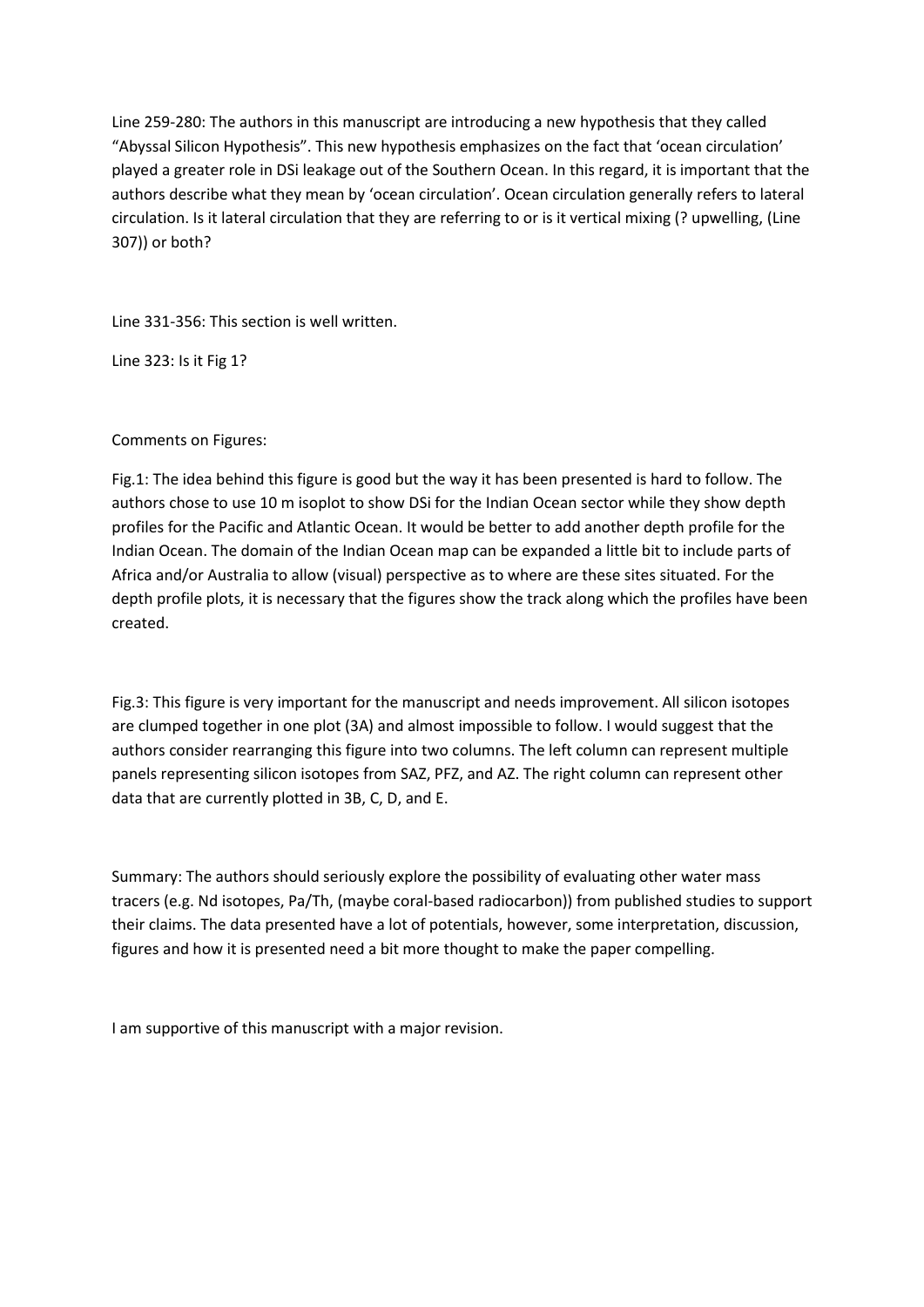# Reviewer #4 (Remarks to the Author):

The manuscript by Dumont et al provides a potentially important insight into the dynamics of the Southern Ocean silica cycle during the last deglaciation. This would be a nice and timely paper for the community, and I would ideally like to see it published. However, before this can be achieved the manuscript needs some changes. Whilst at first glance these may appear major, I strongly believe that the authors would be able to make these changes within a fairly short time frame if they believe them appropriate/possible.

# <b>Readability</b>

1) The introduction could benefit from more sub-headings to make it more "readable".

2) Both the introduction and results/discussion sections are quite lengthy and contain a lot of material. Whilst I appreciate the depth that the authors go into, I would ask them to review whether they feel the breadth and depth is fully required, especially in the "Discussion", to make the paper readable for the community.

# <b>Structural changes</b>

1) I strongly suggest that the authors include a full methodology within the manuscript instead of throwing this information into the Supplementary Information. In particular details on the silicon isotope methodology, vital effects and the justification of an open v closed system are critical for the reader to have confidence in the results/discussion and should be included in the main text.

# **<b>Age models issues</b>**

Age-models are not my speciality, but I am not convinced by the tie-points shown in Figure S1 and Figure S2 for cores MD13-3396CQ and MD88-772. The text in the Supplementary Information states that this was done graphically, but by eye I can easily see other ways in which the tie-points between cores could have been lined up. I would encourage the authors to be more explicit in justifying all tie points for all cores, especially as this is crucial for the discussion section and the new hypothesis proposed in the manuscript.

# <b>"Vital effect"</b>

I congratulate the authors on attempting to take into account the possibility for inter-species variations in silicon isotope fractionation by diatoms, but I do not understand the text on this in the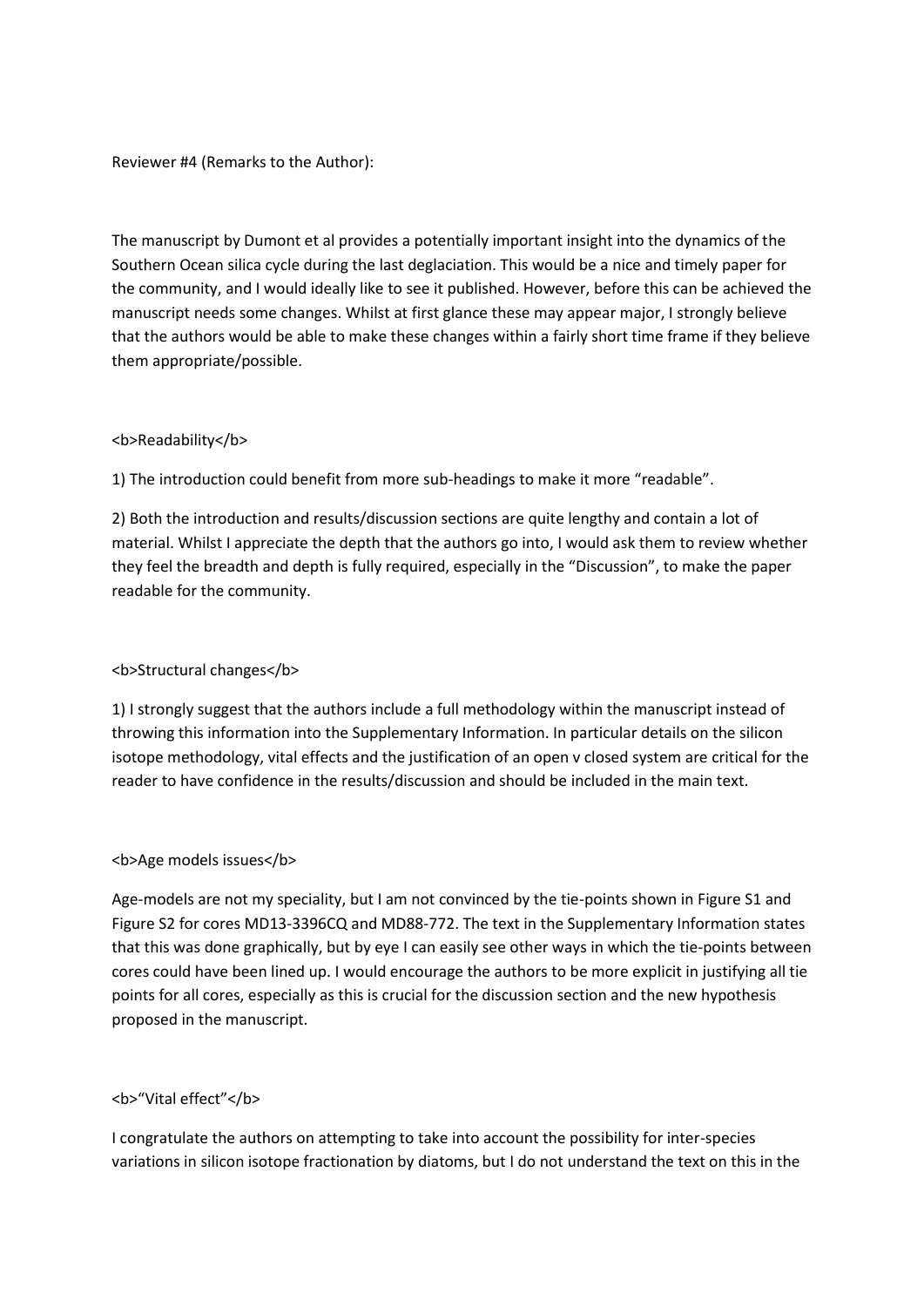Supplementary. Please can you clarify the exact approach used and revised the text (which should be move into the main manuscript, although the figures can stay in the SI). In particular, the manuscript implies that the calculations done to check for the variability followed Sutton et al. (2013) who documented species specific fractionation for a range of taxa. How was this done in your cores when most of your taxa (including the most abundant taxa A. tabularis) were not analysed in the Sutton paper?

I also don't understand what the dashed line in plots Figure S5 and S6 represent. The caption state that this is the "maximum variability" – so does a maximum variability value of 0.8 indicate that the isotope value can vary by 0.8 per mille due to vital effects? I'm certain that this is not the case, but if I'm confused then other readers will be as well!

<b>Better quantification of the silicon isotope data</b>

The results section carefully documents changes in diatom silicon isotopes alongside the opal data which accounts for productivity. The authors could enhance this further by clearly documenting and justifying whether each site should be treated as an open/closed system and by better taking into account the source water end-member for each site. Doing this would allow the authors to quantify changes in silicic acid utilization over time using the established open/closed silicon isotope equations for these systems. I appreciate that the value of the source water end-member might be problematic, but the authors could consider using modern seawater end-member. I also assume(?) that the sponge isotope record could also be used as a tracer of how this may have changed over time.

Once you have the % silicic acid utilization record from the open/closed system model, do the authors think it would be valid to then normalize the utilization and opal data and calculate the ratio between the two? Would this better constrain/illustrate changes in nutrient supply over time at each site – in turn permitting a better comparison of the core records across the region?

# <b>Other comments</b>

Line 244: the citation to Pichevin et al (this issue) is odd!

Line 293-294: please consider rephrasing this sentence.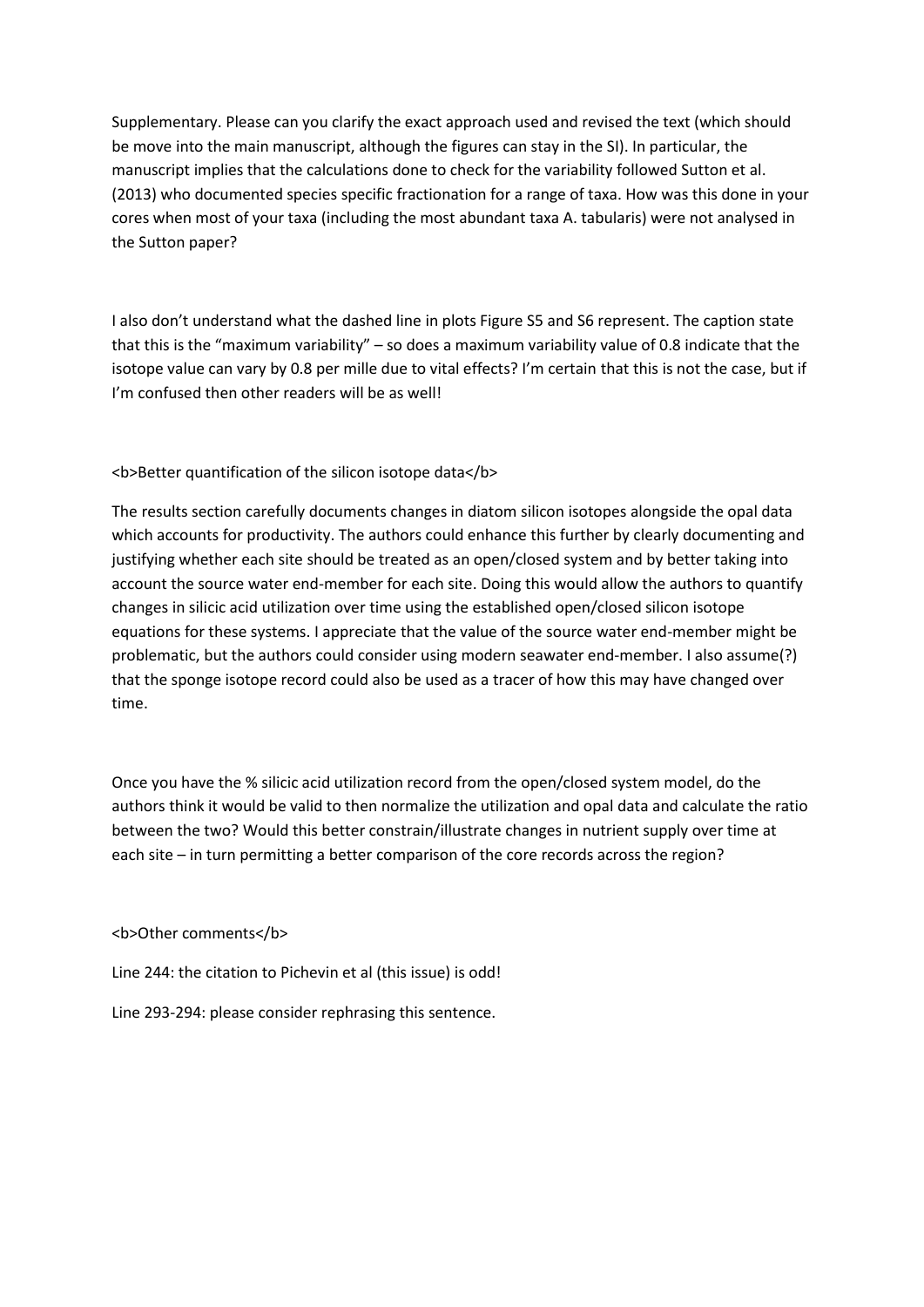# **Response to reviewers' comments on the manuscript titled "The nature of deep overturning and reconfigurations of the silicon cycle across the last deglaciation".**

In the text below we address each of the comments provided by the reviewers in full. To aid the reader, the text containing the reviewer's comment is in black, our responses is coloured red and any quotes pulled from the main text are in purple.

# To the Editor,

Dumont and coauthors make two principal claims in their manuscript; first, that changes in deep Southern Ocean circulation and associated release of CO2 from the abyssal ocean happened due to two geographically and mechanistically distinct changes in ocean circulation. This claim is wellsupported by the silicon isotope and opal flux evidence presented, and makes an important contribution to our understanding of glacial-interglacial silicon, carbon, and nutrient cycling in the deep ocean. The authors do an especially good job of pointing out why and how several unique characteristics of the ocean silicon cycle make it an ideal tracer for these kinds of circulation changes, as well as its important role in the ocean/climate system.

The second claim, that the glacial inventory of DSi was ~9% greater than during the Holocene, is less robustly supported. As I discuss below in more detail, this interpretation is based primarily on compilation of opal fluxes, which are necessary but not sufficient to support this claim. I suggest that the authors either remove the focus on this argument, or support it with a great deal more evidence from silicon isotope data.

# Our response to comments relating to the section on DSi inventory are given adjacent to the more specific comments below.

In general, I think a revised version of this paper will be of great interest to the paleoceanographic/paleoclimate community, as well as those in biogeochemistry and modeling. The authors build on recent work in all of these areas, and do a nice job of drawing together some important ideas from others as well as adding new data and ideas.

Results: There is a lot of discussion in the results section – either remove it, or simply combine the sections.

# We have endeavoured to remove discussion from the results section. The two sections are now much more clearly defined.

Line 169 through rest of paragraph – are the authors talking about homogenizing the SO sectors of each basin? Or the whole deep part of each basin? This needs to be clarified, and if the authors mean the latter, supported with a great deal more evidence.

We interpret the narrowing of d30Sisponge gradients as indicative of homogenisation of DSi signals between the sectors of the SO.

# We now clarify in line  $171 - 175$ :

"During HS1 the Indian record (MD84-551) converges toward the Atlantic record (ODP177-1089) and the records of all three basins converge following the Antarctic Cold Reversal (ACR). This suggests that transition towards homogenisation of DSi between the sectors occurred in two stages: First, the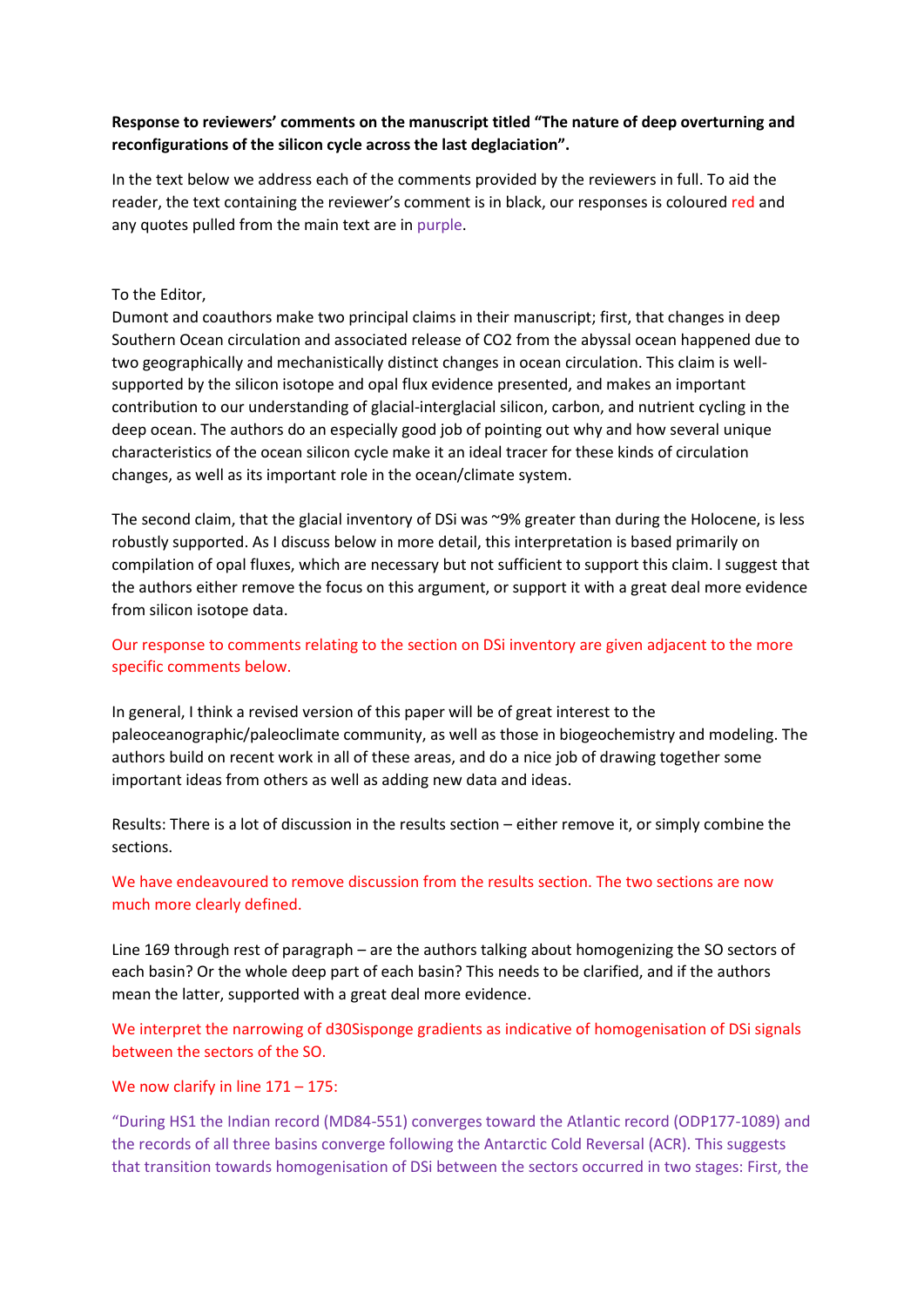Atlantic sector and at least a portion of the Indian sector zonally homogenised during HS1 followed by the mixing of all three sectors at the YD."

We suggest that reduced diapycnal mixing could effectively trap bottom waters in basins partitioned by large topographic features. The partitioning would be especially pronounced in DSi due to its deeper remineralisation profile. We have also included references to papers (McCave et al., 2008; Sikes et al., 2007) that also have noted an expansion of chemical gradients between basins during the LGM and argue that restricted mixing across bathymetric features may be the primary mechanism for this change.

We now explain the processes in greater details from line 220 onwards, including…

"Reduced diapycnal mixing (Ferrari et al., 2014) and penetration of Atlantic deep waters (Sikes et al., 2017) during the LGM could have also inhibited mixing between deep waters separated by large topographic features such as the Drake Passage, Kerguelen Plateau and Macquerie Rise (McCave et al., 2008; Sikes et al., 2017). DSi may be more sensitive to the formation of inter-basin chemical gradients relative to other nutrients due to its deeper profile. Zonal gradients are not depicted in Fig. 5 for simplicity."

216 – should be "brought about by restricted" or similar

This paragraph has been removed in the restructuring of the Results/Discussion

241 – should be vertical mixing was stifled" or similar

This line is now at line 214 and, in response to the reviewer's comment, has been amended to  $-$ 

"It has been shown that during the LGM the boundary between the two overturning cells shoaled (Curry and Oppo, 2005; Ferrari et al., 2014), the Southern Ocean wind-driven mixing was stifled by expanded sea ice cover (Liu et al., 2015) and diapycnal mixing was reduced due to the production of denser bottom waters (Adkins, 2013) and the shoaling of the boundary water masses above important bathymetric mixing depths (Ferrari et al., 2014)."

244 – the authors cite this unpublished work a few times in this way. It should probably be (Pichevin et al., submitted) or something until it is actually known in which journals/issues these papers will appear.

# This citation has now been removed

245-253 It would be helpful to differentiate more between the two periods of AMOC weakness here. During HS1 weak Atlantic overturning is cited as a cause of partial ventilation, while during the YD (also weak AMOC) there is no mention of this effect. Why does weak AMOC inhibit ventilation during one event but not the other?

We have expanded upon our discussion of events during HS1 that may have contributed to only partial ventilation. This is now presented in lines 226 onwards. The argument regarding AMOC follows from Sikes et al (2017), suggesting that weak deep water production in the Atlantic would have contributed to observed chemical gradients in the deep ocean. It has been shown that the AMOC was comparatively weaker during HS1 than during the YD (McManus et al., 2004). Hence, it could be argued that AMOC was sufficiently strong after the BA/ACR to enable the reduction of DSi gradients in the deep ocean that formed during the LGM.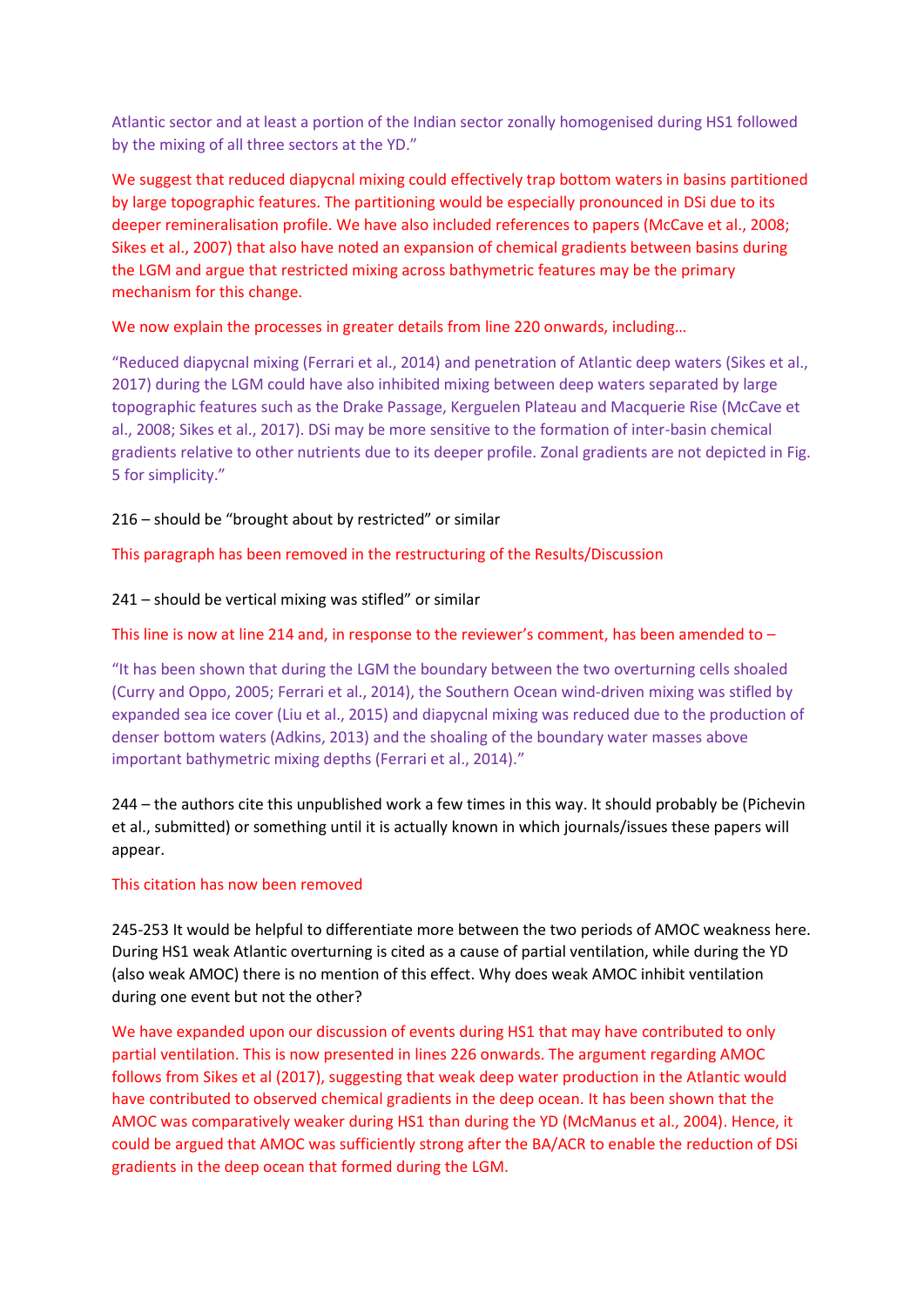319-330 A silica-rich reservoir in the abyssal LGM ocean is a plausible explanation for opal and silicon isotope data presented here and elsewhere, but the existence of such a reservoir doesn't require an increase in the ocean inventory of DSi, especially not to explain the isotope data presented here. It simply requires a change in partitioning, as explained earlier by the authors.

## This section is now at line 303 onwards.

We disagree here with the reviewer's comment. As stated in the text, the formation of a silica-rich reservoir in the isolated deep ocean requires the removal of DSi from the upper ocean. A decline in the DSi content of the upper ocean would reduce DSi availability to diatoms and reduce their production. However, there is little evidence to suggest DSi availability was reduced at the LGM (Fig. 3A; Pichevin et al., 2009; Robinson et al., 2014 Maier et al., 2015) and many regions of the world experienced an apparent increase in diatom production (Beucher et al., 2007; Bradtmiller et al., 2007). Hence, an increase in the whole ocean DSi inventory must be invoked in order to reconcile both an increase in DSi accumulation in the deep ocean and an apparent increase in DSi availability in the surface ocean.

337-356 Again, opal data is necessary but not sufficient to make this claim. You can't argue a change in DSi inventory based on burial alone – this needs to be supported by a global compilation of silicon isotope data that (sadly) probably doesn't exist at this point. Opal fluxes tell us about what is produced (and preserved), but to make this claim you'd need information about what was supplied (sponge silicon isotopes) and used (diatom silicon isotopes) on a global scale. Furthermore, if the authors want to make a compelling claim along these lines, they should present a plausible mechanism to explain how such a change in inventory came about. What caused DSi to build up in the ocean during the glacial, to be used up in the interglacial? In the introduction they allude to "changes in opal recycling and burial" as the control on DSi inventory, but here they don't specify what processes could have led to a glacial increase in inventory. To summarize, this claim should be supported by 1) additional (global) data about the ocean silicon cycle and 2) a testable hypothesis about how these conditions arose.

# Again, this section is now at line 303 onwards. We have moved some of the opal inventory discussion to the supplementary material to improve the flow of the discussion.

As mentioned in the response to the previous comment, we argue that an increase in the DSi inventory of the whole ocean must take place in order to balance the increase in DSi content of the deep ocean (particularly the deep Pacific) (Fig. 3D; Ellwood et al., 2010; Jochum et al., 2017) with increased availability of DSi in the surface ocean inferred from globally low  $\delta^{30}$ Si<sub>diat</sub> values (Fig. 3A; Pichevin et al., 2009; Robinson et al., 2014 Maier et al., 2015) and a greater opal accumulation in many parts of the world's ocean (Beucher et al., 2007; Bradtmiller et al., 2007).

Some parts of the global ocean, namely the Antarctic (Anderson et al., 2009) and equatorial Pacific (Pichevin et al., 2009), did not experience an increase in opal accumulation. However, the  $\delta^{30}$ Sidia data from these regions (Pichevin et al., 2009; Horn et al., 2011) indicates that such a reduction in opal flux was not driven by a reduced DSi content of the surface ocean. Hence, there is little evidence to suggest that the upper ocean DSi content was reduced at the LGM in response to the sequestration of DSi in the deep ocean. In summary, one must invoke an increase in the Si inventory to explain both greater sequestration of DSi in the deep ocean and greater availability of DSi in the upper ocean.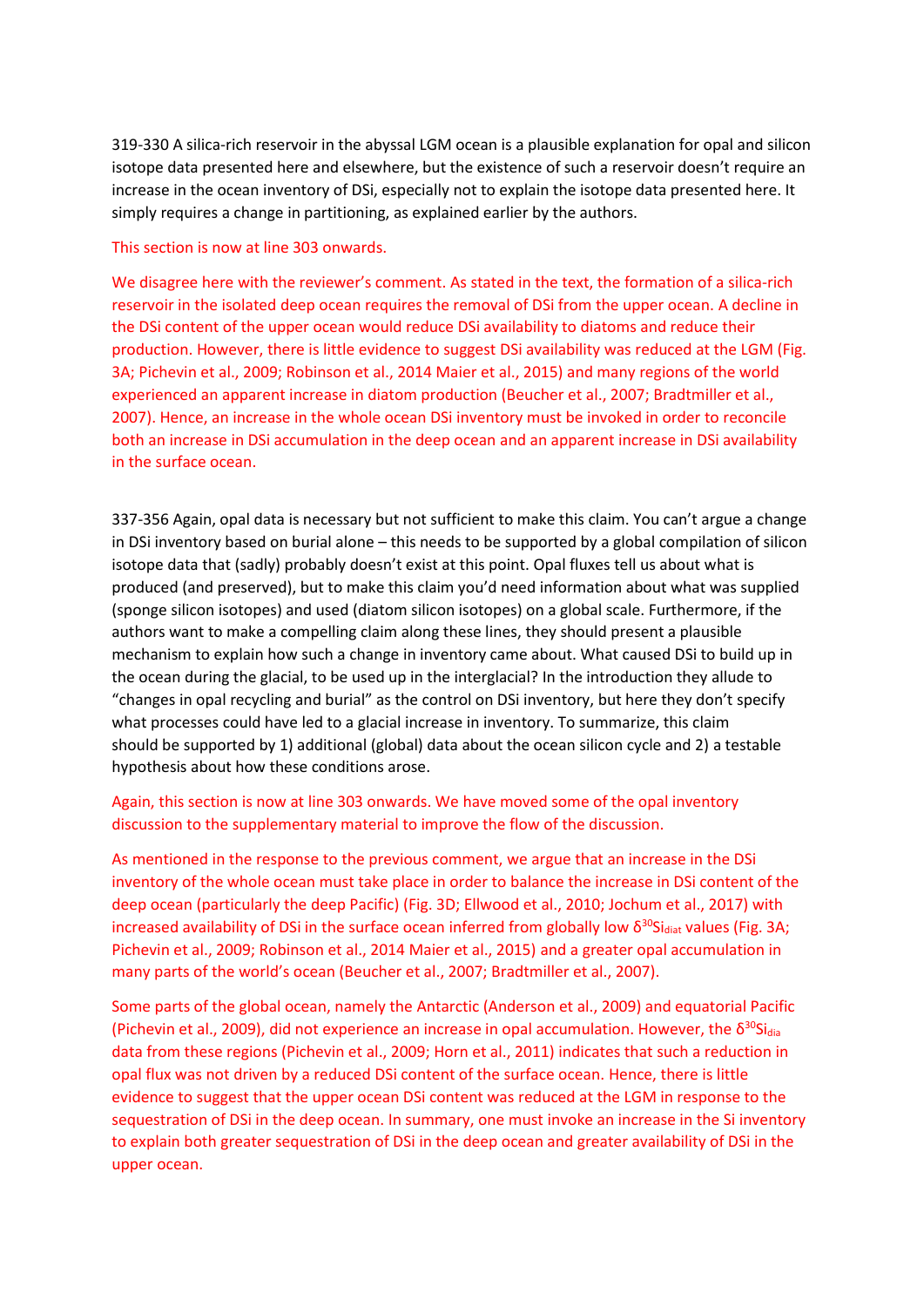This argument is further supported by the works of Ellwood et al (2010) and Jochum et al (2017) that use Ge/Si ratios of sponges and diatoms to show that the Ge/Si content of seawater increased across the deglaciation. They suggest that this is in response to an increase in the global inventory of Ge across the deglaciation as well as a decrease in the Si inventory.

We argue that a plausible mechanism for a greater Si inventory of the ocean at the LGM would be a reduced efficiency of the Si sink (opal burial). Sea ice coverage and the reduction in diatom silicification under Fe replete conditions in silica burial hotspots could reduce the Si removal from the ocean (Pichevin et al., 2014) thus favouring a decline in the Si sink.

During the deglaciation the decline in sea ice coverage and dust-borne iron flux to the ocean forced an increase in opal burial globally thus favouring a reduction in the global Si inventory. The examination of opal flux variability across the deglaciation which we perform in the main text provides support for our argument that the global ocean Si inventory decreased across the deglaciation. The compilation of opal flux data shows a global average peak in opal accumulation during the deglaciation. This indicates an interval of disequilibrium in the oceanic Si budget, whereby more Si is removed in response to the greater Si availability at the surface and greater Si demand of Fe-limited diatoms. Following this interval both the Si availability and opal burial decline, indicating that the global Si inventory was reduced in response to this greater opal burial, reaching the Holocene equilibrium. Again, this is supported by both  $\delta^{30}$ Si<sub>sponge</sub> (Fig. 3A; Ellwood et al., 2010; Jochum et al., 2017) and reconstructions of seawater Ge/Si (Ellwood et al., 2010; Jochum et al., 2017) that suggest the global Si inventory declined during the late deglaciation.

Furthermore, a recent study by Frings et al (2016) suggests the total terrestrial DSi input into the ocean likely decreased across the deglaciation. Therefore, changes in the terrestrial DSi input cannot explain the deglacial peak in opal burial and the increase in global ocean Si inventory at the LGM may have been driven by both an increase in DSi inputs and a reduction in the Si sink as described above.

Pichevin, L. E., Ganeshram, R. S., Geibert, W., Thunell, R., & Hinton, R. (2014). Silica burial enhanced by iron limitation in oceanic upwelling margins. *Nature Geoscience*, *7*(7), 541–546. https://doi.org/10.1038/ngeo2181

358 – I'm not sure what is meant by "to the full". Please rephrase.

This is now at line 317 and has been rephrased to "in its entirety".

"Although the evidence given above suggests that glacial whole-ocean Si inventory increased, this may not have benefited diatom production in the surface ocean in its entirety and would have at least partially offset the tendency for DSi sequestration in the abyssal ocean due to deep ocean stratification."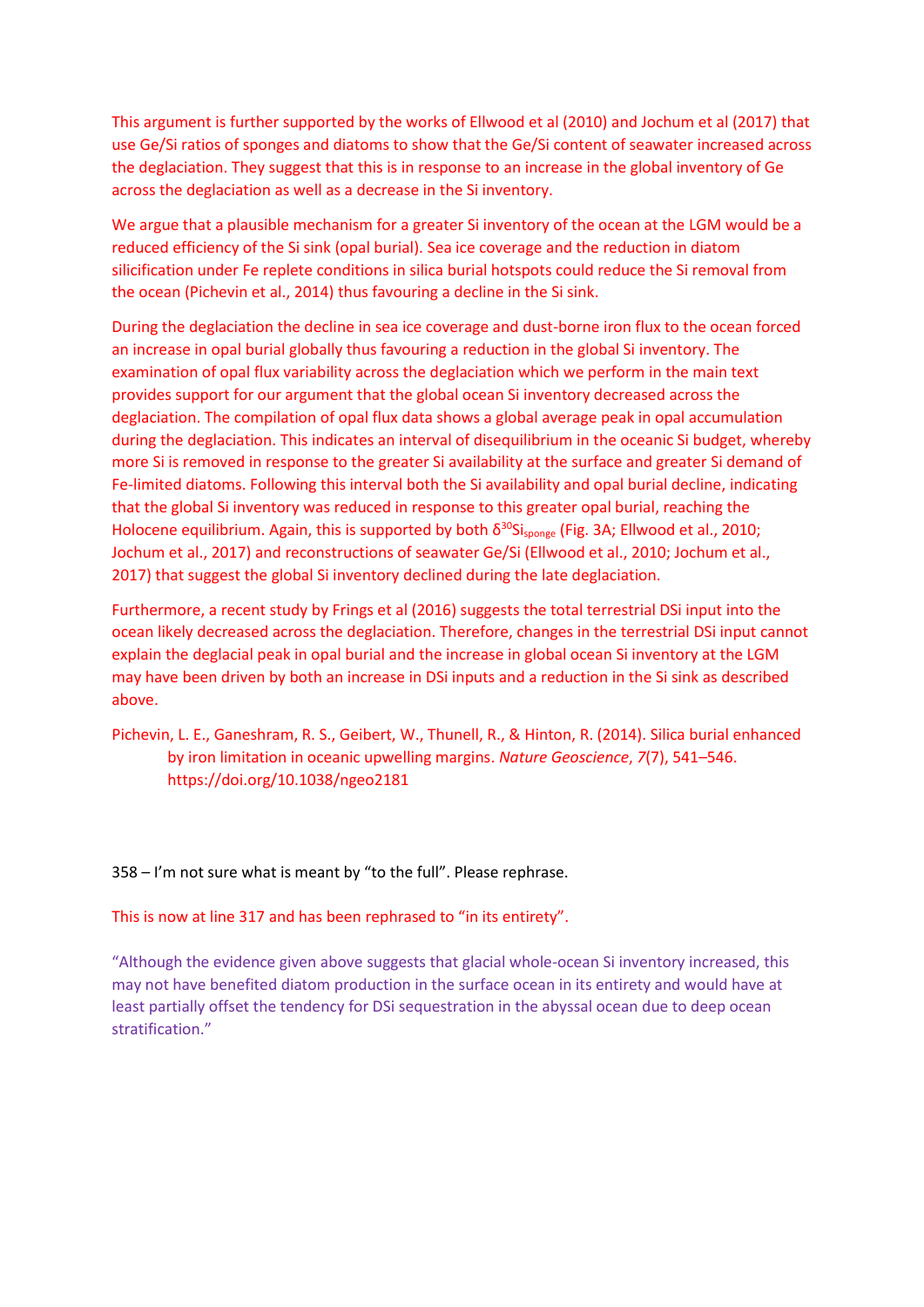### Reviewer #2 (Remarks to the Author):

Comments to the authors:

The data in this manuscript reafirms much of our understanding of the evolution of the deep water masses in the Southern Ocean since the last glaciation. It presents some interesting new silicon isotope data from the Indian Ocean sector of the Southern Ocean and places it in context with existing data from the Atlantic and Pacific sectors. The core interpretations here build on the interpretations and results of several other published studies, using other proxies My strongest reservation with the interpretations is they do not reconcile their finding that the deep ocean ventilated later in the deglaciation with recent published findings that suggest early invigoration and ventilation of the deep ocean in the Pacific sector [Basak et al., 2018; Sikes et al., 2017][Du et al., 2018].

We have addressed this reservation given by the reviewer by expanding on the discussion of these papers within the text. This discussion is presented from line 199 onwards (reproduced below). We now discuss the processes involved, and timing of the successive phases of deglacial ventilation in greater details and incorporate the work referenced by the reviewer above:

"The minimal response in deeper Pacific records such as 41 JPC at that time suggests that the vertical mixing did not reach to abyssal depths where DSi concentrations are highest. This partial ventilation of the Pacific Ocean during HS1 is also supported by studies that demonstrate both delayed ventilation in the deep Pacific (Jaccard and Galbraith, 2013; Sikes et al., 2016) and a discrepancy in the onset of ventilation between basins (Skinner and Shackleton, 2005; Stern and Lisieki, 2014; Sikes et al., 2017).

On the other hand, several radiocarbon records indicate that the deep Atlantic (Skinner et al., 2010; Burke and Robinson., 2012) and at least some of the deep Pacific (Ronge et al., 2016; Du et al., 2018; Zhao et al., 2018) became ventilated at HS1 rather than just during the YD. This is also supported by Nd data that have been interpreted to as indicating enhanced production of southern-sourced bottom waters at that time (Basak et al., 2018; Du et al., 2018).

To aid in the interpretation of these studies we shall use the schematic of global overturning circulation in Fig. 5. Each of the panels in Fig. 5 illustrate a simplified two-dimensional view of ocean circulation based on the work by Ferrari et al (2014), with the lower circulatory cell (white arrows) representing overturning in the Pacific, Southern and Indian Oceans and the upper circulatory cell representing the Atlantic overturning. It has been shown that during the LGM the boundary between the two overturning cells shoaled (Curry and Oppo, 2005; Ferrari et al., 2014), the Southern Ocean wind-driven mixing was stifled by expanded sea ice cover (Liu et al., 2015) and diapycnal mixing was reduced due to the production of denser bottom waters (Adkins, 2013) and the shoaling of the boundary water masses above important bathymetric mixing depths (Ferrari et al., 2014). Together these processes given above may have chemically isolated the deeper portions of the ocean from the surface favouring the trapping of DSi within the lower cell. Reduced diapycnal mixing (Ferrari et al., 2014) and penetration of Atlantic deep waters (Sikes et al., 2017) during the LGM could have also inhibited mixing between deep waters separated by large topographic features such as the Drake Passage, Kerguelen Plateau and Macquerie Rise (McCave et al., 2008; Sikes et al., 2017). DSi may be more sensitive to the formation of inter-basin chemical gradients relative to other nutrients due to its deeper profile. Zonal gradients are not depicted in Fig. 5 for simplicity.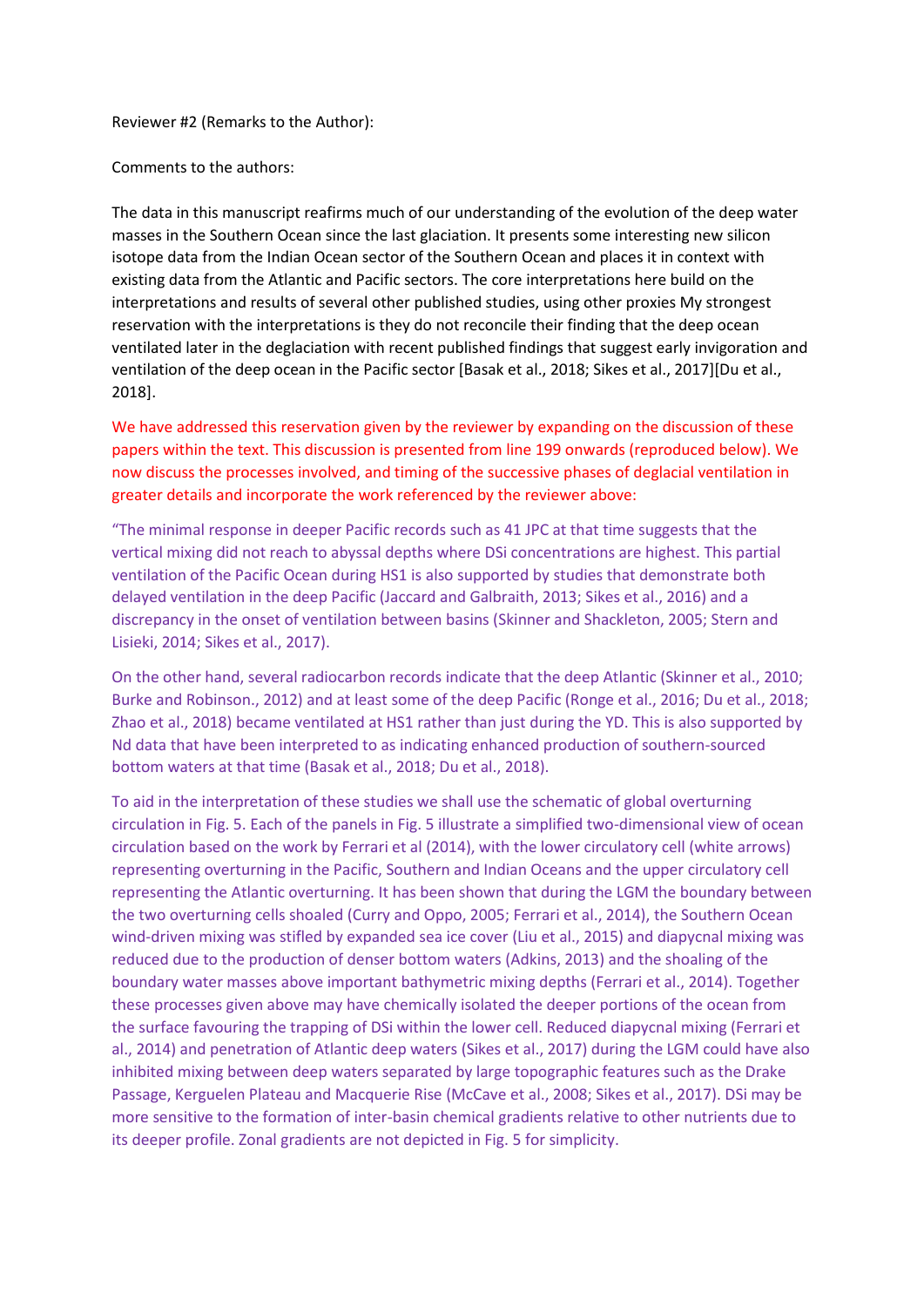During HS1 the initiation of deglacial sea ice retreat (Ferry et al., 2015; Pedro et al., 2015; Xiao et al., 2016) and southward westerly wind migration (Mayr et al., 2013) is thought to have induced greater overturning in the Southern Ocean (Burke and Robinson, 2012; Du et al., 2018). This could have permitted an increase in Antarctic bottom water production (Basak et al., 2018; Du et al., 2018) and a greater exchange of carbon between the deep ocean and atmosphere thus decreasing deep ocean radiocarbon reservoir ages (Skinner et al., 2010; Burke and Robinson, 2012). However, an incomplete loss of sea ice from the Southern Ocean may have inhibited some of the oceanatmosphere carbon exchange (Jones et al., 2014), maintaining a poorly ventilated signal in sinking Pacific AABW (Du et al., 2018). The invigorated overturning in the Southern Ocean during HS1 could have released some of the deeply sequestered DSi to the surface ocean, indeed many of the more southerly AZ  $\delta^{30}$ Si<sub>diat</sub> records indicate utilization was low during HS1 despite the decline in dust flux, suggesting DSi supply had risen relative to the LGM (Fig 3A; Horn et al., 2011; Robinson et al., 2014). However, the deep glacial ocean DSi gradients largely remained intact through HS1 (Fig 3D; Ellwood et al., 2010) along with the deep d13C gradients (Fig. 3E; Sikes et al., 2016). Hence, we suggest that despite the greater Southern Ocean overturning during HS1, the deep ocean remained stratified keeping DSi trapped within the lower overturning cell."

In summary, we explain that although deep water formation may have partially ventilated portions of the Pacific, the deep ocean chemical gradients persisted which inhibited the mixing of DSi into the upper circulatory cell. This scenario is fully compatible with recent studies using other proxies (Basak et al., 2018; Sikes et al., 2017; Du et al., 2018) and is strongly supported by our Si record.

Overall, the paper needs major revisions and improvement in writing with regards to continuity, the proper interpretation of published papers and citation of the literature. Throughout the ideas and concepts are frequently presented without sufficient grounding, with speculative interpretations presented as fact (or accepted as generally true) and without citation; these need more context and proper attribution to the published work from which these ideas are derived.

While we believe that we gave proper credit to the existing literature and sufficient grounding to our arguments in the original version of the paper, we have made sure to restructure and rewrite part of the manuscript with this reviewer's comment in mind.

Additionally, the paper suffers from minor grammatical errors throughout (which I have not specifically pointed out).

The manuscript has been checked and grammatical errors have been corrected.

Overall, the paper is overly long for a short format journal.

The original submitted copy of the paper was 4988 words (including within-text references), which is below the 5000-word limit for Nature Communications articles. The revised copy has been shortened to 4702 words (including within-text references), well below the 5000-word limit for Nature Communications articles. We have also restructured much of the text for continuity and brevity.

Importantly, the paper requires more rigorous and concrete contextualization of their rather novel proxy data with other proxies and data sets. It needs to refrain from offering speculation as accepted and to ground the interpretations in the paper with broader information to be acceptable for publication.

In response to the reviewer's comment we have now provided a greater context with other proxies such as  $\delta^{13}$ C, Nd and radiocarbon, as well as including references to papers that support our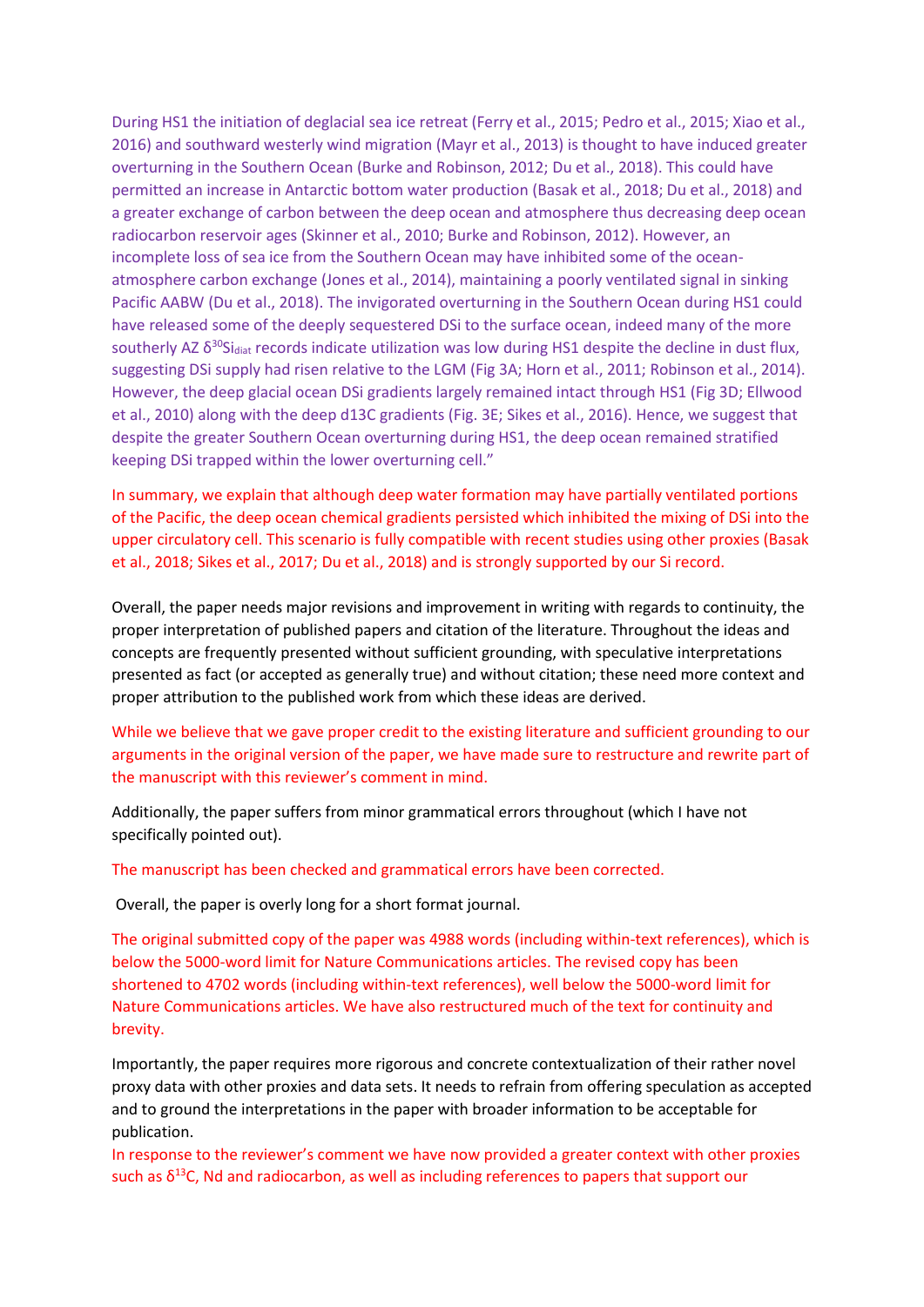conclusions that use different proxies such as authigenic uranium, Ge/Si and  $\delta^{18}O$ . We believe this provides ample context for the interpretation of the silicon isotope data.

As noted above, we have reworded some of the text so that interpretations flow evidently from the proxy data.

Specific comments on writing and science context below:

### Abstract:

The abstract lack specific data that supports the interpretations that are presented. It should be rewritten to have some quantitative and concrete information.

We disagree that quantitative information should be placed into an abstract for Nature Communications articles. The abstract should be a very short non-technical summary of the work, which we believe is presented well in the original manuscript. The guidance notes for Nature Communications articles states that the abstract should "Provide a general introduction to the topic and a brief nontechnical summary of your main results and their implication." Therefore, quantitative information, particularly without the detailed context that it requires, would likely be too technical for a Nature Communications abstract.

Main text:

Introduction:

Overall, this section is very long and repetitive with two statements of objective "here we explore" on line 87 and on line 103 "reconstructions … presented here…".

We have addressed the reviewer's comment here by shortening the introduction section by 25 lines. The text has also been restructured and repetition has been removed. We have also simplified the objectives into three questions, which are presented together (see lines 65 – 69) for clarity at the end of the introduction.

# Line 46—Moore et al 2018– is not in the reference list.

### This reference has now been added to the reference list.

Line 93: The core principles of the proxy and the quantitative constrains are not well defined especially for a "Nature" style general audience. A single line is given to the isotopic proxy "The isotopic composition of diatom biogenic silica ( $\delta$ 30Sidiat) is used as an indicator of the relative uptake of the available DSi pool (De La Rocha et al., 1997; 1998)." This then is only clarified by "Changes in DSi supply to the surface ocean can be inferred from the changes in relative uptake (30Sidiat) compared to those of the absolute uptake indicated by the opal burial flux." This needs some clarification as to accuracy, errors (what level of signal is noise versus signal) etc.

In response to the reviewer's comments we have now provided a more complete description of the diatom and sponge silicon isotope systems from lines 72 to 85. We believe this description is sufficiently detailed to inform a more general audience expected from this journal about how this proxy will be interpreted.

Regarding accuracy and errors: the commonly cited bias in  $\delta^{30}$ Si<sub>diat</sub> analyses, particularly in Southern Ocean waters is changes in species composition. Hence, we address biases in the main text (lines 94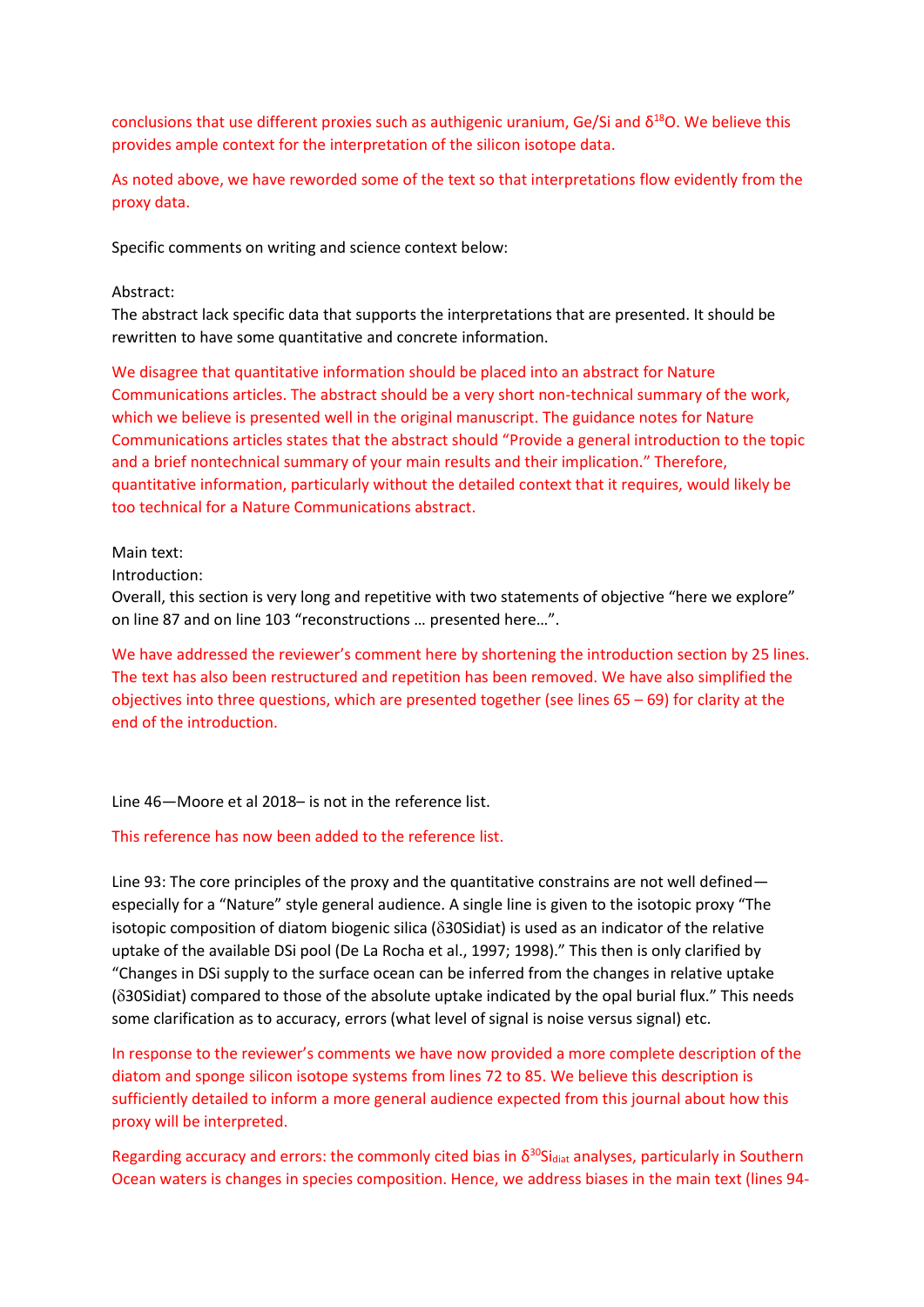101) and the supplement (parts 3 and 4) where we provide detail on species composition (Fig S5 and S6). We also present a clear description of the errors in the Methods as well as error bars on the figures for the new data.

### Results:

"Results" here are actually results and discussion together. Should be renamed. This section is overly long for a Nature group paper and the different sections are not well integrated. The authors should strive in their rewrite for greater brevity, clarity and continuity. The manuscript needs a focused summary/conclusions.

In response to the reviewer's comments we have restructured this section so that there is less embedded discussion.

Line 106 – how should the reader understand the difference between this data and the diatom isotope data? This should be clarified.

In response to the reviewer's comments we have provided a description of how sponge silicon isotopes should be interpreted in lines  $81 - 85$  along with references to papers that provide greater detail on the proxy.

Line 118-119: This is a good example of one of the numerous places where interpretation is presented as fact "These processes would have counter-balanced the glacial reduction in DSi supply through stratification (Francois et al., 1997)". It is not known if these process would have counterbalanced…. It was interpreted by those authors that it might have… This statement and many others like this should be re-written to reflect this e.g. "These processes are thought to have counter-balanced the glacial reduction in DSi supply through stratification …."

The example sentence presented was removed from the text when restructuring the text. However, we have amended phrases such as this throughout the text to reflect the interpretive narrative.

Line 113: a better reference here is Anderson et al 2009.

Now line 95.

"This magnitude of glacial-interglacial  $\mathbb{B}^{30}$ Si<sub>diat</sub> change is characteristic of Southern Ocean records (e.g. De la Rocha et al., 1998; Beucher et al., 2007; Horn et al., 2011 Robinson et al., 2014) and has been attributed to higher LGM dust-borne iron fluxes causing diatoms to reduce their DSi demand (Brzezinski et al., 2002)."

We disagree that this reference should be placed here. The study by Anderson et al (2009) does not present silicon isotope data nor discuss changes in diatom silicification in response to changing iron inputs. Therefore, we argue that it is not a relevant reference to include here.

Line 126- why is this time interval not clarified as including the late glacial and H1? The significance that H1 and the late LGM appear the same should be noted.

In response to the reviewer's comments we have now named H1 (HS1) in the text here (now located at paragraph starting from line 112, copied below) and noted the muted change in Si utilization across this interval. We have also elaborated on our discussion of HS1 (line 227 onwards).

Paragraph beginning line 112.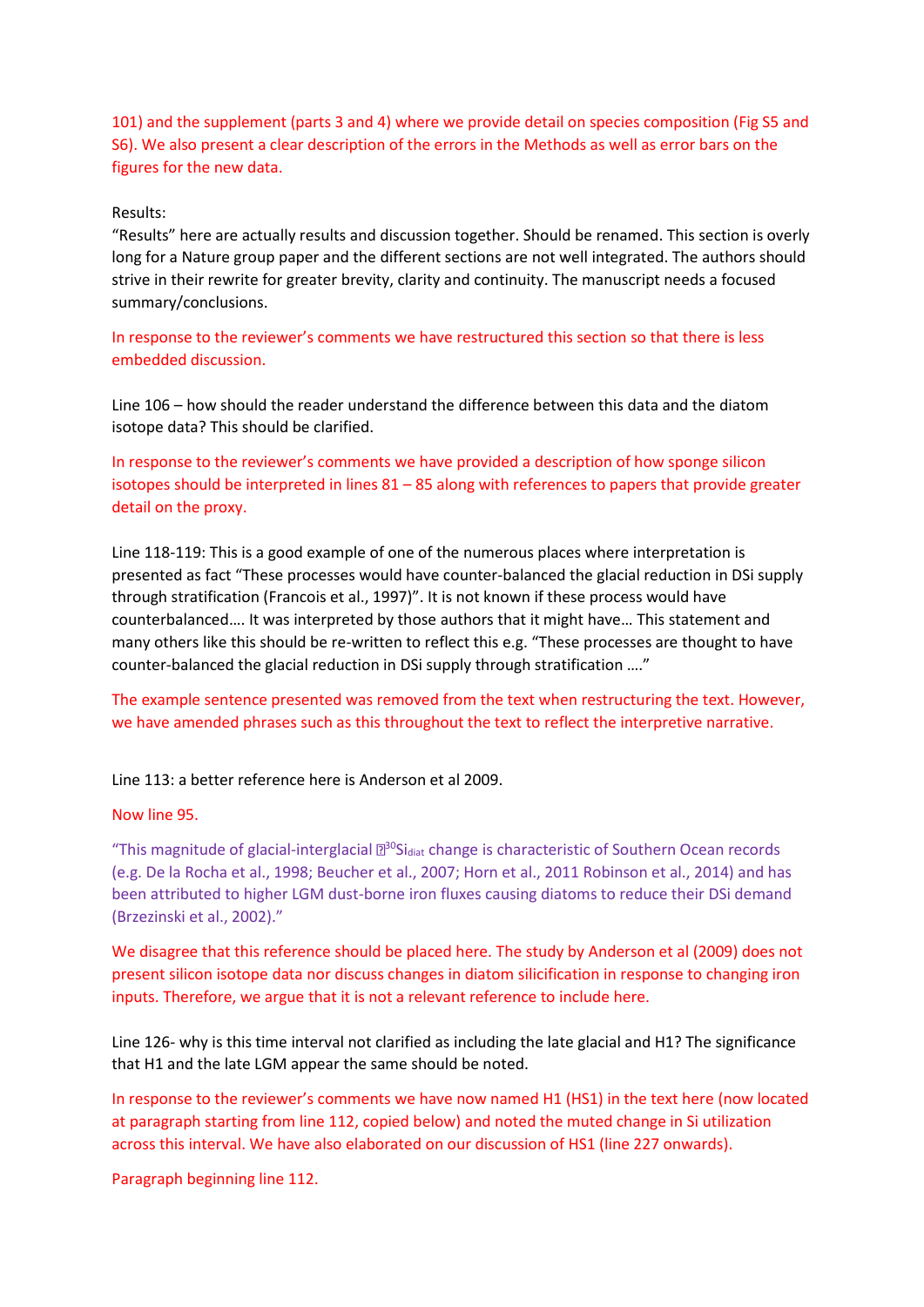"The initial  $\mathbb{B}^{30}$ Si<sub>diat</sub> rise observed from the LGM through the first Antarctic warming interval associated with Heinrich Stadial 1 (HS1) (~23 – 15 ka) coincides with a reduction in dust-borne iron flux (Lambert et al., 2012; Martinez-Garcia et al., 2014) and may represent a gradual progression towards iron limitation, favouring an increase in the DSi demand by the diatom community (Bzezinski et al., 2002). Together the opal accumulation and  $\mathbb{B}^{30}$ Sidiat records provide little indication that DSi supply markedly changed across this interval. Globally, gradients between  $\mathbb{Z}^{30}$ Si<sub>diat</sub> records (Fig. 3A) display very little change across HS1, suggesting that the relative utilisation of DSi between sites and any regional differences in supply of DSi changed little over this interval."

Line 133 – clarify here that due to the lack of data, this interpretation is highly speculative.

# Now line 120 onwards.

Some of this section has been removed to reduce the discussion within the results section. Nevertheless, we invoke stratification of the Southern Ocean to explain the peak in  $\delta^{30}$ Sidiat observed within MD84-551 and MD88-773 during the ACR. These records each contain seven  $\delta^{30}$ Si<sub>diat</sub> data points across the interval (13 – 14.5 ka), which we argue is enough to resolve the interval and allow for meaningful interpretation.

Paragraph beginning on line 141. The pulse of Si to the deep waters in the YD could just as well be attributed to the re-entry of NADW to the deep Indian Ocean following the deepening of GNAIW to NADW as evidenced by [Gherardi et al., 2009] and suggested by [Sikes et al., 2017]. The flushing of older Si-rich water from the deep Atlantic at depths below Drake Passage as this water flushed through would have affected the Indian Ocean. The authors need to address the interpretations in these published works in light of the lack of dust input.

# Now line 125 onwards.

The lack of geographical gradient in the  $\delta^{30}$ Si and overall minimum d30Si can only be explained by very low relative DSi utilisation across the Southern Ocean at that point (a unique situation in the records) and implies an unusually large amount of DSi supply to the surface from depth. While we do indeed argue that the strengthening of NADW production may have contributed to the observed signal (e.g. from line 248 onwards) we disagree that a flushing of the deep Atlantic was the most important contributor to the pulse of DSi entering the Southern Ocean surface at the YD. The decrease in DSi concentrations within the deep Pacific as evidenced from the  $\delta^{30}Si_{\text{sponge}}$  data suggest that the DSi-rich waters upwelling during the YD were likely sourced from the Pacific, not the Atlantic. At present, there is no evidence to suggest the deep Atlantic was more enriched in DSi during the LGM than the Holocene (Ellwood et al., 2010).

With regards to the interpretations in light of the lack of dust input, we suggest that the supply of DSi during the YD was so great that it overwhelmed the increasing DSi requirements of the ironreplete diatoms (line 140).

"The large influx of DSi overwhelmed the increasing DSi demand levied on the diatom community as the dust-borne iron supply reached a minimum by the end of the ACR (Fig. 2A, Lambert et al., 2012)."

How does the global uniformity of the signal (line 151) with the variable inter-basin DSi gradients (Line 164-165). This seems contradictory.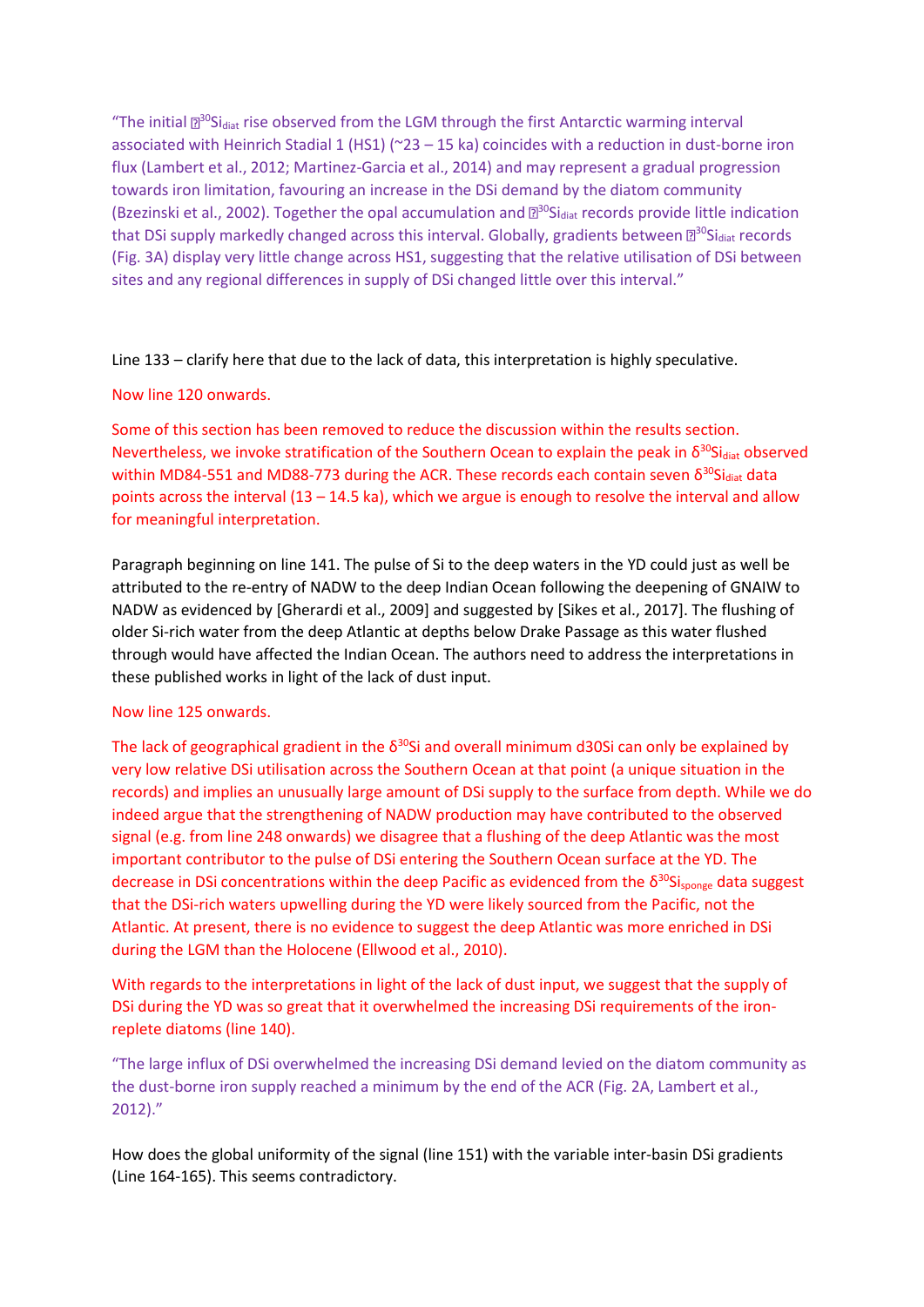Now line 138 (lines 164-165 have been removed although lines 165-171 are similar).

Here the reviewer is conflating two different time intervals. The global uniformity occurs in both  $\delta^{30}$ Si<sub>diat</sub> and  $\delta^{30}$ Si<sub>sponge</sub> data at the YD (showing that the DSi signal of the deep Southern Ocean was uniform at that time). The inter-basin gradients were present at the LGM. We have adjusted these sentences for clarity.

# Line 138:

"Such global uniformity implies a flattening of the meridional DSi gradients at the YD driven by a large-scale supply of DSi to the Southern Ocean."

# Line 164:

"Together the three records display a strong gradient in  $\delta^{30}$ Si<sub>sponge</sub> during the LGM, with the more negative Pacific  $\delta^{30}$ Si<sub>sponge</sub> values suggesting an accumulation of DSi in that basin relative to the Holocene (Ellwood et al., 2010)."

Line 174-176. The decoupling of the deep Pacific and Indian in the LGM should not be surprising. The authors are correct, today they are both fundamentally supplied by NADW [Talley, 2013] but in the LGM, GNAIW could not enter the Southern Ocean [Sikes et al., 2017] and the several basins of the Southern Ocean had fundamentally different deep water sources and circulation [Clementi and Sikes, 2019]. Both [Basak et al., 2018]and [Du et al., 2018] suggest early flushing in the Pacific which is not observed in the Atlantic [Sikes et al., 2017]. The authors need to reconcile their data with the interpretations from these other proxies and incorporate these findings from the recent literature in their interpretations.

The sentence in question has been removed as part of the restructuring of the results and discussion.

# We have included a greater discussion on the differences between HS1 and the YD throughout the text. The most relevant section regarding this comment given by the reviewer begins at line 226.

"During HS1 the initiation of deglacial sea ice retreat (Ferry et al., 2015; Pedro et al., 2015; Xiao et al., 2016) and southward westerly wind migration (Mayr et al., 2013) is thought to have induced greater overturning in the Southern Ocean (Burke and Robinson, 2012; Du et al., 2018). This could have permitted an increase in Antarctic bottom water production (Basak et al., 2018; Du et al., 2018) and a greater exchange of carbon between the deep ocean and atmosphere thus decreasing deep ocean radiocarbon reservoir ages (Skinner et al., 2010; Burke and Robinson, 2012). However, an incomplete loss of sea ice from the Southern Ocean may have inhibited some of the oceanatmosphere carbon exchange (Jones et al., 2014), maintaining a poorly ventilated signal in sinking Pacific AABW (Du et al., 2018). The invigorated overturning in the Southern Ocean during HS1 could have released some of the deeply sequestered DSi to the surface ocean, indeed many of the more southerly AZ  $\delta^{30}$ Si<sub>diat</sub> records indicate utilization was low during HS1 despite the decline in dust flux, suggesting DSi supply had risen relative to the LGM (Fig 3A; Horn et al., 2011; Robinson et al., 2014). However, the deep glacial ocean DSi gradients largely remained intact through HS1 (Fig 3D; Ellwood et al., 2010) along with the deep d13C gradients (Fig. 3E; Sikes et al., 2016). Hence, we suggest that despite the greater Southern Ocean overturning during HS1, the deep ocean remained stratified keeping DSi trapped within the lower overturning cell."

Here we reconcile the data from Du et al (2018) and Basak et al (2018) that suggest bottom water production increased in the Pacific at HS1.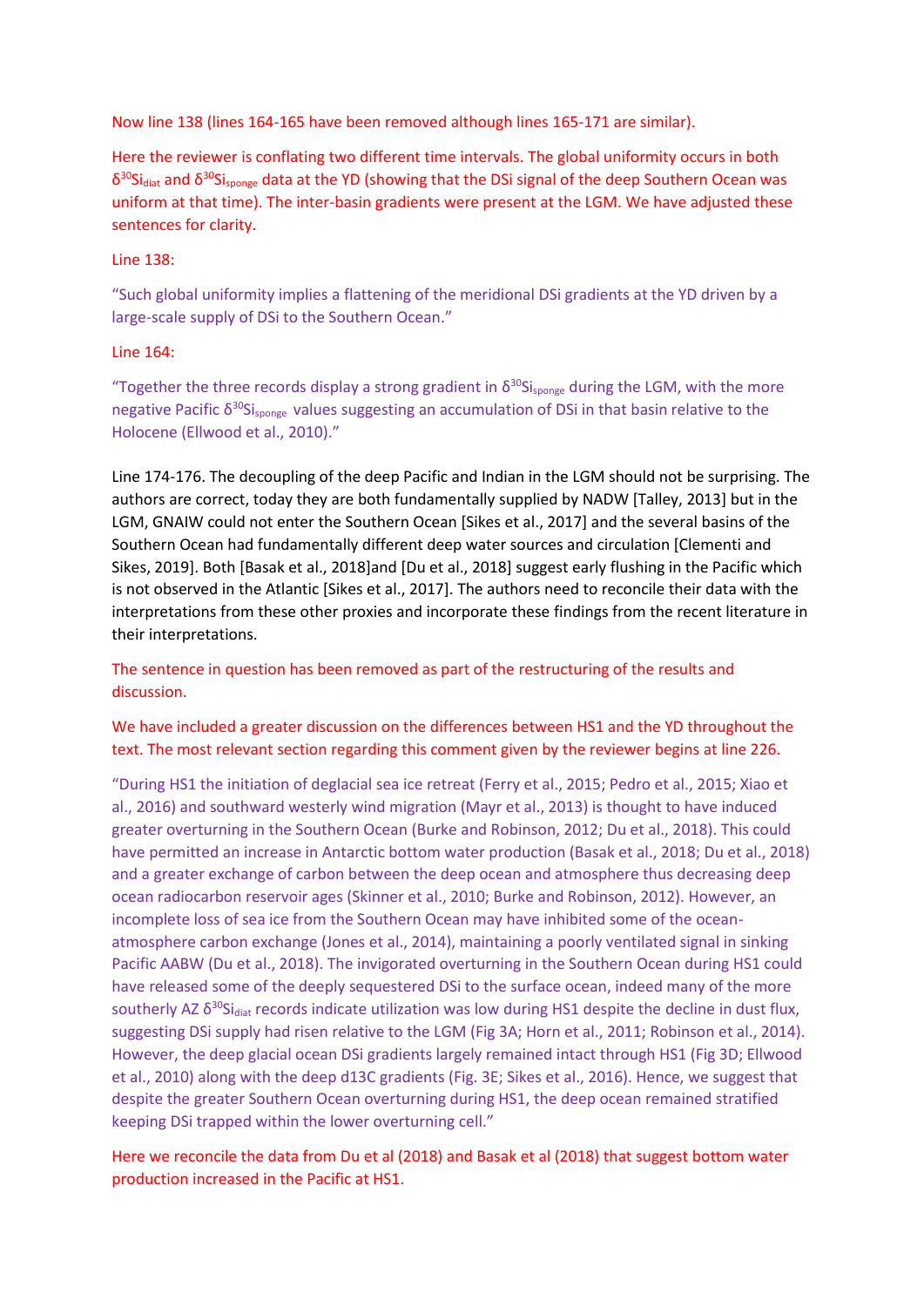We argue that increased bottom water production may not be sufficient to redistribute Si (or other nutrients) from the Pacific should the density gradients still persist. The greater Southern Ocean overturning during HS1 may allow some carbon to degas to the atmosphere (albeit inefficiently due to the presence of sea iced as noted by Du et al (2018)), however, poor vertical mixing could keep nutrients (especially DSi) trapped within the lower overturning cell.

On the timing of ventilation in the Atlantic, according to radiocarbon data, ventilation of the deep Atlantic occurred primarily at HS1 (Skinner et al., 2010). The delayed rise in the  $\delta^{13}$ C records presented by Sikes et al (2017) and others and its apparent decoupling from radiocarbon records is certainly worth exploring. However, a detailed discussion into the differences between interpretations of radiocarbon and  $\delta^{13}$ C data is beyond the scope of this study. The records provided here from an alternative proxy provide new information on the timing of circulation changes in the deep ocean across the deglaciation from the perspective of an alternative proxy. Reliance on any single proxy is likely to lead to misinterpretation of biases or an incomplete reconstruction of the processes. Hence, we argue that these silicon isotope records provide an invaluable contribution to the research area that we hope there will be further contributions towards.

Line 181 the statement "supports the late deglacial deep mixing hypothesis outlined above" Should cite [Sikes et al., 2017] here.

### In response to the reviewer's comment, this line has now been removed.

Line 188. The authors are correct that the Sikes et al 2016 paper documented the apparently later ventilation of the deep Pacific, but the analysis of Sikes et al 2017 and the reanalysis in Clementi and Sikes 2019 show that the deep Pacific did show signs of early ventilation before the shallower water depths. As stated above, these are supported by the Du et al 2018 and the Basak et al 2018 papers. There is no suggestion that "vertical mixing" reached abyssal depths – nor does it need to, to have dense water formed at the surface, sink and partially ventilate deep water. These waters could have remained Si rich nonetheless, if there was no supply of low-Si water flushing out from the Atlantic until the YD, as suggested by the inter-basin comparision of Sikes et al 2017. The authors should revise this section to reflect a fuller incorporation of previous findings.

### Now line 186 onwards

#### In response to the reviewer's comment, we have clarified some of our interpretations of these data.

The  $\delta^{13}$ C and  $\delta^{18}$ O records from Sikes et al (2016) and the reanalysis by Clementi and Sikes (2019) indicate that stratification in the deep Pacific persisted until the late deglaciation. There may be some early signs of ventilation in the deep Pacific records (although this appears to be quite muted). Nevertheless, the data support our notion, that the Pacific was only partially ventilated at HS1. Moreover, we argue that the deep stratification would have prevented DSi from escaping the lower circulatory cell despite the apparent increase in Southern Ocean overturning at HS1.

Line 208-212. The Atlantic did not seem to ventilate in HS1, the bulk of the evidence is that it became less ventilated [Gherardi et al., 2009; Lund et al., 2015; McManus et al., 2004].

Radiocarbon records from the Atlantic sector of the Southern Ocean (Skinner et al., 2010; Burke and Robinson, 2012) strongly suggest that the Atlantic sector became ventilated during HS1. We do not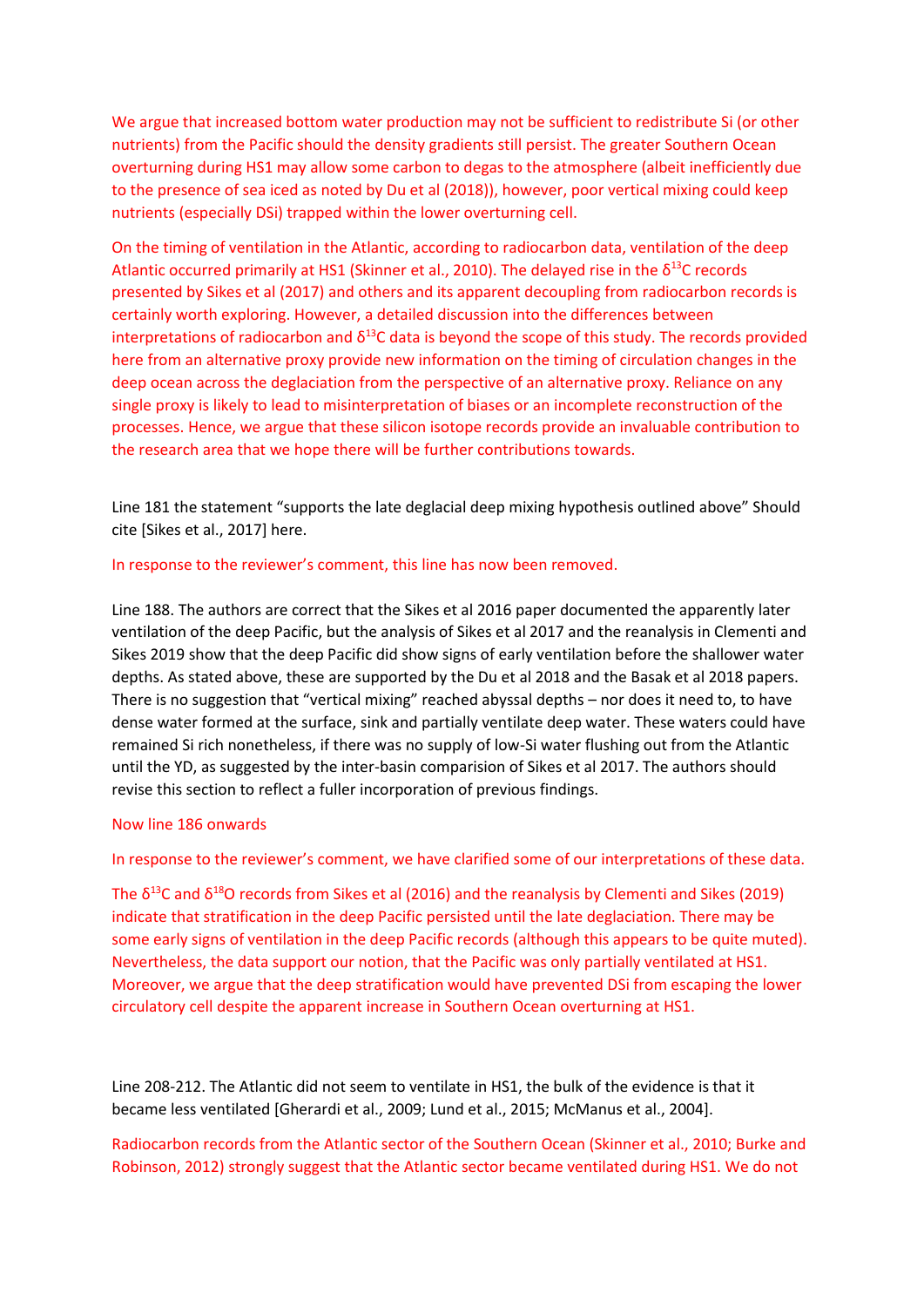dispute that the North Atlantic became less ventilated and we have amended the text to clarify that we are referring to the South Atlantic.

Line 218—Sikes et al., 2017 should be cited here. The Drake Passage as a barrier to shallowed Atlantic water (GAAIW) entering the Southern Ocean during the glaciation and as the causes of changed LGM circulation was articulated in this paper.

This sentence has been removed as part of the restructuring of the Results and Discussion

Line 212. Sikes et al., 2017 should also be cited here.

This sentence has been removed as part of the restructuring of the Results and Discussion

Discussion: The detail presented in the discussion here is overly long for a "Nature group" short format paper. Although the discussion would be appropriate for a longer format paper, it needs to be greatly condensed for this journal. The speculative interpretations need to be acknowledged as such.

As noted above, the word count for the original copy of the paper is 4988 words and the revised copy 4702 words, both under the 5000-word limit for Nature Communications articles. In response to the reviewer's comments we have condensed the content of the discussion whilst also elaborating on hypothesised circulation changes across the deglaciation in response to other comments from the reviewer. For example, we have placed much of the discussion on DSi inventory changes in the supplement but have expanded on our interpretations of the HS1 interval (line 226 onwards)

We believe it is now an appropriate length for Nature Communications and is not longer than advised in the guidance. As mentioned in previous responses to reviewer's comments, the interpretations that appeared speculative have been amended.

Line 230-232 – the circulation between the basins was separated by more than vertical barriers as discussed on lines 216-218 – how do the authors reconcile this with a composite figure that has shallow Atlantic circulation and deep Pacific?

We acknowledge that bathymetry may have played an important role in defining the distribution of DSi between the oceanic basins, particularly during the glacial period when bottom waters were denser (Adkins, 2013), and the deep ocean was highly stratified (Sikes et al., 2016). By the middle of the deglaciation, the DSi signal was homogenised across basins (see line 162 onwards, Fig. 3D). We don't use Fig. 5 as an accurate depiction of ocean circulation but as a simplified schematic to help convey the main finding of this paper: i.e. changes in overturning circulation and vertical mixing facilitated the sequestration of DSi in the deep ocean during glacials and its release primarily during the YD. We note in the text (line 226) that lateral gradient changes are not depicted for simplicity.

Line 242—The authors need to address here how the lack of an Atlantic influence, due to the Drake Passage "deep gateway" influence LGM circulation. There cannot have been a figure 8 circulation in the LGM—there must have been separate deep cells in each ocean and this was not just influenced by sea ice cover, but must have involved the lack of influence from the Atlantic at depth.

Now line 214.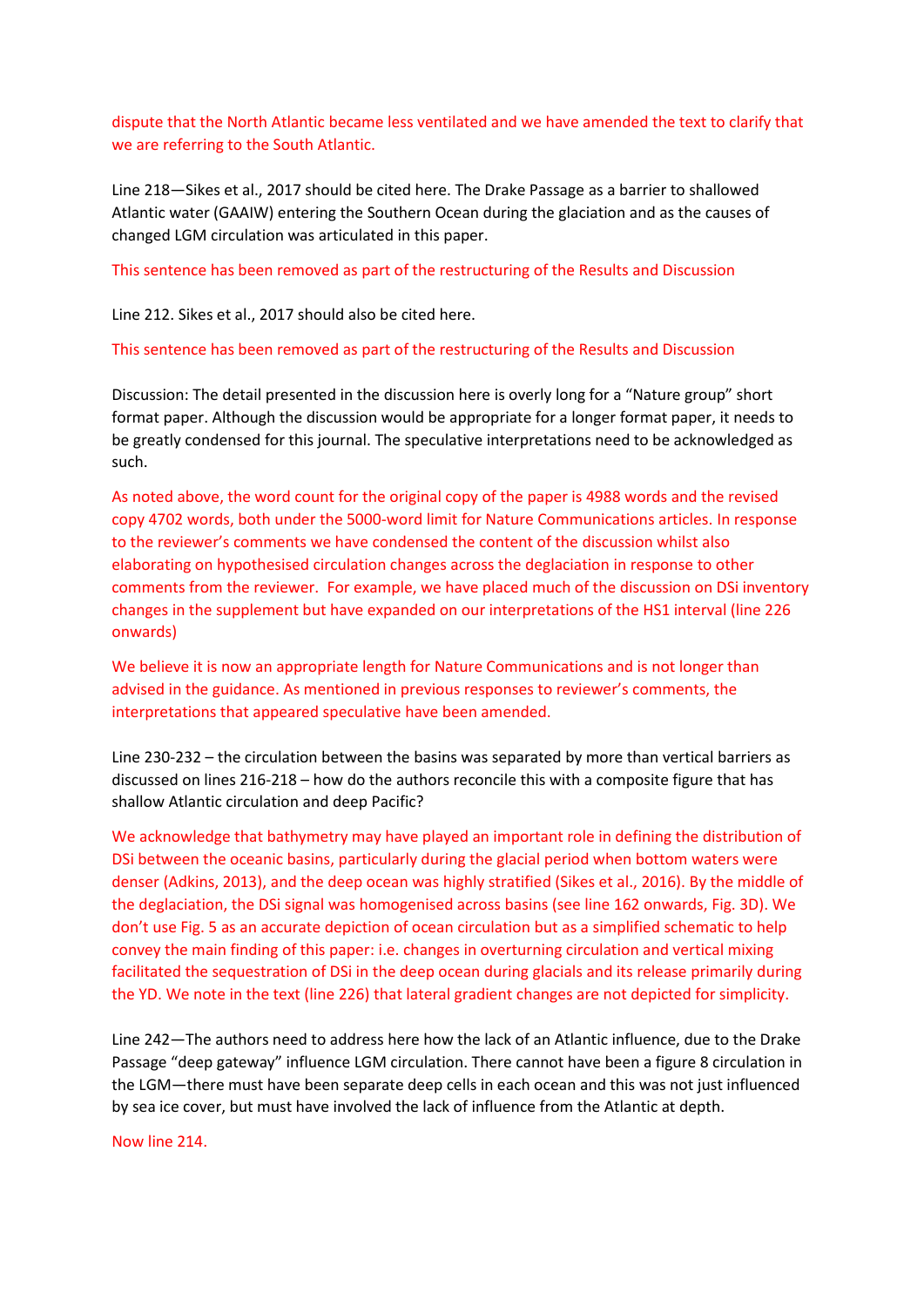In response to the reviewer's comments, we have included more detail on the processes in this section:

"It has been shown that during the LGM the boundary between the two overturning cells shoaled (Curry and Oppo, 2005; Ferrari et al., 2014), the Southern Ocean wind-driven mixing was stifled by expanded sea ice cover (Liu et al., 2015) and diapycnal mixing was reduced due to the production of denser bottom waters (Adkins, 2013) and the shoaling of the boundary water masses above important bathymetric mixing depths (Ferrari et al., 2014). Together these processes given above may have chemically isolated the deeper portions of the ocean from the surface favouring the trapping of DSi within the lower cell. Reduced diapycnal mixing (Ferrari et al., 2014) and penetration of Atlantic deep waters (Sikes et al., 2017) during the LGM could have also inhibited mixing between deep waters separated by large topographic features such as the Drake Passage, Kerguelen Plateau and Macquerie Rise (McCave et al., 2008; Sikes et al., 2017). DSi may be more sensitive to the formation of inter-basin chemical gradients relative to other nutrients due to its deeper profile. Zonal gradients are not depicted in Fig. 5 for simplicity."

Line 246 – should cite the papers that provided the evidence for the deepening of the boundary between cells: [Ronge et al., 2015; Sikes et al., 2016]

### Now line 214

We have addressed this comment by adding new citations to the sentence.

"It has been shown that during the LGM the boundary between the two overturning cells shoaled (Curry and Oppo, 2005; Ferrari et al., 2014)…"

Line250-251 Here is another example where the writing should reflect the speculative nature of the statement: …"gradients, however stratification of the Antarctic surface limited the redistribution of DSi between the two circulatory cells via the Southern Ocean." The idea that there was stratification is speculation – and it must be based on some data that should be cited. I suggest the authors revise accordingly.

We have rephrased this sentence and added appropriate references accordingly (lines 244 - 246)

"However, the return to stratified conditions in the Southern Ocean surface in response to a reversal in winter sea ice coverage (Ferry et al., 2015) may have limited the redistribution of DSi between the two circulatory cells."

Beginning on line 337—the discussion of Si inventory would be useful at the very start of the results/discussion as a baseline. These values should be in the abstract and it could then be woven into other aspects of the paper.

We respectfully disagree with the reviewer's suggestion that the Si inventory changes should be incorporated into the abstract or other parts of the paper. The changes in Si inventory suggested here are a corollary to the main finding and only help reconcile the proposed greater accumulation of DSi in the deep ocean with the apparent continuation of diatom production and low Si utilisation by diatoms across the globe during the glacial period. The primary interpretation of the data presented in this paper is that the deep ocean hosted a DSi-rich reservoir during the glacial and its release during the deglaciation is informative of how ocean circulation changed over that time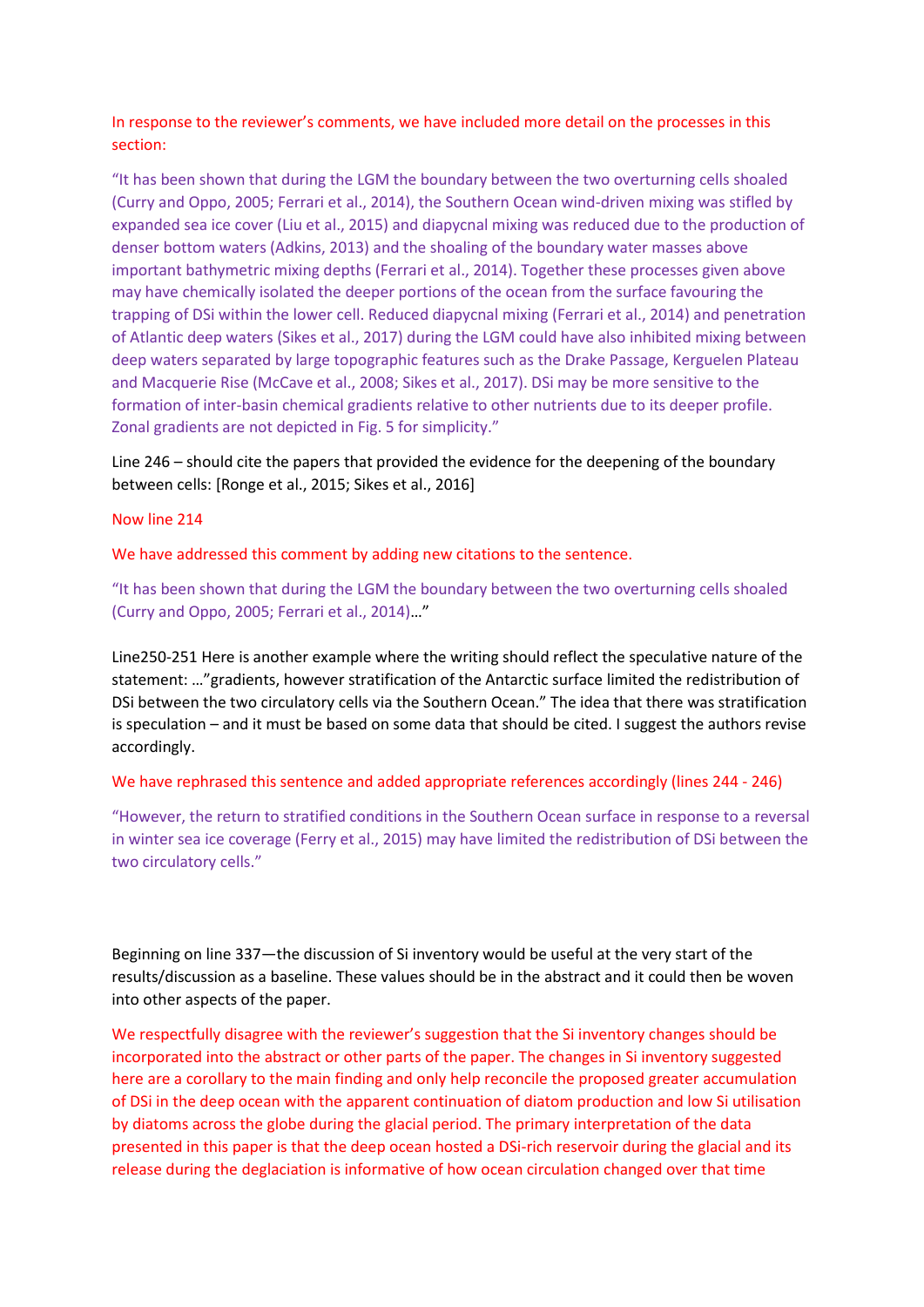interval. We have placed some of this discussion into the supplementary material in order to maintain better continuity in the discussion and have provided references in the text to studies that provide a more complete discussion on ocean Si inventory changes through glacial-interglacial cycles (Ellwood et al., 2010; Frings et al., 2016; Jochum et al., 2017).

Line 359- It is not fully accepted that the ocean circulation was more sluggish in the LGM, there is evidence for some depths having similar circulation "speed" as today [Gherardi et al., 2009; Lund et al., 2015; McManus et al., 2004]. Thus, increased Si may have been due to changed circulation patterns.

We agree with the reviewer here that the wording of this sentence provided in the original submission was not clear for the reader. This has now been amended to "deep ocean stratification" for better clarity.

## Line 316:

"Although the evidence given above suggests that glacial whole-ocean Si inventory increased, this may not have benefited diatom production in the surface ocean in its entirety and would have at least partially offset the tendency for DSi sequestration in the abyssal ocean due to deep ocean stratification."

Line 362—the discussion of rain ratio needs better context and explanation – especially in a concluding paragraph for the paper.

In response to the reviewers comment we have added a section within the introduction that provides a brief explanation of how the changes in diatom dominance can influence CO2 drawdown via changes in the  $C_{org}:CaCO<sub>3</sub>$  ratio (lines 55 – 59). We believe this should provide a background to the concept along with important references for further reading. We then return to the concept in the penultimate paragraph (line 316) with a more complete description and further references to studies that allude to diatom-forced changes in the  $C_{org}: CacO<sub>3</sub>$  rain ratio and  $CO<sub>2</sub>$  drawdown through the Cenozoic (Zhang et al., 2013; Renaudie, 2016).

Figure 1: needs an inset map with a larger perspective for context (include Australia and Africa for perspective… the present map provides little context.

We have adjusted the map in Fig 1 to display Australia and Africa which provides a better spatial context for the core locations.

### -------------------- References:

Basak, C., H. Fröllje, F. Lamy, R. Gersonde, V. Benz, R. F. Anderson, M. Molina-Kescher, and K. Pahnke (2018), Breakup of last glacial deep stratification in the South Pacific, Science, 359, 900–904. Clementi, V. J., and E. L. Sikes (2019), Southwest Pacific Vertical Structure Influences on Oceanic Carbon Storage since the Last Glacial Maximum, Paleoceanogr. Paleoclimatology, 34, doi: [https://doi.org/](https://eur03.safelinks.protection.outlook.com/?url=https%3A%2F%2Fdoi.org%2F&data=01%7C01%7CDumontM%40cardiff.ac.uk%7C2ab49652bc9f4b3c56a808d724958e2c%7Cbdb74b3095684856bdbf06759778fcbc%7C1&sdata=8VR5p0PrBdQJIM2GlcbEjG9mWx9It33jvjvSXqbc8p0%3D&reserved=0) 10.1029/2018PA003501.

, doi: [https://doi.org/](https://eur03.safelinks.protection.outlook.com/?url=https%3A%2F%2Fdoi.org%2F&data=01%7C01%7CDumontM%40cardiff.ac.uk%7C2ab49652bc9f4b3c56a808d724958e2c%7Cbdb74b3095684856bdbf06759778fcbc%7C1&sdata=8VR5p0PrBdQJIM2GlcbEjG9mWx9It33jvjvSXqbc8p0%3D&reserved=0) 10.1029/2018PA003501.

Gherardi, J.-M., L. Labeyrie, S. Nave, R. Francois, J. F. McManus, and E. Cortijo (2009), Glacialinterglacial circulation changes inferred from 231Pa/230Th sedimentary record in the North Atlantic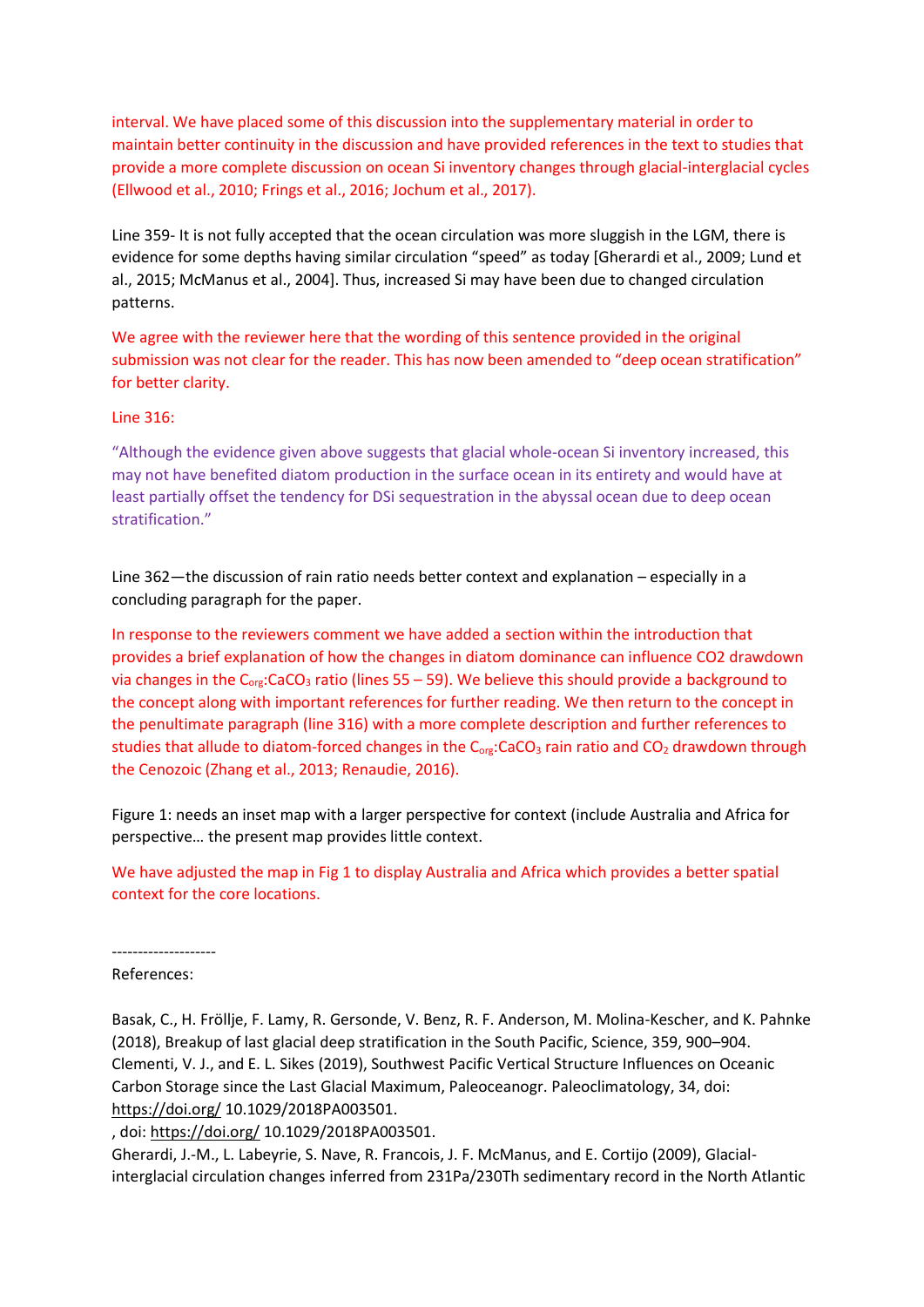region, Paleoceanography, 24, PA2204, doi:2210.1029/2008PA001696.

Lund, D. C., A. C. Tessin, J. L. Hoffman, and A. Schmittner (2015), Southwest Atlantic watermass evolution during the last deglaciation, Paleoceanography, 30, 477–494, doi: doi:10.1002/ 2014PA002657.

McManus, J. F., R. Francois, J. M. Gherardi, L. D. Keigwin, and S. B. Leger (2004), Collapse and rapid resumption of Atlantic meridional circulation linked to deglacial climate changes, Nature, 428, 834- 837.

Ronge, T. A., S. Steph, R. Tiedemann, M. Prange, U. Merkel, D. Nürnberg, and G. Kuhn (2015), Pushing the boundaries: Glacial/interglacial variability of intermediate and deep waters in the southwest Pacific over the last 350,000 years, Paleoceanography, 30, 23–38, doi: doi:10.1002/2014PA002727.

Sikes, E. L., K. A. Allen, and D. Lund (2017), Enhanced δ13C and δ18O differences between the South Atlantic and South Pacific during the last glaciation: The deep gateway hypothesis, Paleoceanography, 32, [https://doi.org/10.1002/2017PA003118.](https://eur03.safelinks.protection.outlook.com/?url=https%3A%2F%2Fdoi.org%2F10.1002%2F2017PA003118.&data=01%7C01%7CDumontM%40cardiff.ac.uk%7C2ab49652bc9f4b3c56a808d724958e2c%7Cbdb74b3095684856bdbf06759778fcbc%7C1&sdata=OpXQ%2BDXpM8qJenrmYhT3HpRr5Bs0QWl1qIfqKcPyGVI%3D&reserved=0)

Sikes, E. L., A. C. Elmore, M. S. Cook, K. A. Allen, and T. P. Guilderson (2016), Glacial water mass structure and rapid d18O and d13C changes during the last glacial termination in the Southwest Pacific, Earth and Planetary Science Letters, 456, 87-97.

Talley, L. (2013), Closure of the global overturning circulation through the Indian, Pacific, and Southern Oceans: Schematics and transports, Oceanography, 26(1), 80-97.

Reviewer #3 (Remarks to the Author):

Dumont et al. in the manuscript entitled 'The nature of deep overturning and reconfigurations of the silicon cycle across the last deglaciation' investigated three sediment cores from the Indian Ocean sector of the Southern Ocean. In this manuscript, the authors present silicon isotopes to understand deep ocean mixing in the context of silicon cycling, stratification and destratification during the last glacial and deglacial time. While we understand (to some extent) what had been the state of glacial deep ocean circulation and water column structure in the South Atlantic and South Pacific sector of the Southern Ocean, Indian Ocean sector is still highly understudied. So, in my opinion, this contribution is highly relevant to the broader discussion on the role of deep Southern Ocean during the last glacial and deglaciation. I am supportive of this study but major revision is needed before the manuscript can be accepted for publication.

# Detailed Comments:

One general comment would be that the manuscript could be edited to make it shorter and succinct. The introduction has a lot of information (very much needed, I do not disagree with that) but needs to be targeted towards the overarching goal of the manuscript. The way it is written it appears to be a bit jumpy. For example, every paragraph in the introduction ends with an objective statement. It would perhaps flow well if the overall objectives of the manuscript can be numerically summarized at the end of the introduction. While summarizing they can reference each objective to the component of their study that will fulfill that specific objective.

In response to the reviewer's comments we have now restructured and refined the introduction. Over twenty lines of text have been removed and the remaining has been rewritten for better continuity. We have summarised the objectives of the study into a single paragraph stating them as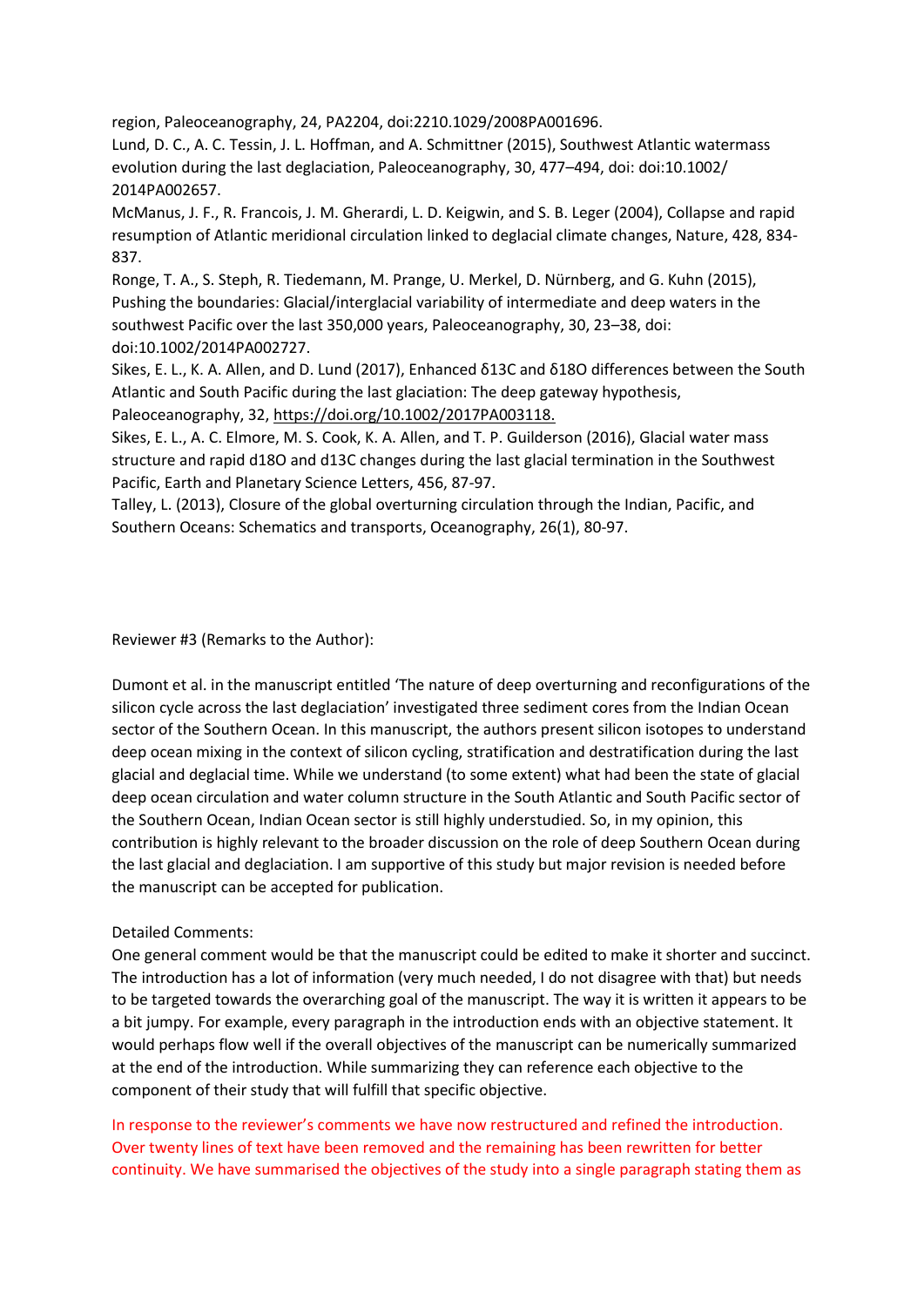### questions (lines 65 – 69). (See also responses to reviewer 2 and 4).

Somewhere early on in the manuscript, the authors might consider including a sentence or two (maybe around line 93-96) as to how diatom based silicon isotopes work. More importantly what light vs. heavy delta30Si mean and how that is going to be interpreted. Also how diatom vs. sponge spicule based delta30Si is different. This study is going to be of interest to a larger paleocenaography community who are aware of the research question but might not be completely familiar with the silicon isotope systematics.

We have now added a section (lines 72 – 85) that provides a more complete explanation on how silicon isotopes work in both diatoms and sponges. We believe this succinct explanation should provide a general reader with enough information to be able to interpret the data we have presented and follow our interpretations. The references we have provided in this section should give the reader more detail on silicon isotopes should they wish to pursue this. (See response to reviewer 4).

Line 106-110: This paragraph needs some context and can be worked into previous paragraphs.

# This paragraph has been moved and rewritten (lines  $81 - 85$ ) to be part of the explanation of silicon isotopes. This puts the paragraph in a better context within the text as suggested by the reviewer.

Line 162-186: The authors claimed that invigorated overturning homogenized the Atlantic and portions of the Indian Ocean between 18-14.5 ka. There is no apparent explanation as to how that would happen. The authors do talk about HS1 later in the manuscript (line 245-258) where they discuss sea ice reduction leading to increase in vertical mixing. Bathymetric constraints inhibiting homogenization is an interesting idea but more details and a clear sequence of events are necessary to make the case. The mere mention of '…ones situated on the Pacific side of large bathymetric features may have remained poorly homogenized..." does not make a compelling argument. Towards the end of this section, the authors mentioned about vigorous vertical and lateral mixing when d30Si records of all cores converge. It might be worth discussing the role of westerlies in this regard and how it might affect ACC strength, upwelling, flow rate over rough topography (Ferrari, 2014 for details) to facilitate deep homogenization.

# In response to the reviewer's comment we have greatly elaborated on our interpretation of the events across the deglaciation beginning from line 210 (see response to reviewer 2 as well).

"To aid in the interpretation of these studies we shall use the schematic of global overturning circulation in Fig. 5. Each of the panels in Fig. 5 illustrate a simplified two-dimensional view of ocean circulation based on the work by Ferrari et al (2014), with the lower circulatory cell (white arrows) representing overturning in the Pacific, Southern and Indian Oceans and the upper circulatory cell representing the Atlantic overturning. It has been shown that during the LGM the boundary between the two overturning cells shoaled (Curry and Oppo, 2005; Ferrari et al., 2014), the Southern Ocean wind-driven mixing was stifled by expanded sea ice cover (Liu et al., 2015) and diapycnal mixing was reduced due to the production of denser bottom waters (Adkins, 2013) and the shoaling of the boundary water masses above important bathymetric mixing depths (Ferrari et al., 2014). Together these processes given above may have chemically isolated the deeper portions of the ocean from the surface favouring the trapping of DSi within the lower cell. Reduced diapycnal mixing (Ferrari et al., 2014) and penetration of Atlantic deep waters (Sikes et al., 2017) during the LGM could have also inhibited mixing between deep waters separated by large topographic features such as the Drake Passage, Kerguelen Plateau and Macquerie Rise (McCave et al., 2008; Sikes et al., 2017). DSi may be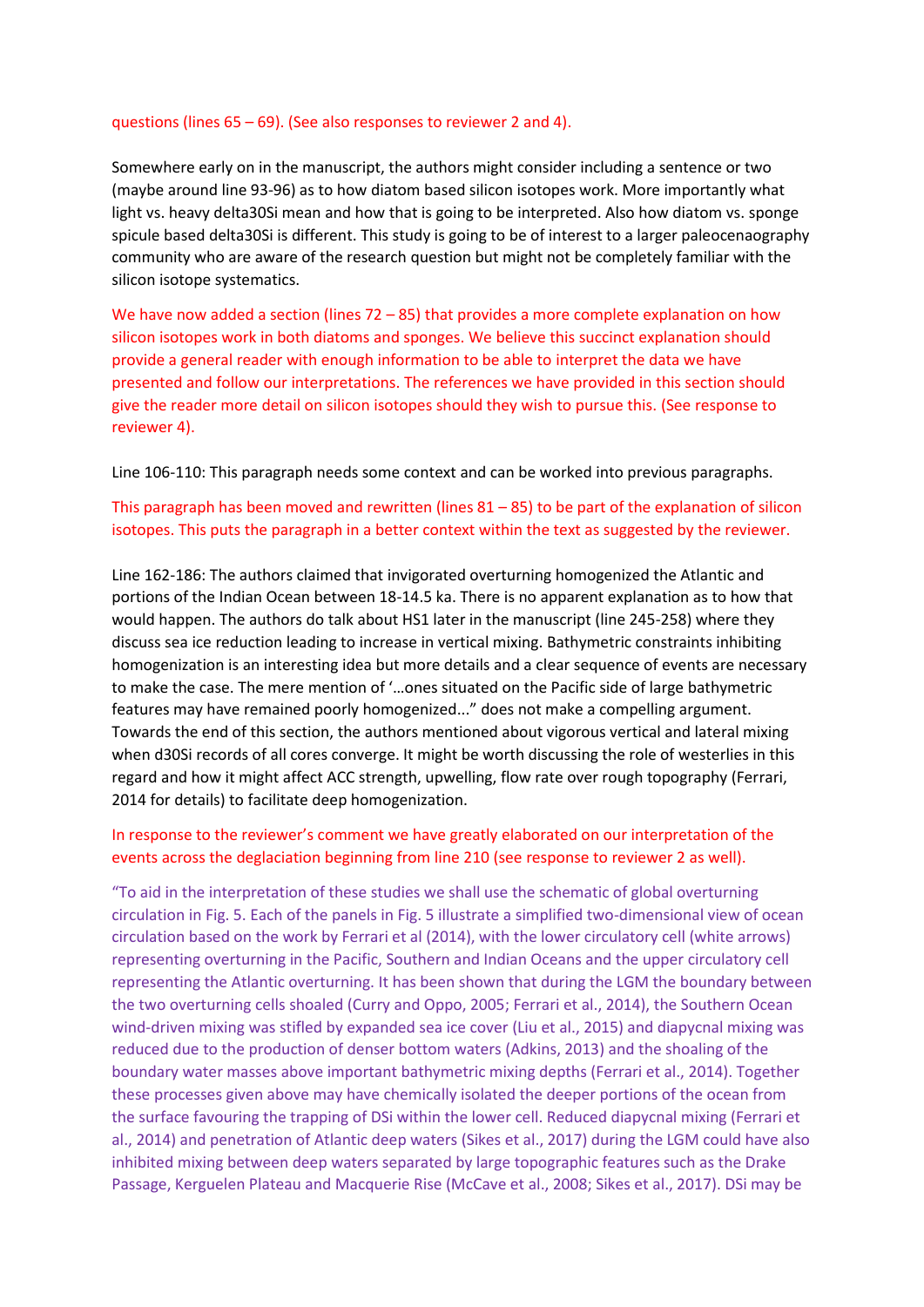more sensitive to the formation of inter-basin chemical gradients relative to other nutrients due to its deeper profile. Zonal gradients are not depicted in Fig. 5 for simplicity.

During HS1 the initiation of deglacial sea ice retreat (Ferry et al., 2015; Pedro et al., 2015; Xiao et al., 2016) and southward westerly wind migration (Mayr et al., 2013) is thought to have induced greater overturning in the Southern Ocean (Burke and Robinson, 2012; Du et al., 2018). This could have permitted an increase in Antarctic bottom water production (Basak et al., 2018; Du et al., 2018) and a greater exchange of carbon between the deep ocean and atmosphere thus decreasing deep ocean radiocarbon reservoir ages (Skinner et al., 2010; Burke and Robinson, 2012). However, an incomplete loss of sea ice from the Southern Ocean may have inhibited some of the oceanatmosphere carbon exchange (Jones et al., 2014), maintaining a poorly ventilated signal in sinking Pacific AABW (Du et al., 2018). The invigorated overturning in the Southern Ocean during HS1 could have released some of the deeply sequestered DSi to the surface ocean, indeed many of the more southerly AZ  $\delta^{30}$ Si<sub>diat</sub> records indicate utilization was low during HS1 despite the decline in dust flux, suggesting DSi supply had risen relative to the LGM (Fig 3A; Horn et al., 2011; Robinson et al., 2014). However, the deep glacial ocean DSi gradients largely remained intact through HS1 (Fig 3D; Ellwood et al., 2010) along with the deep d13C gradients (Fig. 3E; Sikes et al., 2016). Hence, we suggest that despite the greater Southern Ocean overturning during HS1, the deep ocean remained stratified keeping DSi trapped within the lower overturning cell."

We suggest the convergence of the  $\delta^{30}$ Si<sub>sponge</sub> records (Fig. 3A) indicates the transition towards DSi homogenisation between sectors of the Southern Ocean as it is in the modern (De Souza et al., 2012). There is little evidence to suggest the westerlies weakened at the LGM to invoke a reduction in advective mixing between basins as a mechanism to explain the expanded lateral DSi gradient (McCave et al., 2014). Therefore, we argue that deep stratification could have not only vertically partitioned nutrients, but also laterally, by isolating basins separated by large bathymetric features (McCave et al., 2008; Sikes et al., 2017).

There are a number of different processes that could have aided in the weakening of this stratification at the Younger Dryas and we attempt to convey them in the text from line 211 onwards (see above). It is unclear whether the westerly winds strengthened at the YD to aid in the removal of the stratification (Bjorck et al., 2012; Mayr et al., 2013; Saunders et al., 2018). Nevertheless, the loss of sea ice cover at the YD could increase the wind stress in the Antarctic thus inducing greater winddriven mixing of more DSi-rich deep waters to the surface (Liu et al., 2015).

- Björck, S., Rundgren, M., Ljung, K., Unkel, I., & Wallin, Å. (2012). Multi-proxy analyses of a peat bog on Isla de los Estados, easternmost Tierra del Fuego: A unique record of the variable Southern Hemisphere Westerlies since the last deglaciation. *Quaternary Science Reviews*, *42*, 1–14[. https://doi.org/10.1016/j.quascirev.2012.03.015](https://doi.org/10.1016/j.quascirev.2012.03.015)
- Saunders, K. M., Roberts, S. J., Perren, B., Butz, C., Sime, L., Davies, S., Van Nieuwenhuyze, W., Grosjean, M., Hodgson, D. A. (2018). Holocene dynamics of the Southern Hemisphere westerly winds and possible links to CO2 outgassing. *Nature Geoscience*, *11*(September). https://doi.org/10.1038/s41561-018-0186-5

Line 244: "see Pichevin et al., this issue, for further discussion", not sure what is being referred to here.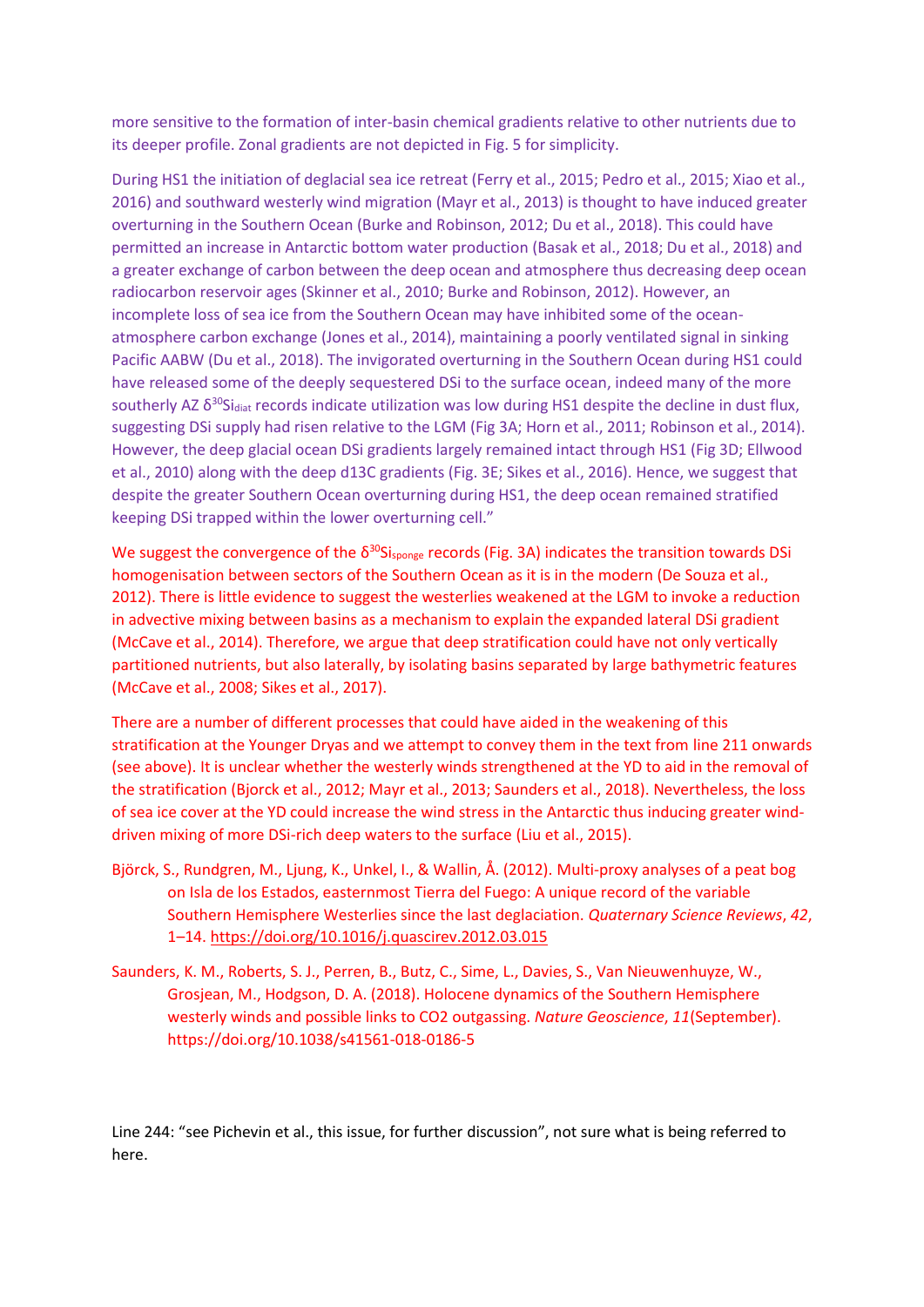## In response to the reviewer's comment this sentence has now been removed.

Line 187-225: In this section, the authors compared d13C in the Pacific and how d13C can be interpreted to shallow/intermediate water depth destratification during the HS1. They also claim that d30Si data from the Atlantic and Indian Ocean support this Pacific observation. The d30Si records are coarse resolution (compared to d13C) and the deeper core has hardly any data point that covers the HS1. Moreover, both the Atlantic and Indian ocean cores for which the authors have produced d30Si data are considerably deeper than the Pacific cores. I am not sure that their data can be interpreted as presented. Also, are the authors claiming that the destratification depth in the Atlantic and Indian Ocean was much deeper than the Pacific during the HS1? If so then that should be clearly stated. Other published water mass tracers (such as Nd isotopes) should be evaluated carefully to substantiate this point. As written, this section is far from convincing and run the risk of over-interpretation.

The  $\delta^{30}$ Si<sub>sponge</sub> data we present in Fig. 3D display a collapse in gradients between the three records from each of the oceanic basins (Atlantic, Indian and Pacific) centred on the YD. Our argument for why the lateral DSi gradients in the Southern Ocean were expanded at the LGM follows the conclusions of McCave et al (2008), that increased vertical stratification inhibited vertical mixing across large bathymetric features. We expand on this argument and suggest that the vertical stratification was only weakened later in the deglaciation (after HS1), which provided the mechanism for the observed collapse of  $\delta^{30}$ Si<sub>sponge</sub> gradients (Fig. 3D) as well as the collapse of Southern Ocean δ<sup>30</sup>Si<sub>diat</sub> (Fig. 3A) and δ<sup>30</sup>Si<sub>diat</sub> - δ<sup>30</sup>Si<sub>rad</sub> gradients (Fig. 3B) due to the release of the DSi into the Southern Ocean surface waters. The  $\delta^{13}$ C records presented (Fig. 3E) further corroborate our argument by indicating that deep stratification persisted in the Southern Ocean until after HS1. Furthermore, the release of DSi from the Pacific later in the deglaciation is also observed by Jochum et al (2017) in their independent study using sponge spicules. Their age estimates suggest a decrease in the DSi content of the Pacific occurring between 11 ka and 15 ka, corroborating the interpretation presented here that the isolated DSi reservoir in the Pacific was only released during the late deglaciation.

On the comparisons between Atlantic, Indian and Pacific records: the Indian record (MD84-551) produced in this study comes from a depth of 2230 m, which today lies within the same water mass (UCDW) as the Pacific record (2743 m) and is therefore directly comparable, hydrographically. However, we do acknowledge that the Indian record is more likely to have experienced the intermediate depth mixing occurring at the HS1 due to its shallow depth. The Atlantic record (4620 m) is indeed considerably deeper than the other two and lies within LCDW today. One could suggest that vertical mixing may have created the gradient between the Atlantic and Pacific/Indian records due to the deeper depth of the Atlantic record. However, this would imply that there is a mid-depth maximum of DSi in the Pacific/Indian sectors during the LGM. We find this unlikely considering the distribution of DSi in the modern ocean.

With regards to destratification depths: in response the reviewer's comments we have elaborated on this from line 204 onwards. We argue that the intermediate ocean was well mixed with the surface at HS1, which is supported by  $\delta^{13}$ C data from the Atlantic and Pacific (Lund et al., 2015; Sikes et al., 2016; Sikes et al., 2017). Radiocarbon (Skinner et al., 2010; Burke and Robinson, 2012; Ronge et al., 2016; Du et al., 2018) and Nd (Basak et al., 2018; Du et al., 2018) data suggest at least some of the deep ocean was ventilated at HS1. This was likely caused by an increase in Southern Ocean deep water production. However, we suggest that deep stratification globally persisted despite the ventilation thus leading to the delayed collapse of DSi gradients between basins and vertically in the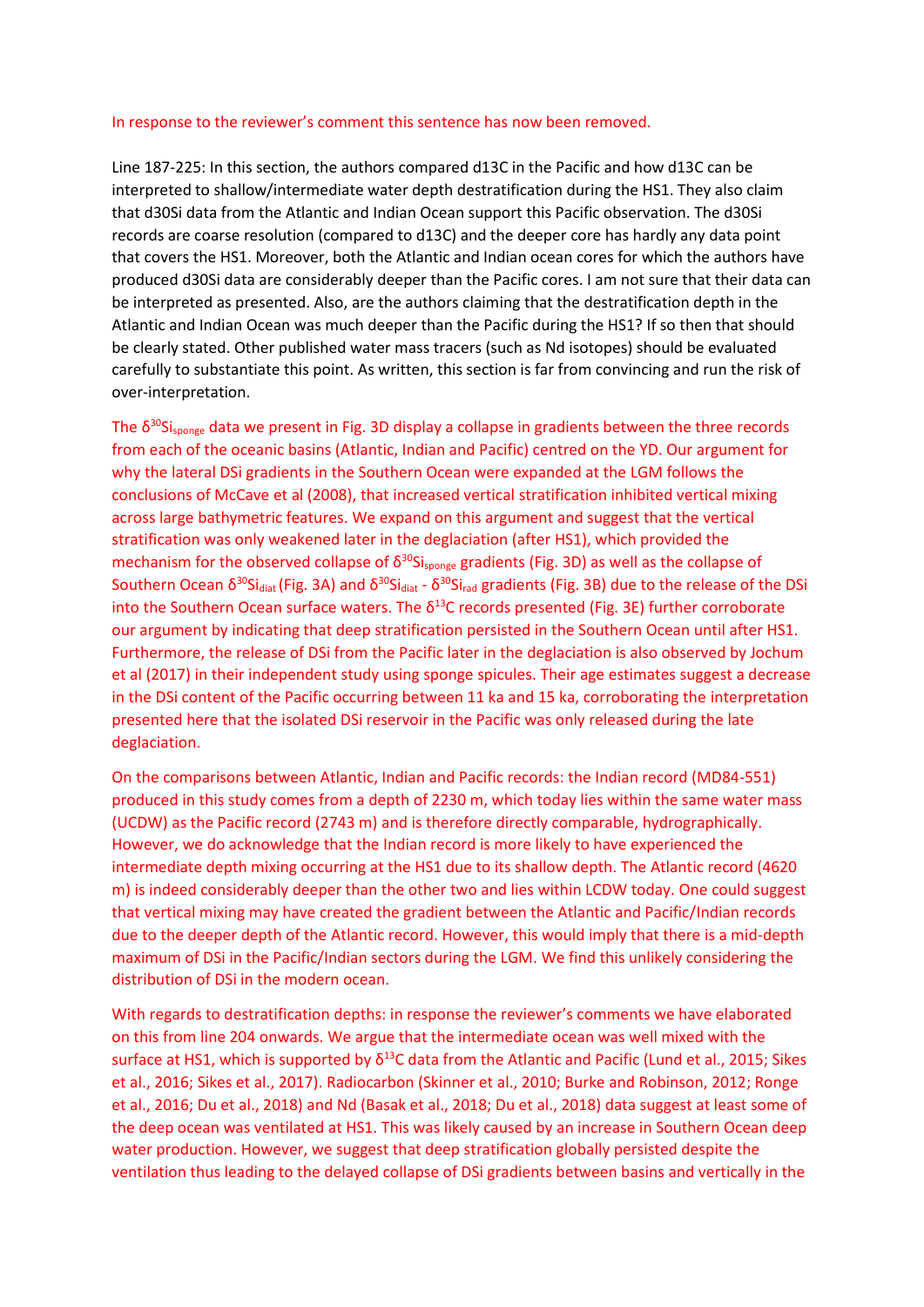### Southern Ocean (Abelmann et al., 2015; this study).

Line 245-253: Explanation of changes observed during the HS1 in this section refers to sea ice fluctuations. The authors mentioned about incomplete ice loss and weak Atlantic overturning. Proper citations are necessary in support of incomplete loss of sea ice extent, weak Atlantic overturning during the HS1 etc.

We have addressed this issue raised by the reviewer and correct references have been added to this section at lines 226 - 241

"During HS1 the initiation of deglacial sea ice retreat (Ferry et al., 2015; Pedro et al., 2015; Xiao et al., 2016) and southward westerly wind migration (Mayr et al., 2013) is thought to have induced greater overturning in the Southern Ocean (Burke and Robinson, 2012; Du et al., 2018)."

Line 259-280: The authors in this manuscript are introducing a new hypothesis that they called "Abyssal Silicon Hypothesis". This new hypothesis emphasizes on the fact that 'ocean circulation' played a greater role in DSi leakage out of the Southern Ocean. In this regard, it is important that the authors describe what they mean by 'ocean circulation'. Ocean circulation generally refers to lateral circulation. Is it lateral circulation that they are referring to or is it vertical mixing (? upwelling, (Line 307)) or both?

In response the reviewer's comment we have now altered this sentence.

### Line 271:

"Hence, the Abyssal Silicon Hypothesis places a greater importance on deep diapycnal mixing and overturning in driving the redistribution of DSi across the global ocean."

The Abyssal Silicon Hypothesis accounts for the whole ocean changes in both overturning and diapycnal mixing that are thought to have occurred across glacial-interglacial cycles.

Line 331-356: This section is well written. Line 323: Is it Fig 1?

### This was a typo. It has been amended.

### Comments on Figures:

Fig.1: The idea behind this figure is good but the way it has been presented is hard to follow. The authors chose to use 10 m isoplot to show DSi for the Indian Ocean sector while they show depth profiles for the Pacific and Atlantic Ocean. It would be better to add another depth profile for the Indian Ocean. The domain of the Indian Ocean map can be expanded a little bit to include parts of Africa and/or Australia to allow (visual) perspective as to where are these sites situated. For the depth profile plots, it is necessary that the figures show the track along which the profiles have been created.

In response to the reviewer's comment we have adapted Fig.1 to include an expanded view of the Indian Ocean (including Africa and Australia), a profile of the Indian Ocean and insets within each of the profiles displaying the location of the transects.

Fig.3: This figure is very important for the manuscript and needs improvement. All silicon isotopes are clumped together in one plot (3A) and almost impossible to follow. I would suggest that the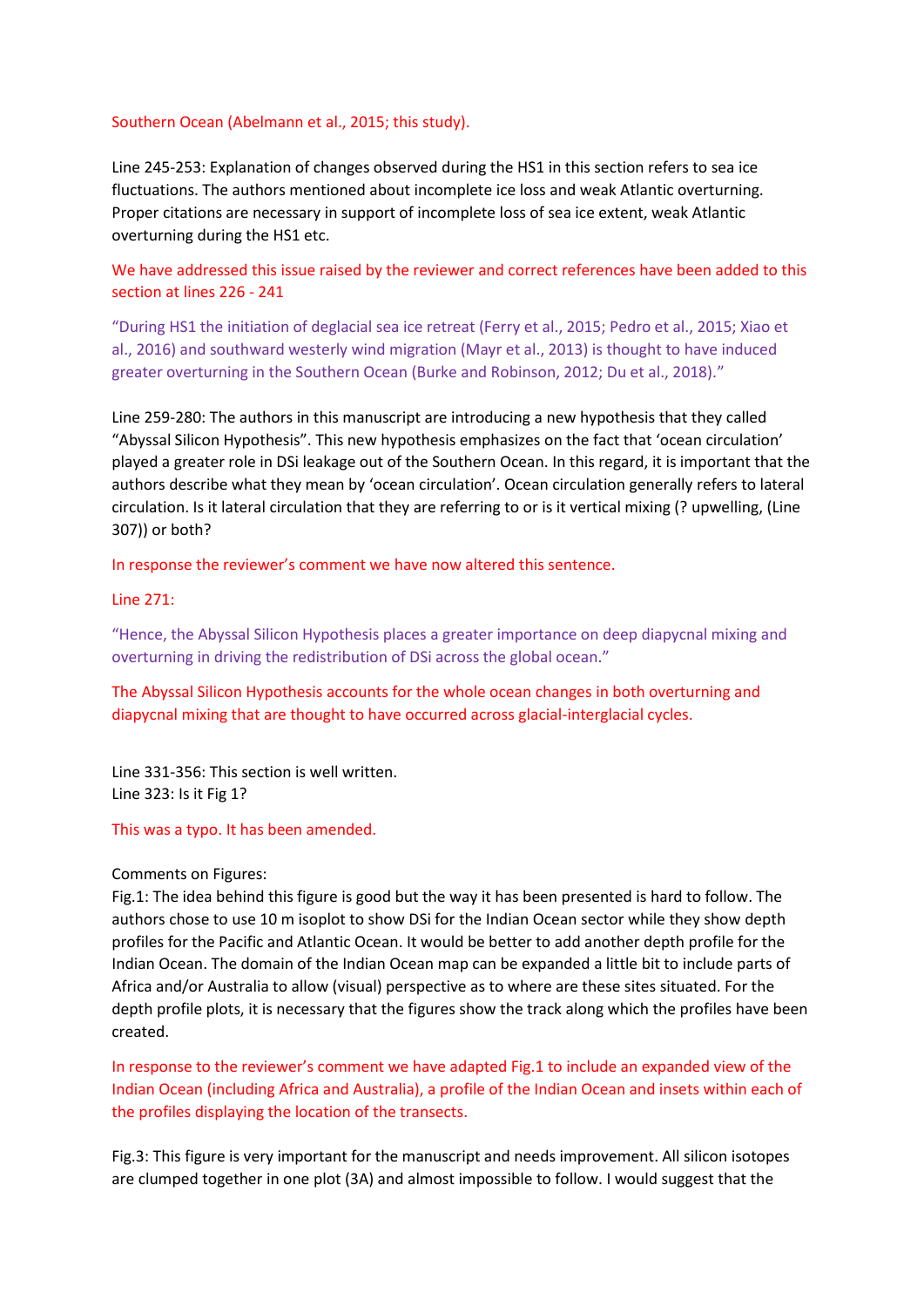authors consider rearranging this figure into two columns. The left column can represent multiple panels representing silicon isotopes from SAZ, PFZ, and AZ. The right column can represent other data that are currently plotted in 3B, C, D, and E.

We respectfully disagree that Fig. 3A should be split up into grouped records. The primary purpose of this figure is to illustrate the change in gradient between the records through the deglaciation and specifically the convergence at the YD towards 1 ‰. By splitting the records into groups, changes in gradient cannot be easily observed. However, we have provided a split version of this figure in the supplement (Fig S8) should the reader prefer this plot to study.

Summary: The authors should seriously explore the possibility of evaluating other water mass tracers (e.g. Nd isotopes, Pa/Th, (maybe coral-based radiocarbon)) from published studies to support their claims. The data presented have a lot of potentials, however, some interpretation, discussion, figures and how it is presented need a bit more thought to make the paper compelling.

In response to the reviewer's comments we have included evaluations of other proxy data to aid in the interpretation. For example, from line 205 – 209:

"On the other hand, several radiocarbon records indicate that the deep Atlantic (Skinner et al., 2010; Burke and Robinson., 2012) and at least some of the deep Pacific (Ronge et al., 2016; Du et al., 2018; Zhao et al., 2018) became ventilated at HS1 rather than just during the YD. This is also supported by Nd data that have been interpreted to as indicating enhanced production of southern-sourced bottom waters at that time (Basak et al., 2018; Du et al., 2018)."

We have not evaluated Pa/Th data because much of our discussion is related to deep mixing in the Southern Ocean where the sediments have a high opal content that is variable through glacialinterglacial cycles. Pa/Th data are biased by changes in opal export (Walter et al., 1997), therefore these data are not applied here.

Walter, H. J., vanderLoeff, M. M. R., & Hoeltzen, H. (1997). Enhanced scavenging of Pa-231 relative to Th-230 in the south Atlantic south of the Polar front: Implications for the use of the Pa-231/Th-230 ratio as a paleoproductivity proxy. *Earth and Planetary Science Letters, 149*(1-4), 85-100.

I am supportive of this manuscript with a major revision.

Reviewer #4 (Remarks to the Author):

The manuscript by Dumont et al provides a potentially important insight into the dynamics of the Southern Ocean silica cycle during the last deglaciation. This would be a nice and timely paper for the community, and I would ideally like to see it published. However, before this can be achieved the manuscript needs some changes. Whilst at first glance these may appear major, I strongly believe that the authors would be able to make these changes within a fairly short time frame if they believe them appropriate/possible.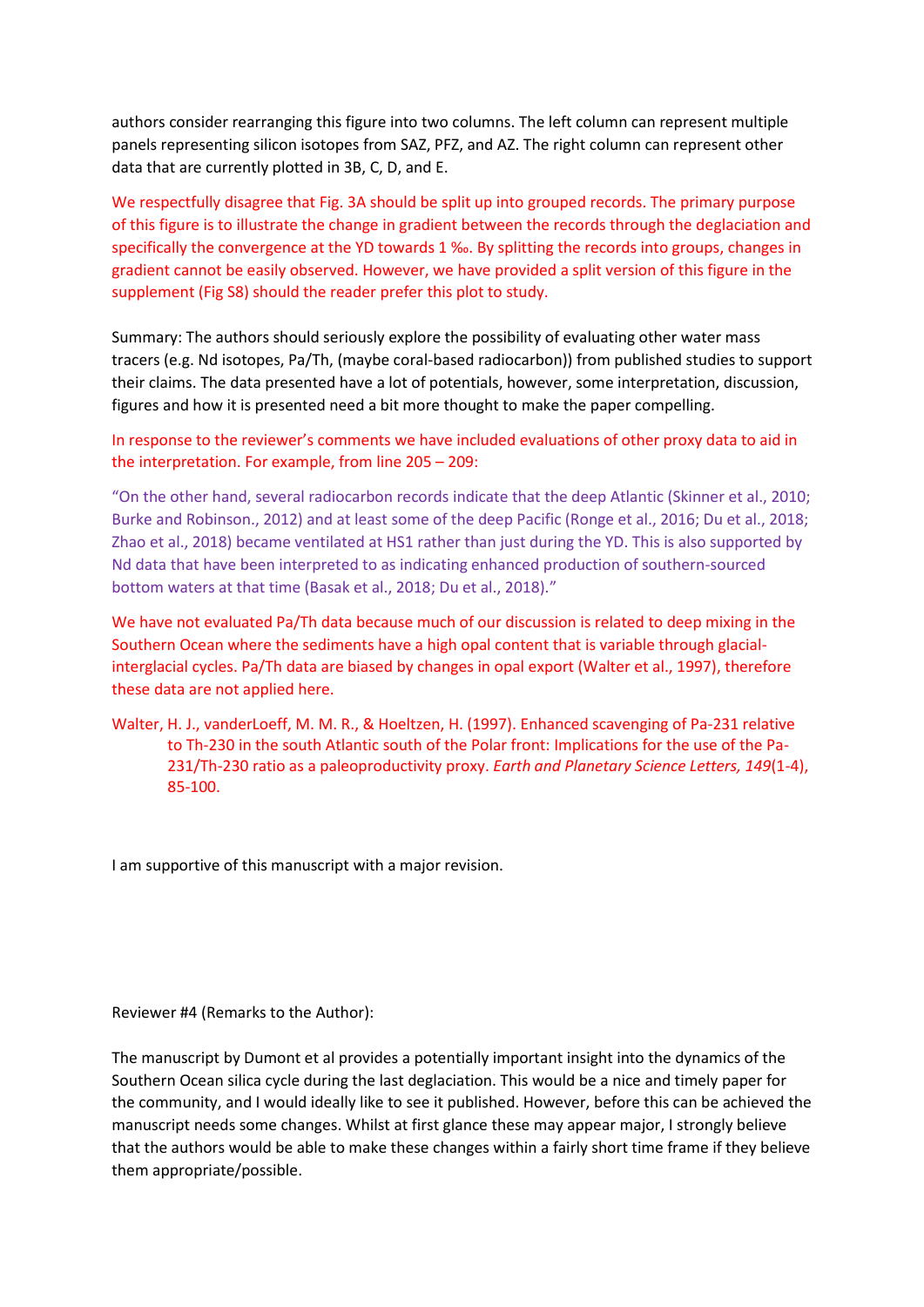## **Readability**

1) The introduction could benefit from more sub-headings to make it more "readable". 2) Both the introduction and results/discussion sections are quite lengthy and contain a lot of material. Whilst I appreciate the depth that the authors go into, I would ask them to review whether they feel the breadth and depth is fully required, especially in the "Discussion", to make the paper readable for the community.

In response to the reviewer's comments we have considerably shortened the introduction and restructured it for better readability.

We have also restructured the discussion and have shortened some of the content for readability. The discussion now has two major parts, a discussion on the changes in mixing interpreted from the data, and the second being a discussion on the implications of these changes on the Si and carbon cycles. Much of the section on changes to the Si inventory has now been moved to the supplement for better continuity of the discussion.

### **Structural changes**

1) I strongly suggest that the authors include a full methodology within the manuscript instead of throwing this information into the Supplementary Information. In particular details on the silicon isotope methodology, vital effects and the justification of an open v closed system are critical for the reader to have confidence in the results/discussion and should be included in the main text.

In response to the reviewer's comments, we have added text to the manuscript that elaborates on the  $\delta^{30}$ Si methodology (line 72 onwards).

"Isotopic fractionation occurs during the uptake of DSi by diatoms, discriminating against the heavier isotopes with a consistent average fractionation factor of -1.1 ‰ (De la Roche et al., 1997; Egan et al., 2012). As the pool of available DSi is depleted both the isotopic composition of diatom biogenic silica (δ<sup>30</sup>Si<sub>diat</sub>) and the remaining DSi become isotopically heavier. Hence, δ<sup>30</sup>Si<sub>diat</sub> can be used as a proxy for the relative utilization of the available DSi pool (De La Rocha et al., 1997; 1998). Assuming no significant changes in dissolution, opal accumulation can be used as a proxy for the absolute uptake of DSi by diatoms. Changes in DSi supply to the surface ocean can be inferred from the changes in relative depletion ( $\delta^{30}$ Si<sub>diat</sub>) compared to those of the absolute uptake indicated by the opal accumulation.

The silicon isotopic composition of sponges ( $\delta^{30}$ Si<sub>sponge</sub>) has been shown to be dependent on concentration and isotopic composition of the ambient DSi. Sponges preferentially incorporate the lighter silicon isotopes into their spicules with a greater fractionation occurring under higher DSi concentrations (Hendry and Robinson, 2012; Hendry and Brzezinski, 2014). Hence, δ<sup>30</sup>Si<sub>sponge</sub> records can be used to infer the changes in the DSi content within the deep ocean."

We feel that the inclusion of the discussion on vital effects is best presented in full in the supplement. This discussion is tangential to the main flow of the manuscript and would considerably add to its length. We believe that a reference to the discussion and a short summary in the main text sufficient, and readers may refer to the supplement for more details.

We have now included a mass balance model to quantify the DSi supply to the Southern Ocean surface during the YD (from line 145 onwards).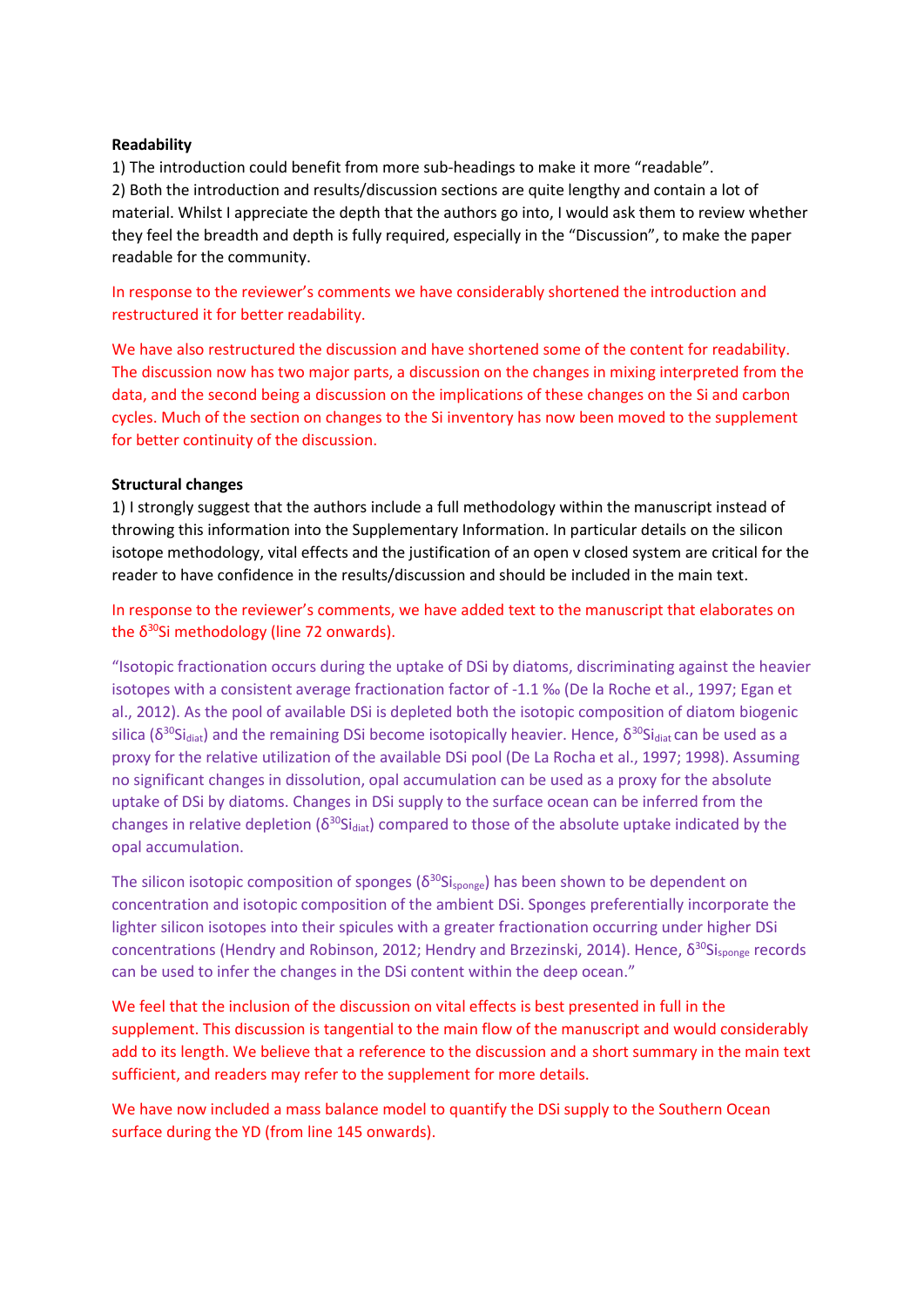"The DSi supply to the Southern Ocean during the YD can be quantified by applying the mass balance model setup adapted from Beucher et al (2007) for the Antarctic and Subantarctic that evaluates the budgets of DSi, opal export and silicon isotopes based on available data (see supplement part 5). In this case we use the averages of the Antarctic (AZ) and Subantarctic (PFZ & SAZ)  $\delta^{30}$ Si<sub>diat</sub> values of the YD (12.5 – 11.8 ka), estimated as 1.06 and 1.27 ‰, respectively, to constrain the model. A solution to the mass balance model is presented in Fig. 4, assuming the same opal exports and isotope system models as the modern ocean (open system Antarctic, closed system Subantarctic, see supplement part 5 for justification). The assumption that opal export was the same during the YD relative to the modern was made for simplicity, however, many Southern Ocean records show increased opal flux at the YD, suggesting opal exports were greater. Consequently, our mass balance estimations of the DSi supply to and export from the Southern Ocean are likely underestimates."

As noted in this text, we assume the same isotope systems (open Antarctic, closed Subantarctic) as the modern. The full justification for this is presented in the supplement along with the complete outputs of the mass balance model experiments that include varying the isotope system models of the Antarctic and Subantarctic. As shown in the supplement, a different isotope system model for either the Antarctic or Subantarctic does not change the overall interpretation given here, that the YD was a period of greater Si supply to the Southern Ocean surface than the Holocene. Therefore, although the justification of the isotope system is important for an accurate quantitative interpretation, it does not change the basic interpretation of the δ<sup>30</sup>Si<sub>diat</sub> records. As such, we believe this discussion of the justification is not required within the main text.

### **Age models issues**

Age-models are not my speciality, but I am not convinced by the tie-points shown in Figure S1 and Figure S2 for cores MD13-3396CQ and MD88-772. The text in the Supplementary Information states that this was done graphically, but by eye I can easily see other ways in which the tie-points between cores could have been lined up. I would encourage the authors to be more explicit in justifying all tie points for all cores, especially as this is crucial for the discussion section and the new hypothesis proposed in the manuscript.

We agree with the reviewer that confidence in the age model is crucial for such a high-resolution study. The absolute <sup>14</sup>C dates have been added to each of the age model figures for clarity as to where there is more certainty surrounding the age models. For MD88-773 and MD88-772 the radiocarbon dates cover the YD interval, which is the focus of this study. Justifications have been added to each graphically-aligned tie-point in Tables 1 – 3 in the supplement. Another tie-point has been added to Table 3 (MD88-772) as this was not included in the original manuscript in error (the graphical representation of it was included in the original manuscript Fig S2.

### **"Vital effect"**

I congratulate the authors on attempting to take into account the possibility for inter-species variations in silicon isotope fractionation by diatoms, but I do not understand the text on this in the Supplementary. Please can you clarify the exact approach used and revised the text (which should be move into the main manuscript, although the figures can stay in the SI). In particular, the manuscript implies that the calculations done to check for the variability followed Sutton et al. (2013) who documented species specific fractionation for a range of taxa. How was this done in your cores when most of your taxa (including the most abundant taxa A. tabularis) were not analysed in the Sutton paper?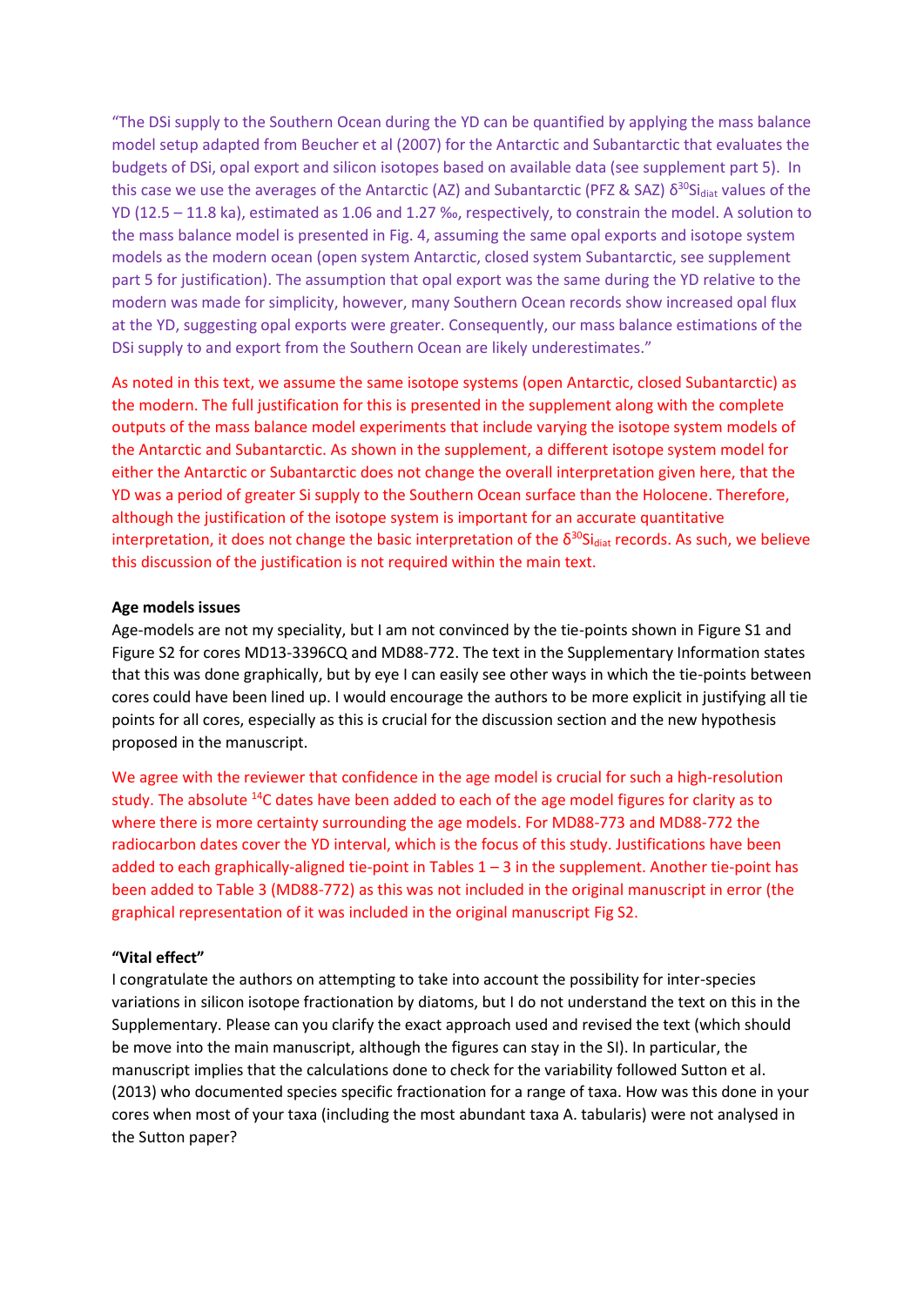In response to the comments by the reviewer, we have provided a more detailed description of the model used to quantify the vital effects given in the supplement.

We followed an identical approach to that of Sutton et al (2013) to calculate the possible species effect on the δ<sup>30</sup>Si<sub>diat</sub> records. The same taxa are used because 1) *F. kerguelensis* is the most abundant taxon throughout the two of our records presented, 2) C. brevis has the most extreme difference in fractionation factor as suggested by Sutton et al (2013). Fractionation factors are not available for other common species in these records. However, given the lack of correlation between the diatom abundance variability and d30Si records we argue that any species effect has had a minimal impact on the d30Si variability.

I also don't understand what the dashed line in plots Figure S5 and S6 represent. The caption state that this is the "maximum variability" – so does a maximum variability value of 0.8 indicate that the isotope value can vary by 0.8 per mille due to vital effects? I'm certain that this is not the case, but if I'm confused then other readers will be as well!

The text and figure captions have been changed to improve clarity. The dashed lines in each figure represent the  $\delta^{30}$ Si<sub>model</sub> values, i.e. the values of  $\delta^{30}$ Si that vary only due to changes in species composition and not utilization or  $δ<sup>30</sup>Si(OH)<sub>4</sub>$  input.

### **Better quantification of the silicon isotope data**

The results section carefully documents changes in diatom silicon isotopes alongside the opal data which accounts for productivity. The authors could enhance this further by clearly documenting and justifying whether each site should be treated as an open/closed system and by better taking into account the source water end-member for each site. Doing this would allow the authors to quantify changes in silicic acid utilization over time using the established open/closed silicon isotope equations for these systems. I appreciate that the value of the source water end-member might be problematic, but the authors could consider using modern seawater end-member. I also assume(?) that the sponge isotope record could also be used as a tracer of how this may have changed over time.

Once you have the % silicic acid utilization record from the open/closed system model, do the authors think it would be valid to then normalize the utilization and opal data and calculate the ratio between the two? Would this better constrain/illustrate changes in nutrient supply over time at each site – in turn permitting a better comparison of the core records across the region?

We have addressed the issues raised by the reviewer's comment here. As noted above, we have now included a mass balance model in the main text and supplement that provides a quantification of the DSi supply during the YD. We have limited our analysis to the YD because this interval is of the greatest interest given the evaluation of the d30Sidiat data. In addition, the opal flux patterns in the Southern Ocean appear to have been similar between the modern and YD (albeit with a higher on average opal flux in the Antarctic during the YD). This allows us to assume no change in opal flux, thus permitting us to vary the end-member silicon isotope composition of DSi input. This is important as we conclude that it is likely that the end-member was indeed lighter at the YD than during the Holocene. We provide details of this discussion in the supplementary material.

### **Other comments**

Line 244: the citation to Pichevin et al (this issue) is odd!

This line has now been removed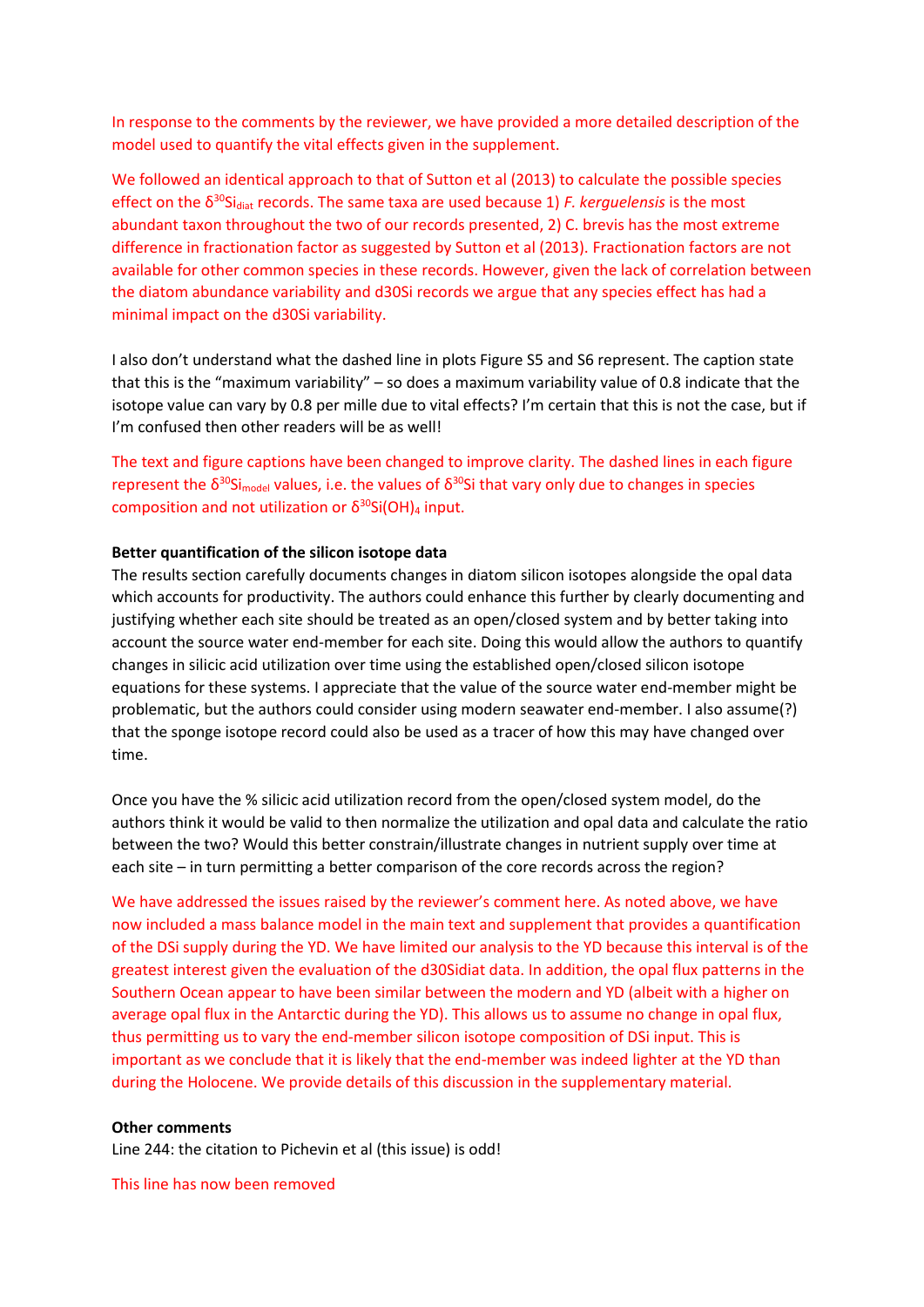Line 293-294: please consider rephrasing this sentence.

This line has now been removed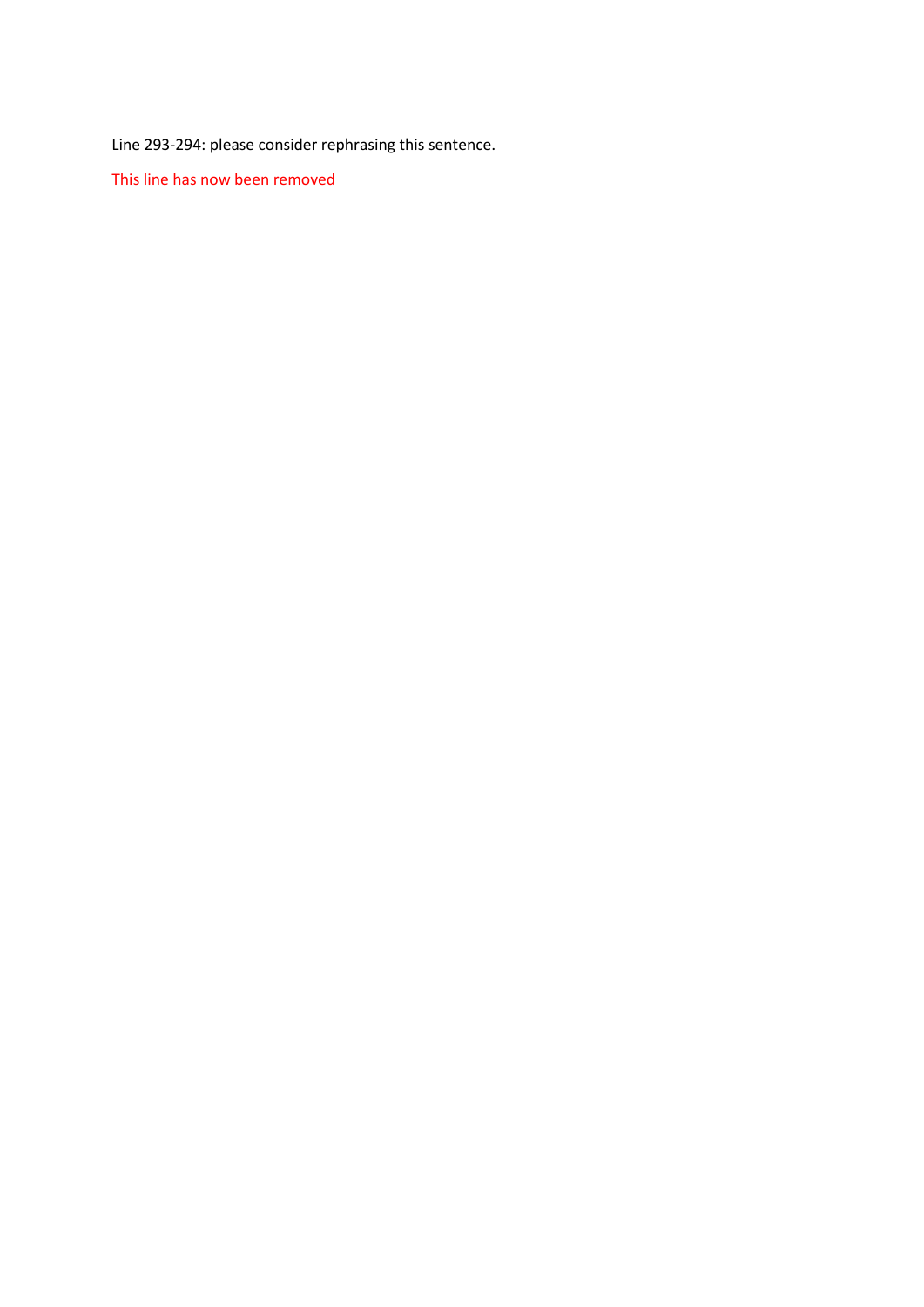REVIEWERS' COMMENTS:

Reviewer #1 (Remarks to the Author):

I have reviewed the revised version of "The nature of deep overturning and reconfigurations of the silicon cycle across the last deglaciation" by Dumont and coauthors. Many aspects of the manuscript have been improved relative to the initial submission; the organization is better, and the writing more streamlined. The inclusion of the box modeling in the main text strengthens the argument for increased DSi inventory. Results and discussion have mostly been separated, and interpretations or hypotheses are correctly identified as such by improved wording in the text.

There are still numerous typos and/or grammatical irregularities throughout the text. The first comes in the abstract, line 30, where "ventilated" should be "ventilation". This and the rest of these errors need to be identified by the authors and addressed.

While I still don't agree with all of the authors' interpretations, I believe that they are reasonably well supported by the data presented, and that the paper will move the conversation on this important topic forward. Therefore, after addressing typos and grammatical errors, I recommend the paper for publication.

Reviewer #2 (Remarks to the Author):

The authors in this re-write have largely addressed my comments and reservations in my original review. In addressing similar comments from the other reviewers the authors have produced a much better balance—the interpretation of a partially ventilated deep Pacific brings together many threads of evidence in a balanced fashion. The only major thing that struck me in reading this version was Figure  $1$  – it would be good to put the location of the cores in this study on the vertical transect of the Indian ocean. Likewise I very much needed to see a figure locating all the cores in Figure 3. I would suggest adding a supplemental map figure that would show spatially how these cores relate to one another.

There are a few minor comments see below). Otherwise, I complement the authors on their efforts and the great improvement.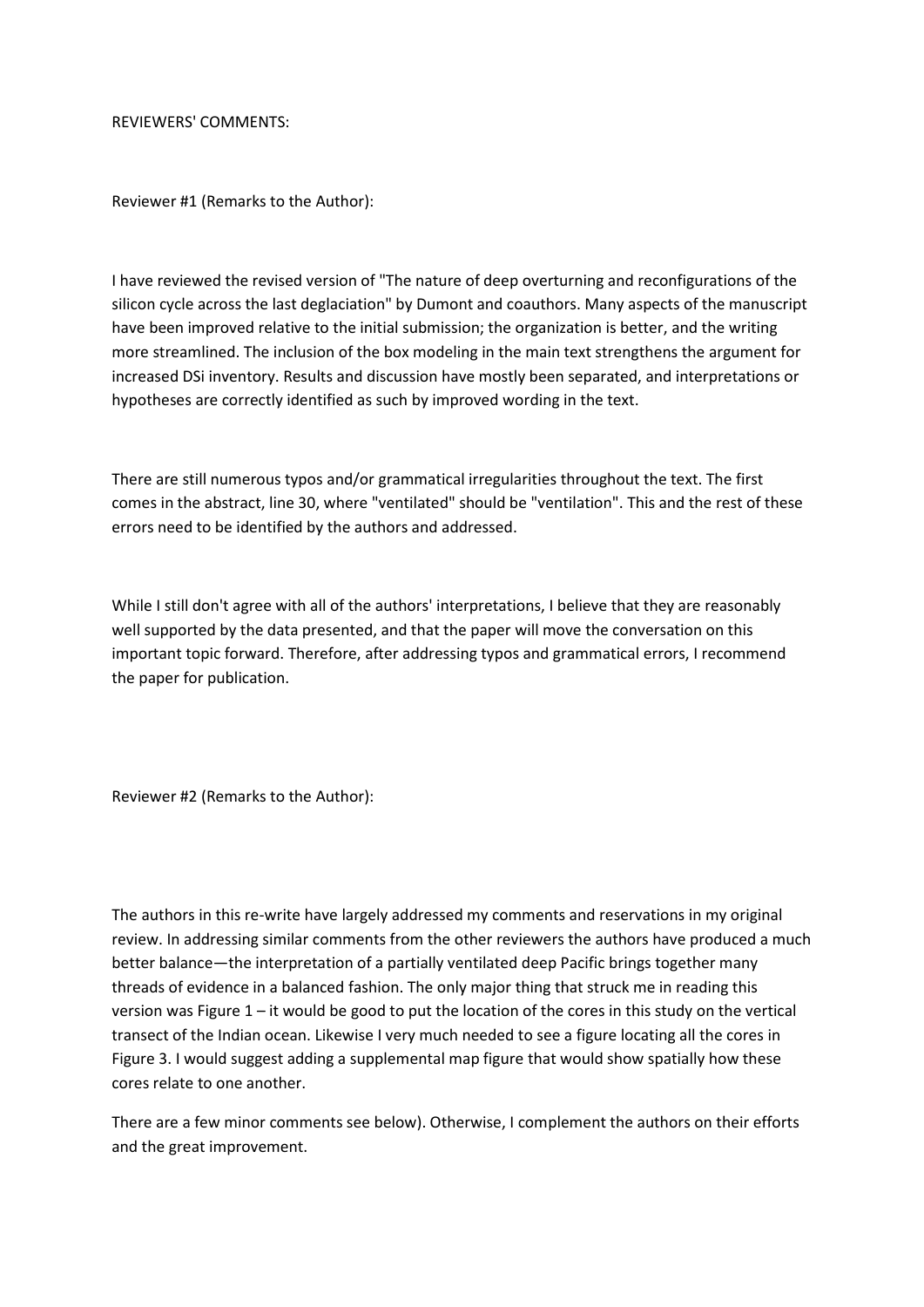Line 30 should this be "ventilation"?

Line 99 should this be "sediment records"?

Line 228 (and in other locations) the citation "Mayr et al, 2013" is not in the reference list.

Line 253 this should be speculative as it is not certain perhaps: " We suggest that together these processes initiated a massive….. "

Figure 1 – addition of the 3core locations to the vertical profiles would be helpful.

More important: Please add a map figure of all cores discussed in this study to the supplemental material. Navigating figure 3 is difficult without a reference to the core locations. Providing this by latitude and longitude in the caption would also be acceptable but not as useful.

Reviewer #3 (Remarks to the Author):

I have read the revised manuscript in detail and my opinion is that Dumont et al. has done a good job addressing reviewer concerns. The response to reviewer is thorough and sincere. The overall organization, interpretation and conclusions in the main manuscript have been streamlined and logical. The paper reads well and I do not have any further comments at this point.

Reviewer #4 (Remarks to the Author):

The revised manuscript by Dumont et al. is much improved and will provide an important insight into the dynamics of the Southern Ocean silica cycle during the last deglaciation. The comments I raised in my original review have been satisfactorily dealt with. Subject to the other reviewers being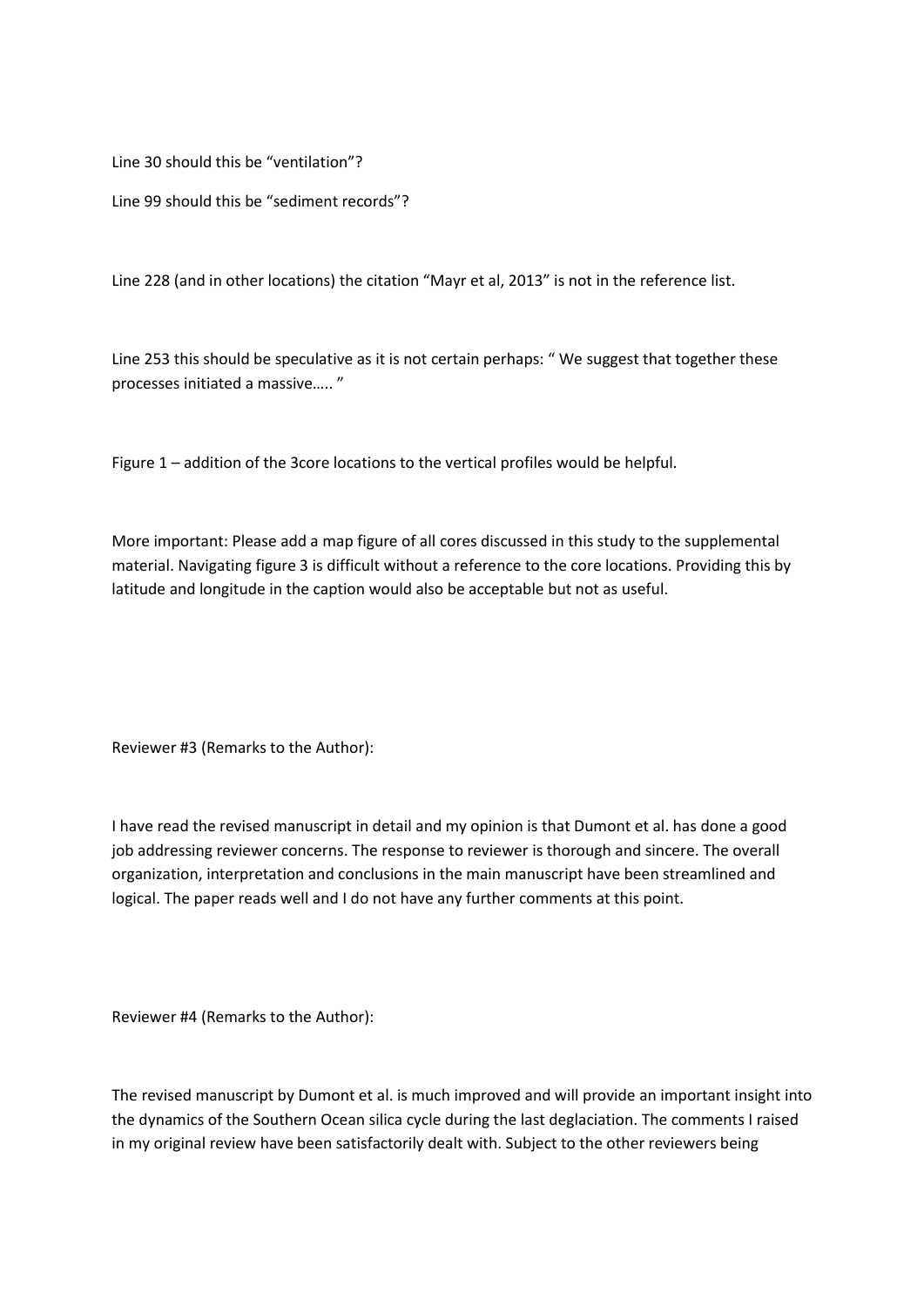satisfied, I'm happy to recommend this paper for publication following consideration of minor issues listed below.

Line 85: Add a sentence to make it explicitly clear how the sponge work on reconstructing deep water d30Si links into the diatom d30Si work outlined in the paragraph above. I.e., why is it important to know how deep water d30Si changed in the context of the overall aims of the paper.

Discussion – the authors could consider whether sub-headings in this section would improve the readability of the text. I'm happy for them to say "no" to this!

Line 616: Add a few words stating that reservoir effects were used and refer to the SI for more information on this.

Some of the Figures in the main text (e.g. Fig 4) appear to be are duplicated in the SI.

Supplementary Information Section 5 – please make sure the text is properly formatted (super/subscripts, μm not um etc).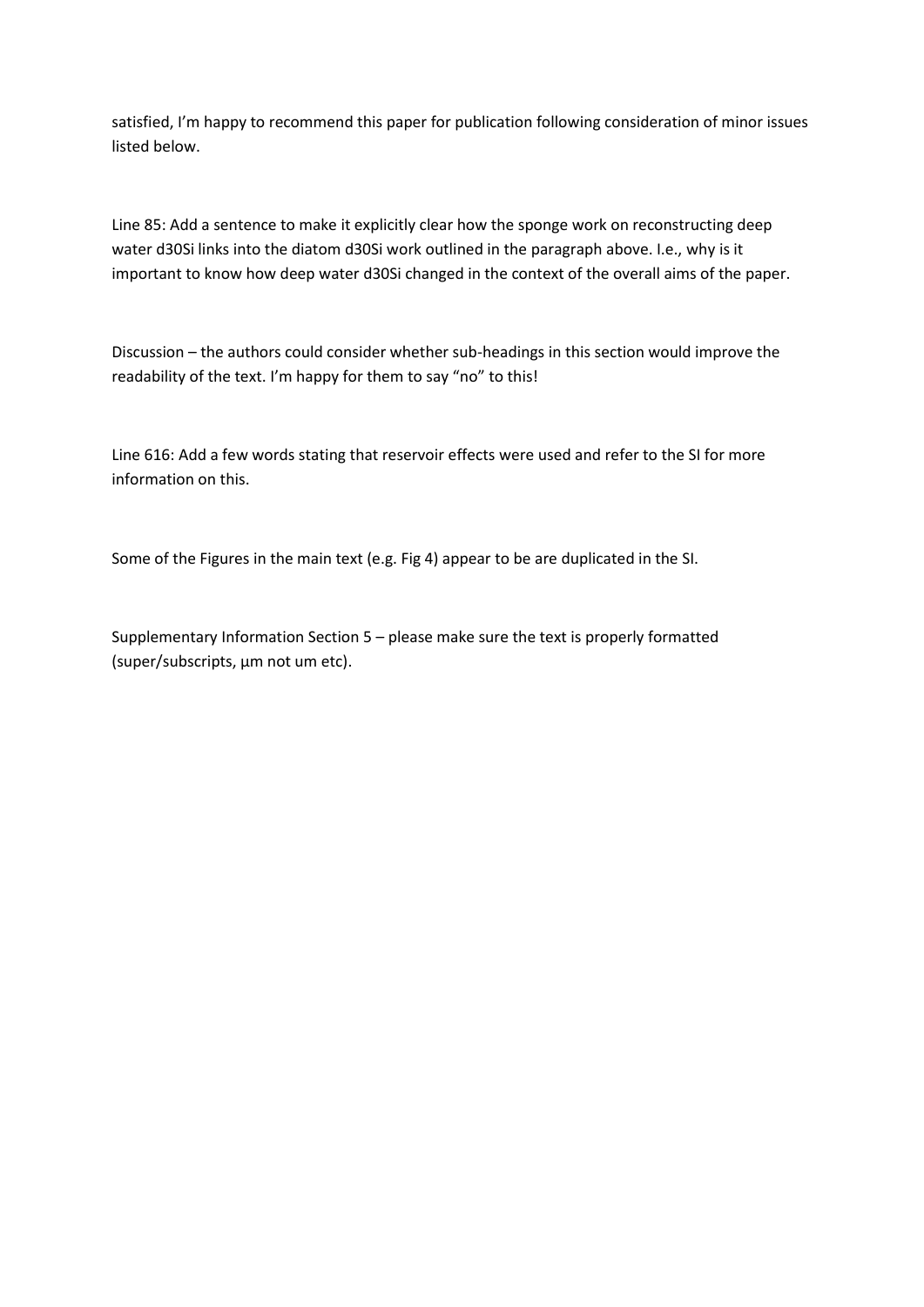## **Response to referees' comments**

### REVIEWERS' COMMENTS:

Reviewer #1 (Remarks to the Author):

I have reviewed the revised version of "The nature of deep overturning and reconfigurations of the silicon cycle across the last deglaciation" by Dumont and coauthors. Many aspects of the manuscript have been improved relative to the initial submission; the organization is better, and the writing more streamlined. The inclusion of the box modeling in the main text strengthens the argument for increased DSi inventory. Results and discussion have mostly been separated, and interpretations or hypotheses are correctly identified as such by improved wording in the text.

There are still numerous typos and/or grammatical irregularities throughout the text. The first comes in the abstract, line 30, where "ventilated" should be "ventilation". This and the rest of these errors need to be identified by the authors and addressed.

We have addressed this typo and several others throughout the text.

While I still don't agree with all of the authors' interpretations, I believe that they are reasonably well supported by the data presented, and that the paper will move the conversation on this important topic forward. Therefore, after addressing typos and grammatical errors, I recommend the paper for publication.

Reviewer #2 (Remarks to the Author):

The authors in this re-write have largely addressed my comments and reservations in my original review. In addressing similar comments from the other reviewers the authors have produced a much better balance—the interpretation of a partially ventilated deep Pacific brings together many threads of evidence in a balanced fashion. The only major thing that struck me in reading this version was Figure 1 – it would be good to put the location of the cores in this study on the vertical transect of the Indian ocean. Likewise I very much needed to see a figure locating all the cores in Figure 3. I would suggest adding a supplemental map figure that would show spatially how these cores relate to one another.

There are a few minor comments see below). Otherwise, I complement the authors on their efforts and the great improvement.

Line 30 should this be "ventilation"? Line 99 should this be "sediment records"?

Both lines have been corrected to the advised text.

Line 228 (and in other locations) the citation "Mayr et al, 2013" is not in the reference list.

This reference has been added to the reference list (reference number 69).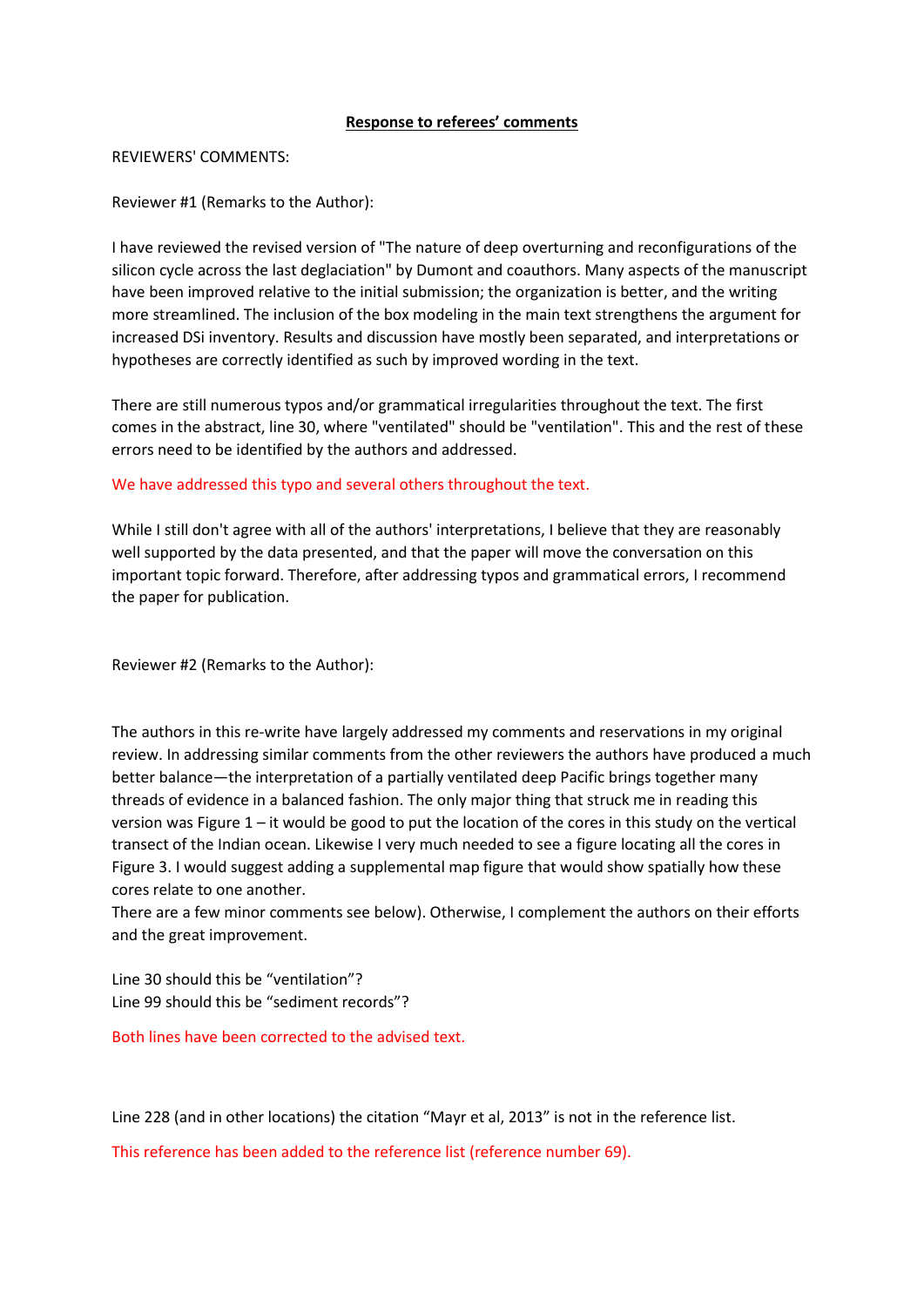Line 253 this should be speculative as it is not certain perhaps: " We suggest that together these processes initiated a massive….. "

We have altered the line here to the suggested text

Figure 1 – addition of the 3core locations to the vertical profiles would be helpful.

We have added depth annotations to Fig 1 on the vertical transect as requested.

More important: Please add a map figure of all cores discussed in this study to the supplemental material. Navigating figure 3 is difficult without a reference to the core locations. Providing this by latitude and longitude in the caption would also be acceptable but not as useful.

We have added a new map (Fig. S1) in the supplement that details the locations of the cores used in Fig. 3.

Reviewer #3 (Remarks to the Author):

I have read the revised manuscript in detail and my opinion is that Dumont et al. has done a good job addressing reviewer concerns. The response to reviewer is thorough and sincere. The overall organization, interpretation and conclusions in the main manuscript have been streamlined and logical. The paper reads well and I do not have any further comments at this point.

Reviewer #4 (Remarks to the Author):

The revised manuscript by Dumont et al. is much improved and will provide an important insight into the dynamics of the Southern Ocean silica cycle during the last deglaciation. The comments I raised in my original review have been satisfactorily dealt with. Subject to the other reviewers being satisfied, I'm happy to recommend this paper for publication following consideration of minor issues listed below.

Line 85: Add a sentence to make it explicitly clear how the sponge work on reconstructing deep water d30Si links into the diatom d30Si work outlined in the paragraph above. I.e., why is it important to know how deep water d30Si changed in the context of the overall aims of the paper.

We have added this sentence to link the  $\delta^{30}$ Si<sub>sponge</sub> and  $\delta^{30}$ Si<sub>diat</sub> analyses:

"Since the deep ocean supplies DSi to the Southern Ocean surface, the  $\delta^{30}$ Si<sub>sponge</sub> and  $\delta^{30}$ Si<sub>diat</sub> records can be used together to infer whether the deep ocean DSi content could be influencing the supply to the surface ocean."

This provides a brief and clear explanation of the connection between the sponge and diatom silicon isotope records.